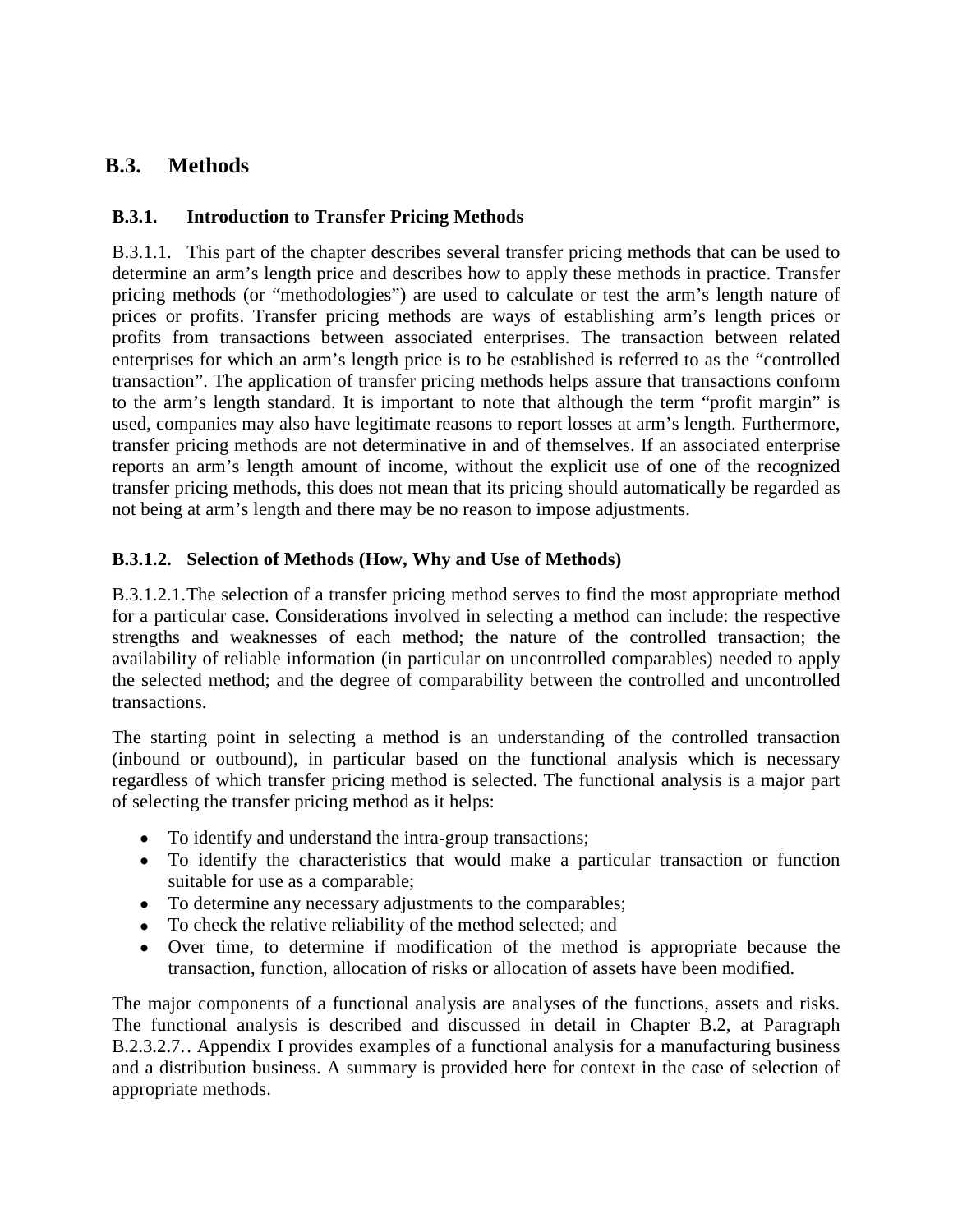B.3.1.2.2.The functions performed: The functional analysis describes the activities performed such as design, purchasing, inbound logistics, manufacturing, research and development (R&D), assembling, inventory management, outbound logistics, marketing and sales activities, after sale services, supporting activities, services, advertising, financing and management, etc. The functional analysis must specify which party performs each activity and in case both parties are involved in performing an activity it should provide for the relevant differences; for example if both have inventories but Company A holds inventories for a period of up to two years whereas Company B holds inventories for a period of one month. The activities that add most value must be identified and should be discussed in more detail.

B.3.1.2.3.The risks undertaken: The functional analysis should identify risks undertaken. Examples are: financial risk (currency, interest rate, funding risks etc) credit and collection risk (trading credit risk, commercial credit risk), operational risk (systems failure risk), commodity price risk, inventory risk and carrying costs, R&D risk, environmental and other regulatory risks, market risk (country political risk, reliability of customers, fluctuation in demand and prices) and product risk (product liability risk, warranty risk and costs and contract enforceability). A risk-bearing party would expect to have higher earnings than a non-risk bearing party, and will incur the expenses and perhaps related loss if and when risk materializes.

B.3.1.2.4.The assets used or contributed: The functional analysis must identify and distinguish between tangible and intangible assets. Tangible assets such as property, plant and equipment have to be financed and an investment in such capital assets would usually be expected to earn a long term return based on the use and risk level of the investment. Intangible assets are very important as substantial competitive advantage is often achieved by the use of intangible assets. Some intangibles have legal protection (e.g. patents, trademarks, trade names) but other intangibles with less legal protection may be equally important and valuable (e.g. know‐how, trade secrets, marketing intangibles, etc). [1](#page-1-0)

B.3.1.2.5.Interplay of above factors: Today, in a multinational group, operations tend to be more integrated across jurisdictional boundaries and the functions, risks and assets are often shared between entities in different jurisdictions. This makes functional analyses both more difficult and more necessary. The functional analysis can help identify which functions, risks and assets are attributable to the various related parties. For example, the functional analysis may reveal that one company performs one particular function but the cost of this is borne by the other party to the transaction. The functional analysis could highlight that situation and consider the legal allocation of risk and the economic substance of the transaction. Another example would be where a company performs one particular function and bears the cost thereof but the benefit also accrues to the other party to the transaction. The functional analysis could emphasize that situation and consider which party bears the risk in legal terms and which party bears the risk according to the economic substance of the transaction. The functional analysis typically includes a discussion of the industry in which the tested party operates, the contractual terms of the transaction at issue, the economic circumstances of the parties and the business strategies they employ. The functional analysis helps to identify the operations that benefit a related party and require an arm's length return.

 $\overline{a}$ 

<span id="page-1-0"></span><sup>1</sup> See glossary for a definition of marketing intangibles; the term is used extensively in the OECD Transfer Pricing Guidelines at Paragraphs 2.138, 2.32, 6.1, 6.3–6.6, 6.8, 6.12, 6.24, 6.36–6.39, 9.77, 9.90 and 9.127.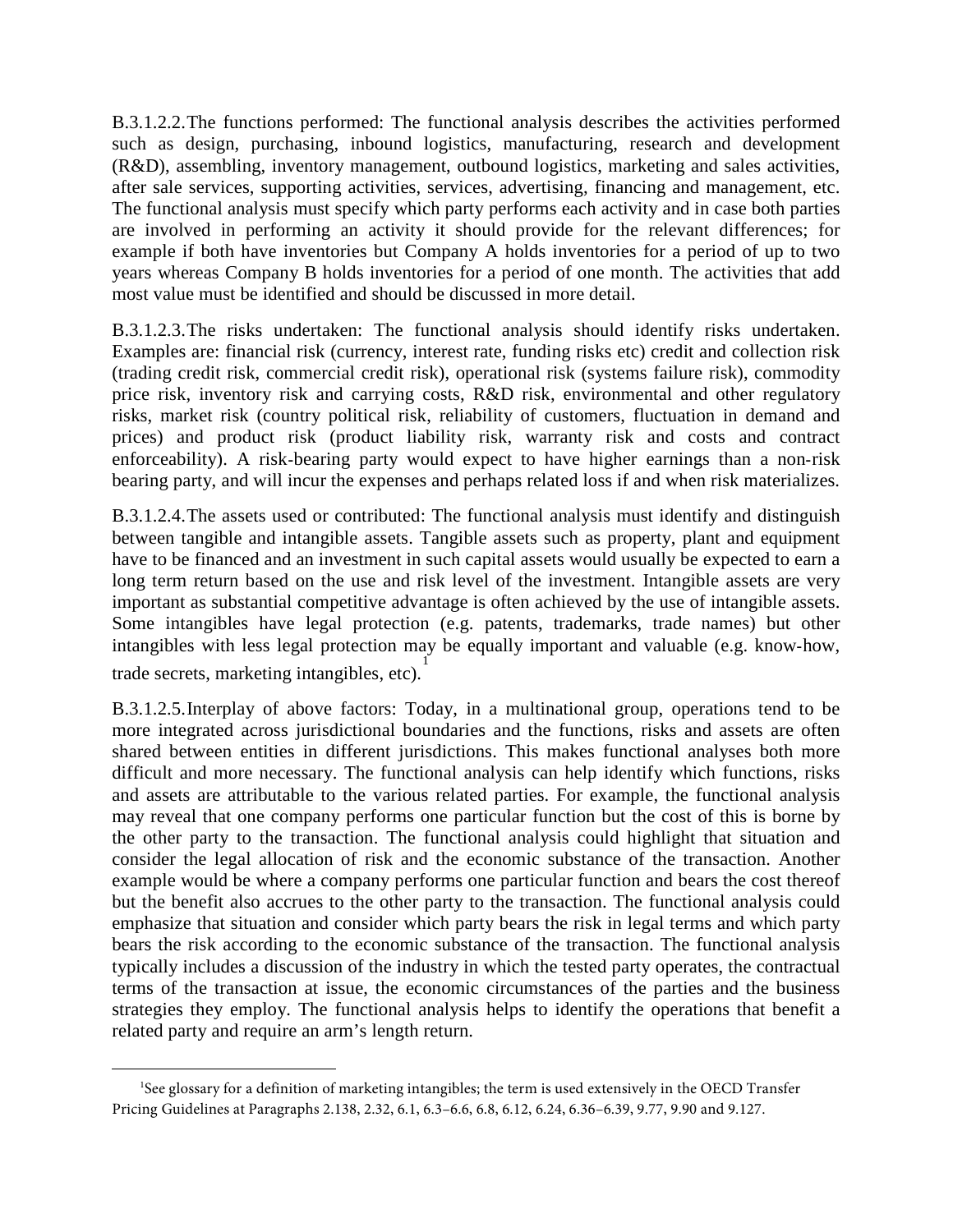B.3.1.2.6.Selecting a method after the functional analysis: Once the functional analysis is performed the application of a transfer pricing method, with the associated evaluation of comparable transactions, may be considered. Transfer pricing methods typically use information on comparables; the lack of such comparables can make a particular method — even one that might seem initially preferred — inapplicable, and a different method more reliable. These comparable transactions are also referred to as "uncontrolled transactions" because the parties involved in the transactions are independent of each other. Although uncontrolled transactions of independent unrelated companies are usually used as comparables for transfer pricing purposes, in practice it is sometimes not possible to identify reliable comparable data in the same markets. In such cases practical solutions should be sought in good faith by taxpayers and the tax administration. Comparability issues are discussed in more detail at Chapter B.2.

B.3.1.2.7.Solutions for cases where comparables are difficult to find may include the following:

- Searching for comparables in other industries where such comparable companies have similar functions, assets and risks;
- Searching for comparables in other geographical regions that share certain key similarities with the country in which a company conducts its business; and
- Using industry analyses (publicly available or conducted internally by the company) to identify profit levels that can reasonably be expected for various routine functions (e.g. production, services, distribution).

The suggestions above are not intended to be exhaustive, neither is any preference implied by the ordering of the alternatives. Rather, the approaches above are presented as examples of what might be done and are included for information purposes only. Due to the difficulty in obtaining access to (publicly available) data, in certain instances methods other than the ones presented above may need to be used.

B.3.1.2.8.Intangibles: Among the factors to be considered to select the most appropriate method in the circumstances of the case it is important to determine which party has developed or acquired the intangibles used and in what capacity, which party has the legal ownership and which party receives the benefit of the intangibles. The party that developed the intangibles should be able to obtain benefits from those intangibles for example through:

- A sale or licensing of the intangibles to another party who exploits it; or
- Exploiting the intangible itself, for example by way of an increase in the price of products or services that make use of such intangibles.<sup>[2](#page-2-0)</sup>

## **B.3.1.3. Choice of Available Methods**

B.3.1.3.1.There are two general categories of methods. "Traditional Transaction Methods", consisting of the Comparable Uncontrolled Price, Cost Plus and Resale Price Methods. The "Transactional Profit Methods" consist of the Transactional Net Margin Method and the Profit Split Method. A number of jurisdictions also apply "other methods" which are considered to provide arm's length results; however it needs to be ensured that such methods are consistent with the arm's length principle.

<span id="page-2-0"></span> $\overline{a}$ 

<sup>2</sup> See Chapter B.5. on Intangibles.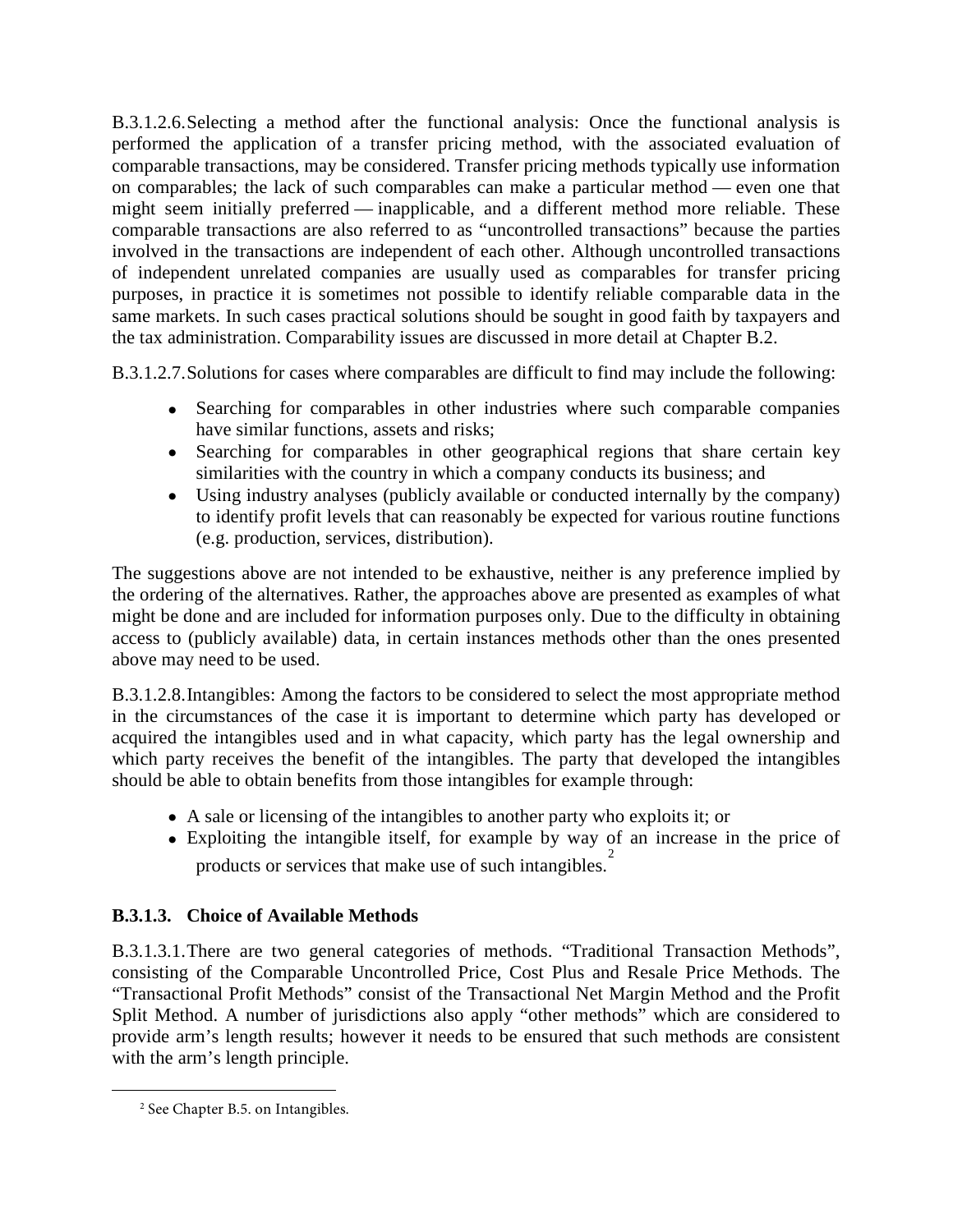B.3.1.3.2.No preference for particular methods is being advocated in this Manual. The most suitable method should be chosen taking into consideration the facts and circumstances. The taxpayer should for example take into account the type of transaction, the functional analysis, comparability factors, availability of comparable transactions and the possibility of making adjustments to the data to improve comparability. For further discussion on this issue, see Chapter B.2.

B.3.1.3.3.Once a method is chosen and applied, taxpayers are generally expected to apply the method in a consistent fashion. Assuming that an appropriate transfer pricing method is being applied, a change in the method is typically required only if there are any changes in the facts, functionalities or availability of data.

### **B.3.2. Traditional Transaction Methods**

### **B.3.2.1. Comparable Uncontrolled Price**

B.3.2.1.1.The Comparable Uncontrolled Price (CUP) Method compares the price charged for property or services transferred in a controlled transaction to the price charged for property or services transferred in a comparable uncontrolled transaction in comparable circumstances. The CUP Method may also sometimes be used to determine the arm's length royalty for the use of an intangible asset. CUPs may be based on either "internal" comparable transactions or on "external" comparable transactions. Figure B.3.1below explains this distinction in the context of a particular case study.



**Figure B.3.1: Comparable Uncontrolled Price Method**

B.3.2.1.2.Facts of the Case Study: The controlled transaction in this figure involves the transfer of bicycles between Associated Enterprise 1, a bicycle manufacturer in Country 1, and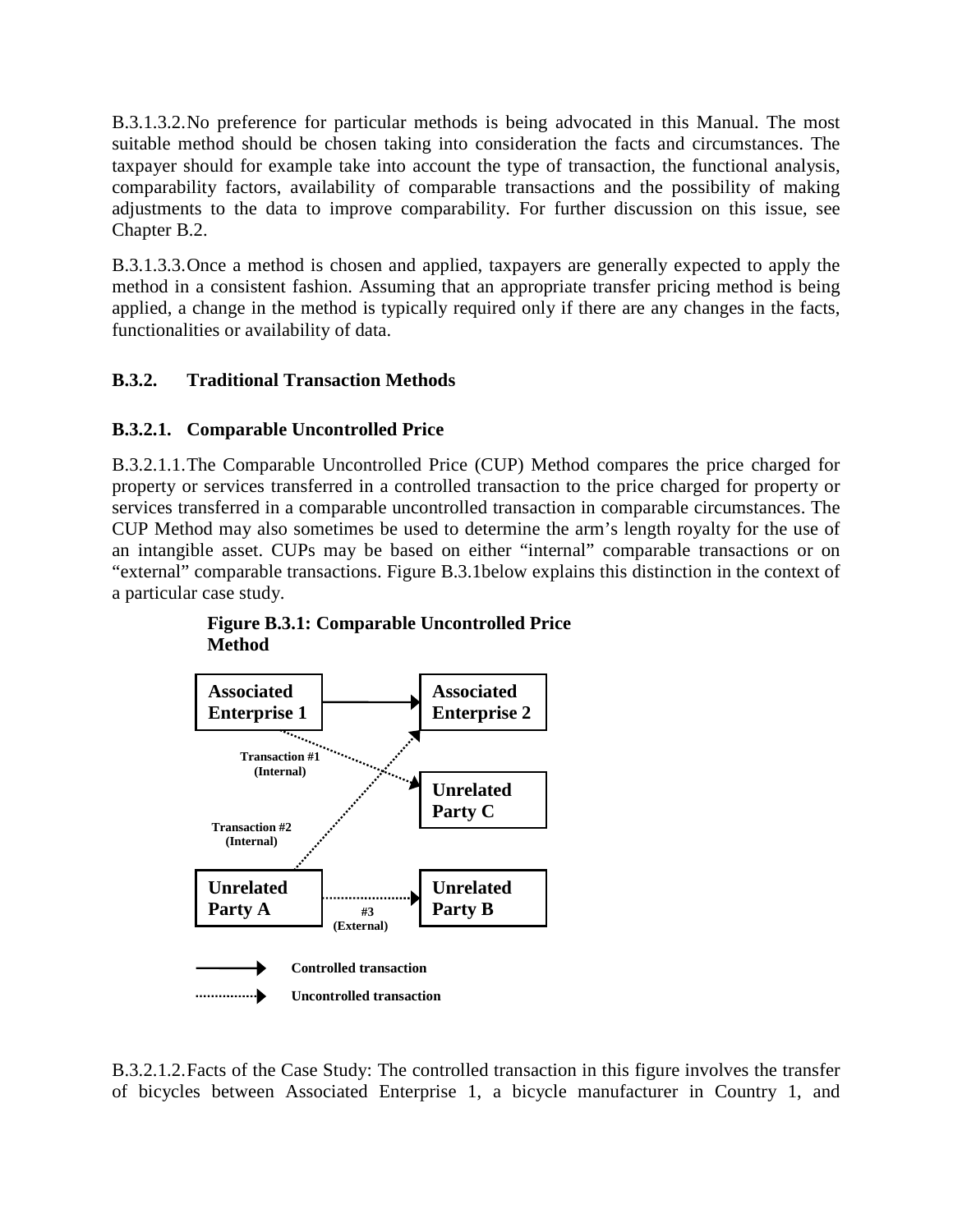Associated Enterprise 2, a bicycle importer in Country 2, which purchases, imports and resells the bicycles to unrelated bicycle dealers in Country 2. Associated Enterprise 1 is the parent company of Associated Enterprise 2.

B.3.2.1.3.In applying the CUP Method to determine whether the price charged for bicycles transferred in this controlled transaction is at arm's length, the following information is assumed to be available for consideration:

- The price charged for bicycles transferred in a comparable uncontrolled transaction between Associated Enterprise 1 and Unrelated Party C (i.e. transaction #1);
- The price charged for bicycles transferred in a comparable uncontrolled transaction between Associated Enterprise 2 and Unrelated Party A (i.e. transaction #2); and
- The price paid for bicycles transferred in a comparable uncontrolled transaction between Unrelated Party A and Unrelated Party B (i.e. transaction #3).

B.3.2.1.4.Comparable uncontrolled transactions, such as transaction #1 or #2, which involve a transaction between the tested party and an uncontrolled party, are referred to as internal comparables. Comparable uncontrolled transactions such as transaction #3, which involves a transaction between two parties neither of which is an associated enterprise, are called external comparables. The application of the CUP Method involves a detailed transactional comparison whereby the controlled and uncontrolled transactions are compared based on the five comparability factors mentioned in Chapter B.2.

## **B.3.2.2. Comparability in Application of the CUP Method**

B.3.2.2.1.When applying the CUP Method, an uncontrolled transaction is considered comparable to a controlled transaction if:

- There are no differences in the transactions being compared that would materially affect the price; or
- Reasonably accurate adjustments can be performed to account for material differences between the controlled and the uncontrolled transaction.

B.3.2.2.2.In performing the comparability analysis, the controlled transactions and uncontrolled transactions should be compared based on the comparability factors mentioned earlier and stated in detail in Chapter B.2. In determining the degree of comparability between the controlled transactions and uncontrolled transaction #1 in Figure B.3.1, for example, the following factors should be taken into account: (i) characteristics of property being transferred or services provided, (ii) contractual terms, (iii) economic circumstances and (iv) business strategies. For the functional analysis it is necessary to analyse the functions performed, the risks assumed and the assets used.

B.3.2.2.3.Product comparability should be closely examined in applying the CUP Method. A price may be materially influenced by differences between the goods or services transferred in the controlled and uncontrolled transactions. The CUP Method is appropriate especially in cases where an independent enterprise buys or sells products that are identical or very similar to those sold in the controlled transaction or in situations where services are rendered that are identical or very similar to those rendered in the controlled transaction.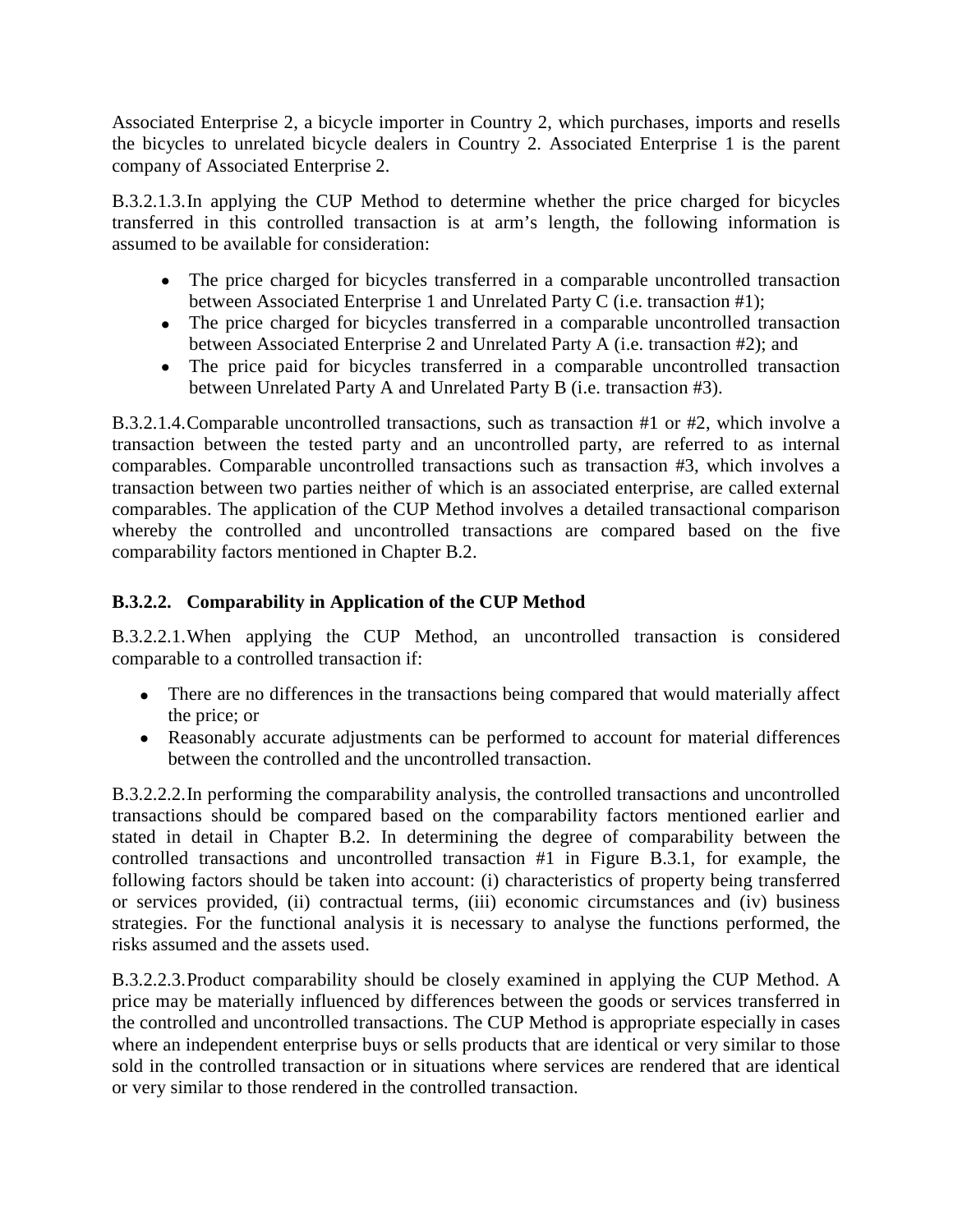B.3.2.2.4.Although product comparability is important in applying the CUP Method, the other comparability factors should not be disregarded. Contractual terms and economic conditions are also important comparability factors. Where there are differences between controlled and uncontrolled transactions, adjustments should be made to enhance reliability.

B.3.2.2.5.Reasonably accurate adjustments may be possible for differences in:

- The type and quality of the products. E.g. unbranded Kenyan as compared with unbranded Brazilian coffee beans;
- Delivery terms. E.g. Associated Enterprise 1 in Figure B.3.1 sells similar bicycles to Associated Enterprise 2 and Unrelated Party C. All relevant information on the controlled and uncontrolled transactions is available to Associated Enterprise 1, and hence it is probable that all material differences between the transactions can be recognized. The uncontrolled price can be adjusted for the difference in delivery terms to eliminate the effect of this difference on the price;
- Volume of sales and related discounts. E.g. Associated Enterprise 1 sells 5000 bicycles to Associated Enterprise 2 for US\$90 per bicycle, while it sells 1000 similar bicycles to Unrelated Party C. The effect of the differences in volume on price should be analysed, and if the effect is material adjustments should be made perhaps based on volume discounts in similar markets;
- Product characteristics. E.g. the uncontrolled transactions to an unrelated party in Figure 6.1 involve bicycles on which modifications have been made. However, the bicycles sold in the controlled transactions do not include these modifications. If the product modifications have a material effect on price, then the uncontrolled price should be adjusted to take into account this difference in price);
- Contractual terms. E.g. Associated Enterprise 1 sells the bicycles to Associated Enterprise 2 offering a 90 day credit term but the contract terms dictate that all sales to Unrelated Party C are Cash On Delivery;
- Risk incurred. E.g. Associated Enterprise 1 is exposed to inventory risk related to sales by Associated Enterprise 2 and the risk that customers of Associated Enterprise 2 will default on their bicycle purchase loans; whereas in the transaction between Associated Enterprise 1 and Unrelated Party C, the latter is exposed to the inventory risk and the risk of its customers' default. This difference in risk allocation must be analysed and its effect on price quantified before Associated Party 2's prices and Unrelated Party C's prices can be considered comparable; and
- Geographical factors. E.g. Associated Enterprise 1 sells bicycles to Associated Enterprise 2 located in South Africa, while Unrelated Party C, to which it also sells the same bicycles, is located in Egypt. The only material difference that could be identified between the controlled and uncontrolled transactions concerns the locale. To perform adjustments to account for this difference one might have to consider, for example, differences in inflation rates between South Africa and Egypt, the

 $\overline{a}$ 

<span id="page-5-0"></span><sup>3</sup> It is assumed that the circumstances relating to the controlled and uncontrolled transactions are similar. The only material difference that could be identified between the transactions is that the price relating to the controlled transaction is a delivered price (i.e. including transportation and insurance), while the uncontrolled transaction #3 is made ex works, with the buyer taking responsibility from the named place of delivery, which is Associated Enterprise 1's factory (the "works"). It is possible to perform reasonably accurate adjustments for this difference.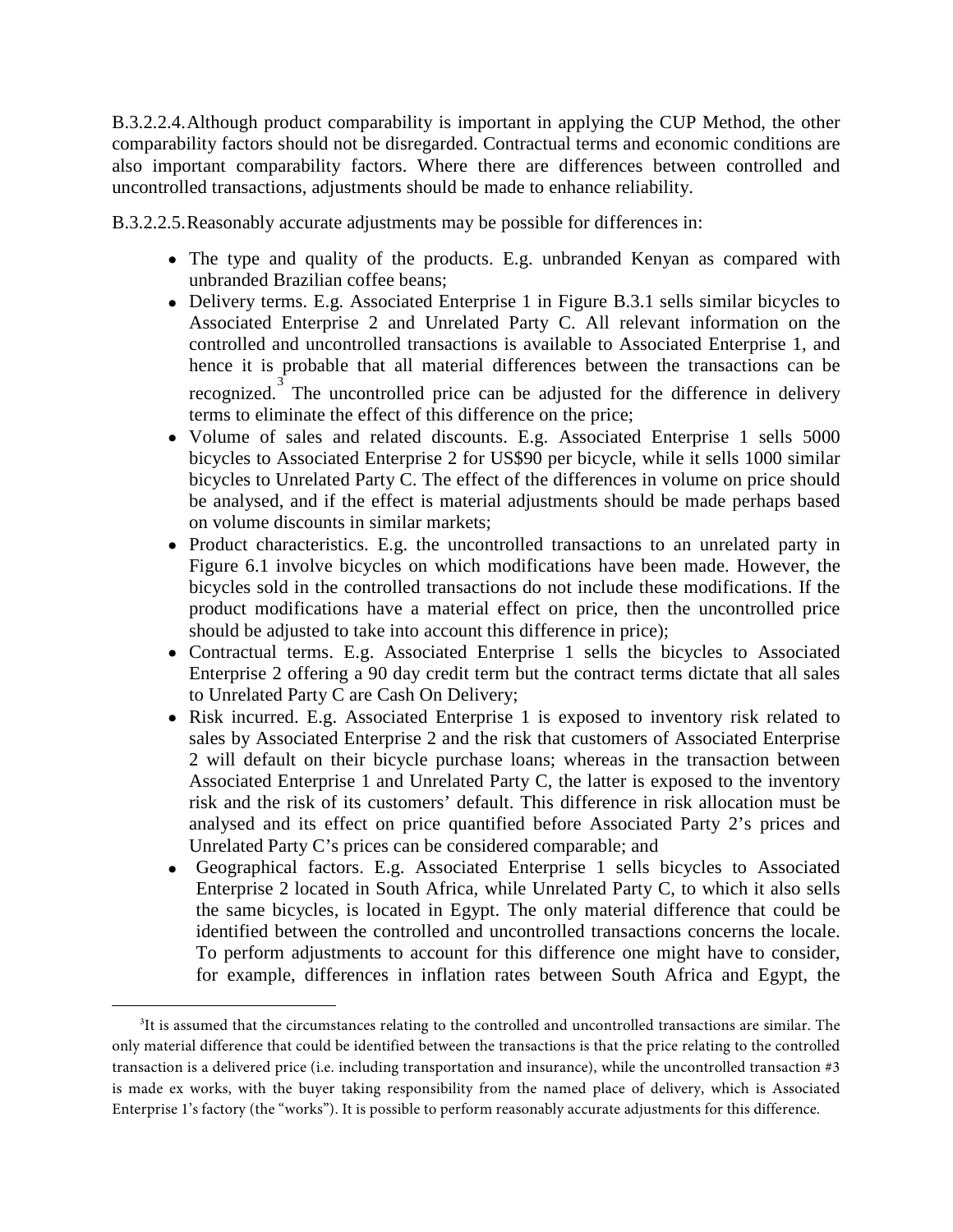competitiveness of the bicycle market in the two countries and differences in government regulations if relevant.

- B.3.2.2.6.Reasonably accurate adjustments may *not* be possible for:
	- Unique and valuable trademarks. E.g. assuming Associated Enterprise 1 in Figure 6.1 is engaged in manufacturing high value branded goods, and attaches its valuable trademark to the goods transferred in the controlled transaction, while uncontrolled transaction #1 concerns the transfer of goods that are not branded. The effect of the trademark on the price of a watch may be material. However it will be difficult, if not impossible, to adjust for effect of the trademark on price since the trademark is an intangible asset that is unique. If reasonably accurate adjustments cannot be made to account for a material product difference the CUP Method may not be the appropriate method for the transaction; and
	- Fundamental differences in the products E.g. if the products being sold are significantly different from the products sold in the proposed comparable transaction it may not be possible to adjust for the product differences.

B.3.2.2.7.Notwithstanding the difficulties often associated with adjustments to address the sources of non-comparability described above, the need to make adjustments should not automatically prevent the use of the CUP Method. It is often possible to perform reasonably accurate adjustments. If reasonable adjustments cannot be performed the reliability of the CUP Method is decreased. In these circumstances another transfer pricing method may be more appropriate.

## **B.3.2.3. Strengths and Weaknesses of the CUP Method**

B.3.2.3.1.The strengths of the CUP Method include that it:

 $\overline{a}$ 

- Is a two-sided analysis as the price used reflects the agreed price between two unrelated parties to the transaction;
- Avoids the issue of which of the related parties involved in the controlled transaction should be treated as the tested party for transfer pricing purposes;
- Involves a direct transactional comparison of a similar transaction between unrelated parties. That is, it is a more direct measure of the arm's length price than the other methods, all of which indirectly determine arm's length prices through evaluation of the arm's length profits. As it is a more direct measure, the CUP Method is less susceptible to differences in non-transfer pricing factors (such as differences in the accounting treatment of costs between controlled and uncontrolled parties); and
- May be more readily used in instances such as, for example, transactions involving commodity products.

<span id="page-6-0"></span><sup>4</sup> This issue arises if the other two traditional transaction methods are applied. The other traditional methods determine a transfer price from the perspective of the tested party in the analysis. For example, if the Resale Price Method is used, the related party sales company is the tested party in the transfer pricing analysis. If the Cost Plus Method is used, the related party manufacturer will be the tested party. The resulting transfer prices based on these two methods may very well differ from each other. The choice of the tested party is also significant in the Transactional Net Margin Method.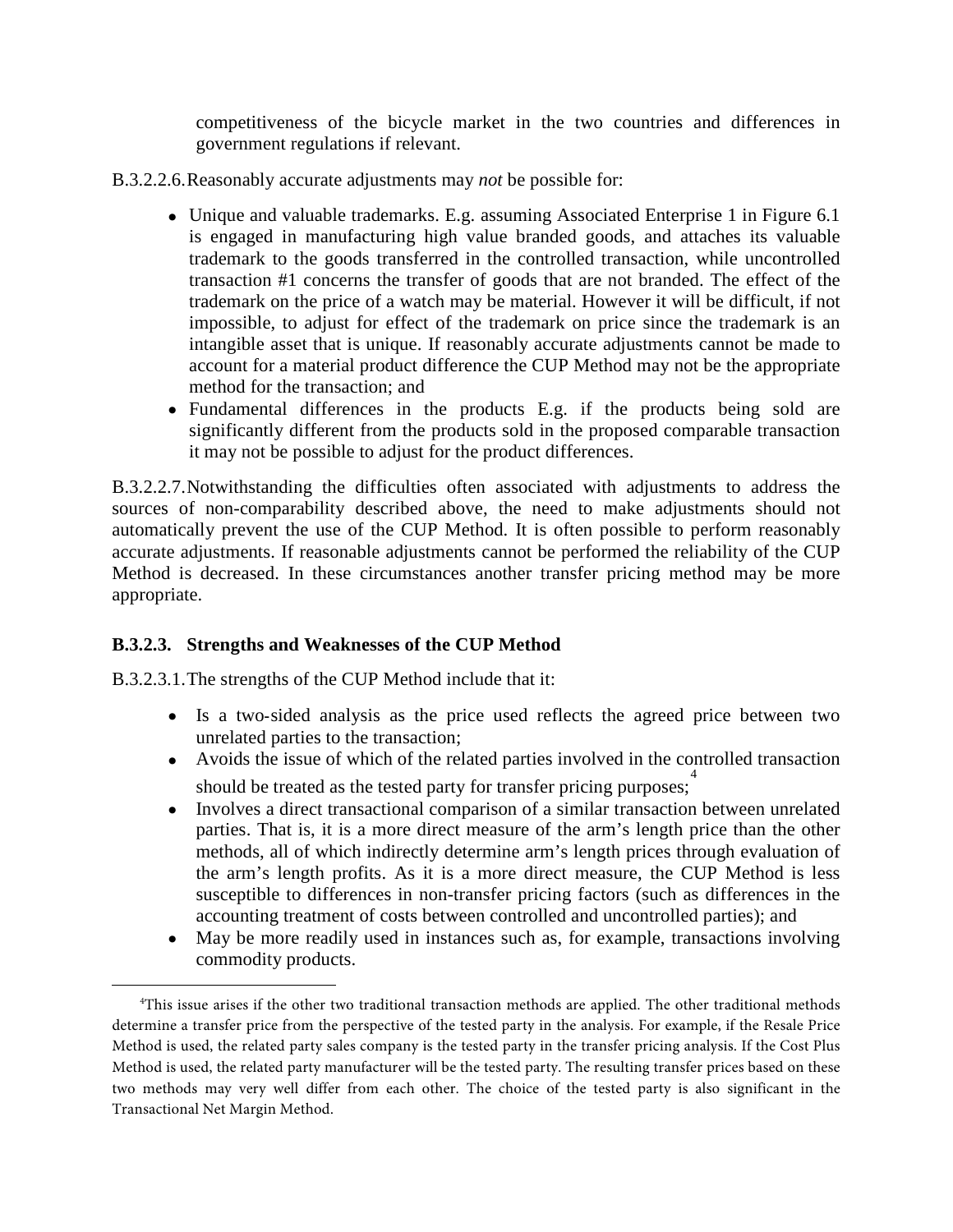B.3.2.3.2.The weakness of the CUP Method lies in the difficulty of finding comparable uncontrolled transactions in the light of the comparability standards that must be observed, particularly with respect to the comparability of products, intellectual property or services.

## **B.3.2.4. When to Use the CUP Method**

B.3.2.4.1.In cases where comparable uncontrolled transactions can be found, the CUP Method is typically a very reliable method to use in determining whether the terms of commercial and financial transactions between associated enterprises are at arm's length. This implies that an examiner should always consider the feasibility of applying the CUP Method. That is, an examiner should consider whether it is possible to locate acceptable internal comparables and external comparables. Consequently, a question that should be asked in any analysis is whether one of the associated enterprises involved is engaged in transactions with independent enterprises.

B.3.2.4.2.In the example represented in Figure B.3.1above, this would involve two distinct questions: (i) whether Associated Enterprise 1 sells comparable bicycles to an unrelated party and (ii) whether Associated Enterprise 2 purchases comparable bicycles from one or more unrelated bicycle manufacturers. If the answer to either one of these questions is in the affirmative, then the next step in the analysis is to determine the degree of comparability between the controlled and uncontrolled transactions based on the comparability factors.

B.3.2.4.3.External comparables may be difficult to find in practice unless the transactions involve a fairly common and homogeneous product or service. However, the advantages of the CUP Method are great enough to warrant a significant effort to apply the method.

B.3.2.4.4.Experience indicates that the CUP Method will be most useful where:

- One of the associated enterprises involved in the transaction is engaged in comparable uncontrolled transactions with an independent enterprise (i.e. an internal comparable is available). In such a case all relevant information on the uncontrolled transactions is available and it is therefore probable that all material differences between controlled and uncontrolled transactions will be identified; and
- The transactions involve commodity type products, but the differences between the products are minor.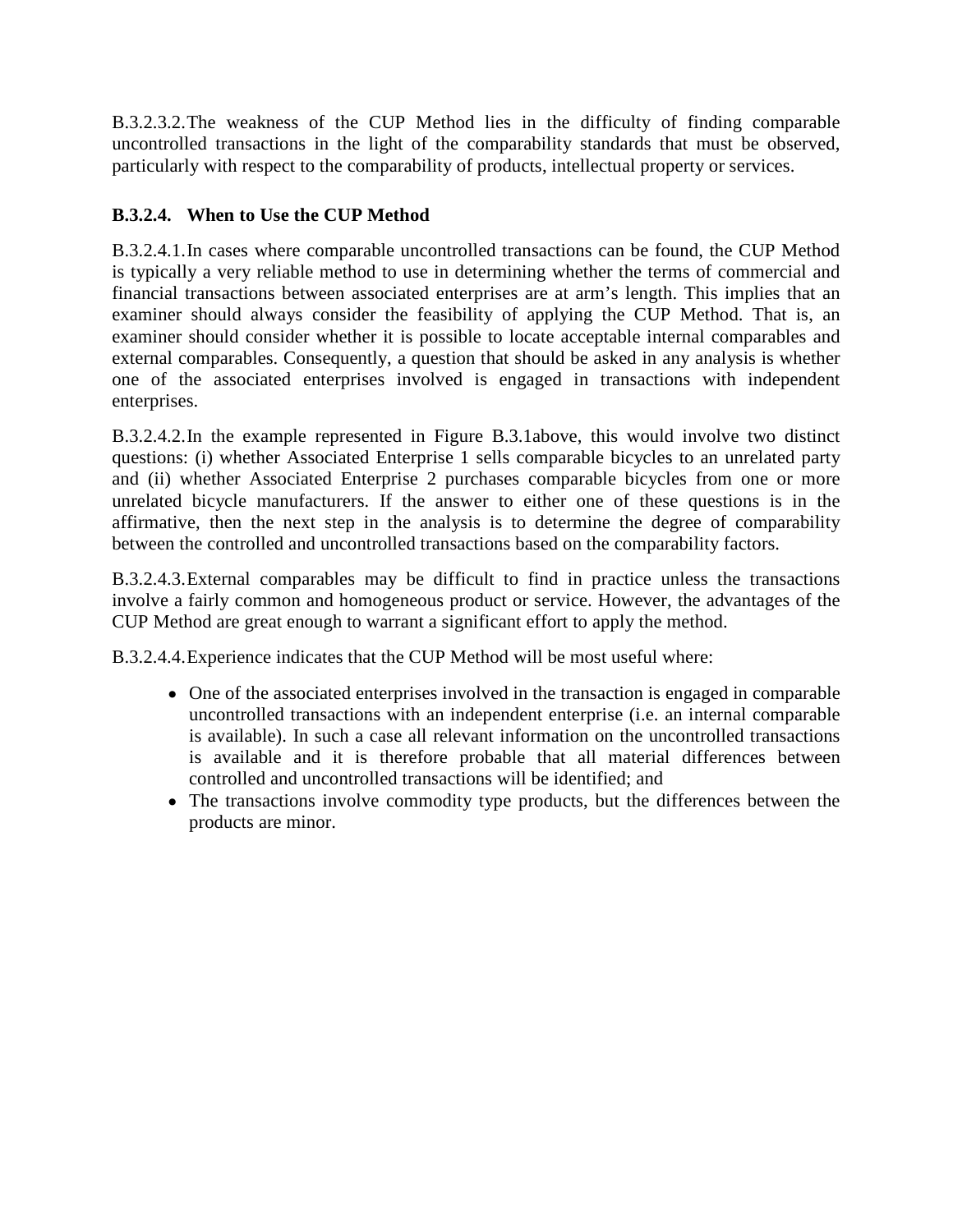## **B.3.2.5 Case Examples of Use of the CUP Method**

#### **B.3.2.5.1.Example 1: Comparable Sales of Same Product**

MCO, a manufacturer, sells the same product to both controlled and uncontrolled distributors. The circumstances surrounding the controlled and uncontrolled transactions are substantially the same, except that the controlled sales price is a delivered price and the uncontrolled sales are made free on board (f.o.b.) MCO's factory (which means the buyer takes responsibility for delivery costs of the goods for the remainder of their transit). Differences in the contractual terms of transportation and insurance generally have a definite and reasonably ascertainable effect on price, and adjustments are made to the results of the uncontrolled transaction to account for such differences. No other material difference has been identified between the controlled and uncontrolled transactions. As MCO is engaged in both controlled and uncontrolled transactions, it is likely that all material differences between the two transactions have been identified. In addition, the Comparable Uncontrolled Price Method is applied to an uncontrolled comparable with no product differences, and there are only minor contractual differences that have a definite and reasonably ascertainable effect on price. The results of this application of the Comparable Uncontrolled Price Method will therefore provide the most direct and reliable measure of an arm's length result.

#### **B.3.2.5.2.Example 2: Effect of Trademark**

The facts are the same as in Example 1 except that MCO affixes its valuable trademark to the property sold in the controlled transactions but does not affix its trademark to the property sold in the uncontrolled transactions. Under the facts of this case the effect on price of the trademark is material and cannot be reliably estimated. As there are material product differences for which reliable adjustments cannot be made the Comparable Uncontrolled Price Method is unlikely to provide a reliable measure of the arm's length result.

#### **B.3.2.5.3 Example 3: Minor Product Differences**

The facts are the same as in Example 1 except that MCO, which manufactures business machines, makes minor modifications to the physical properties of the machines to satisfy specific requirements of a customer in controlled sales. MCO does not however make these modifications in uncontrolled sales. Only if the minor physical differences in the product have a material effect on prices should adjustments be made to the results of the uncontrolled transactions to account for these differences. These adjusted results may then be used as a measure of the arm's length result.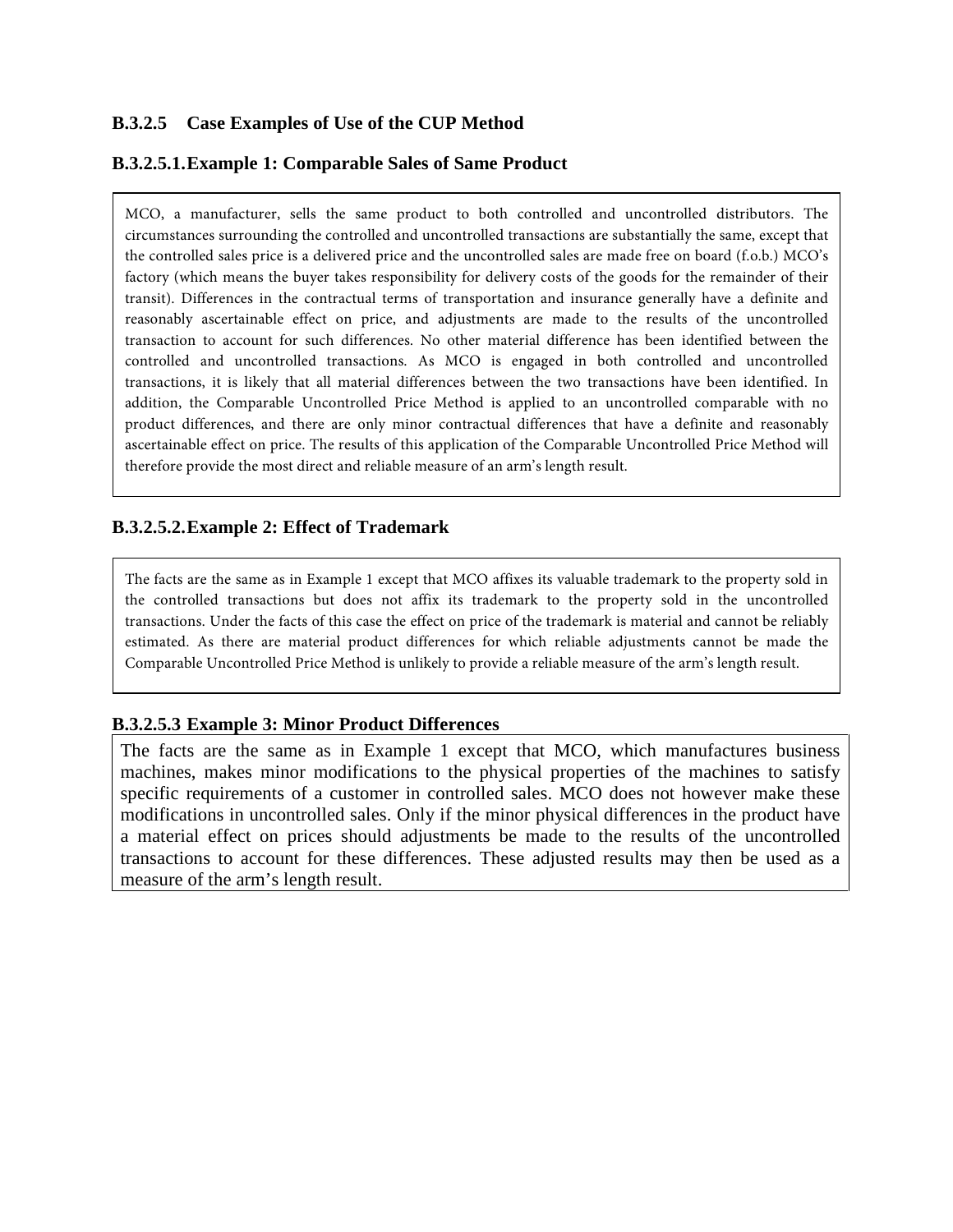#### **B.3.2.5.4.Example 4: Effect of Geographic Differences**

FM, a specialty radio manufacturer, sells its radios to a controlled distributor, AM, within the western region of Country A. FM sells its radios to uncontrolled distributors to serve other regions in Country A. The product sold in the controlled and uncontrolled transactions is the same and all other circumstances surrounding the controlled and uncontrolled transactions are substantially the same other than the geographic differences. If the geographic differences are unlikely to have a material effect on price, or they have definite and reasonably ascertainable effects for which adjustments are made, then the adjusted results of the uncontrolled sales may be used under the Comparable Uncontrolled Price Method to establish an arm's length price. If the effects of the geographic differences would be material but cannot be reliably ascertained, then the reliability of the results will be diminished. However, the Comparable Uncontrolled Price Method may still provide the most reliable measure of an arm's length result.

#### **B.3.2.6. Resale Price Method**

B.3.2.6.1.The Resale Price Method (RPM) is one of the traditional transaction methods that can be used to determine whether a transaction reflects the arm's length principle. The Resale Price Method focuses on the related sales company which performs marketing and selling functions as the tested party in the transfer pricing analysis. This is depicted in Figure 6.2 below.

B.3.2.6.2.The Resale Price Method analyses the price of a product that a related sales company (i.e. Associated Enterprise 2 in Figure B.3.2) charges to an unrelated customer (i.e. the resale price) to determine an arm's length gross margin, which the sales company retains to cover its sales, general and administrative (SG&A) expenses, and still make an appropriate profit. The appropriate profit level is based on the functions it performs and the risks it incurs. The remainder of the product's price is regarded as the arm's length price for the inter-company transactions between the sales company (i.e. Associated Enterprise 2) and a related company (i.e. Associated Enterprise 1). As the method is based on arm's length gross profits rather than directly determining arm's length prices (as with the CUP Method) the Resale Price Method requires less direct transactional (product) comparability than the CUP Method.

#### **Figure B.3.2: Resale Price Method**

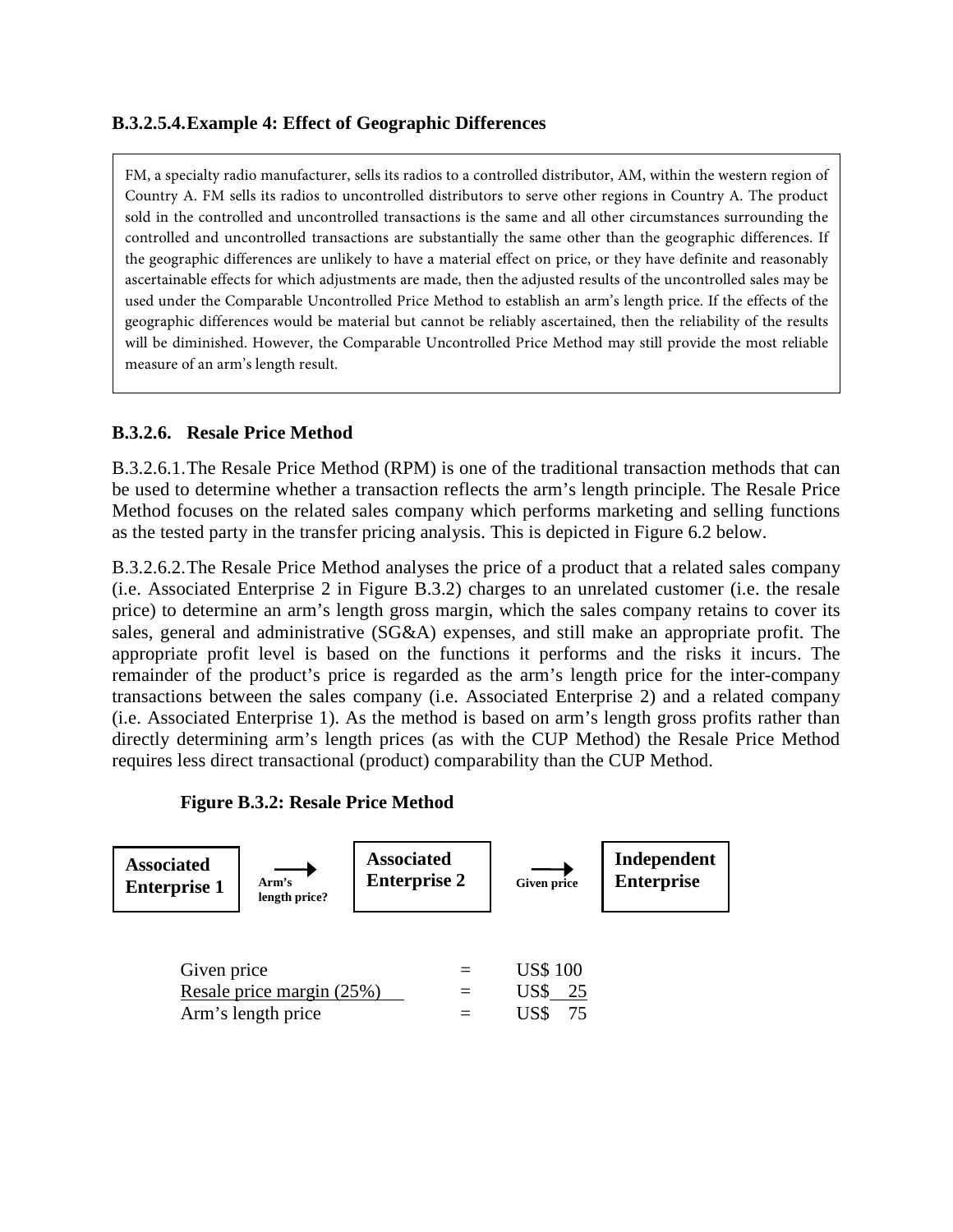B.3.2.6.3. Consequently, under the RPM the starting point of the analysis for using the method is the sales company. Under this method the transfer price for the sale of products between the sales company (i.e. Associated Enterprise 2) and a related company (i.e. Associated Enterprise 1) can be described in the following formula:

 $TP = RSP x (1-GPM)$ , where:

- TP = the *Transfer Price* of a product sold between a sales company and a related company;
- RSP = the *Resale Price* at which a product is sold by a sales company to unrelated customers; and
- GPM = the *Gross Profit Margin* that a specific sales company should earn, defined as the ratio of gross profit to net sales. Gross profit is defined as Net Sales minus Cost of Goods Sold.

## **B.3.2.6.4.Example of Resale Price Method Application**

It is assumed that the resale price in Figure B.3.2 is \$100. This means that Associated Enterprise 2 resells the bicycle to Independent Enterprise for \$100. If we assume that an arm's length gross profit margin that Associated Enterprise 2 should earn is 25 per cent, Associated Enterprise 2 should cover its SG&A expenses and make an appropriate profit with this 25 per cent gross margin. The resulting transfer price between Associated Enterprise 1 and Associated Enterprise 2 (i.e. the cost of goods sold of Associated Enterprise 2) is \$75 (i.e. \$100 x (1‐0.25).

B.3.2.6.5.Other approaches are possible. For example, if the associated enterprise acts as a sales agent that does not take title to the goods, it is possible to use the commission earned by the sales agent (represented as a percentage of the uncontrolled sales price of the goods concerned) as the comparable gross profit margin. The resale price margin for a reseller should always be determined by taking into account the functions performed, assets used and risks assumed by the reseller.

## **B.3.2.7. Arm's Length Gross Profit Margin**

B.3.2.7.1.The financial ratio analysed under the Resale Price Method is the gross profit margin. Gross profit is defined as net sales minus cost of goods sold. It is easiest to determine where the reseller does not add substantially to the value of the product. The net sales of a sales company are the sales revenue obtained by selling products to unrelated customers, while the cost of goods sold equals the cost of purchasing the goods sold plus certain additional non-operating costs. Thus, if we are determining the gross margin for products purchased from a related company, the cost of goods sold will include the transfer price paid to the related manufacturer.

B.3.2.7.2.Accounting consistency is extremely important in applying the RPM. Gross profit margins will not be comparable if accounting principles and/or practices differ between the controlled transaction and the uncontrolled transaction. For example, the comparable distributors may differ from the related sales company in reporting certain costs (e.g. discounts, transportation costs, insurance and costs of performing the warranty function) as operating expenses or as cost of goods sold. Differences in inventory valuation methods will also affect the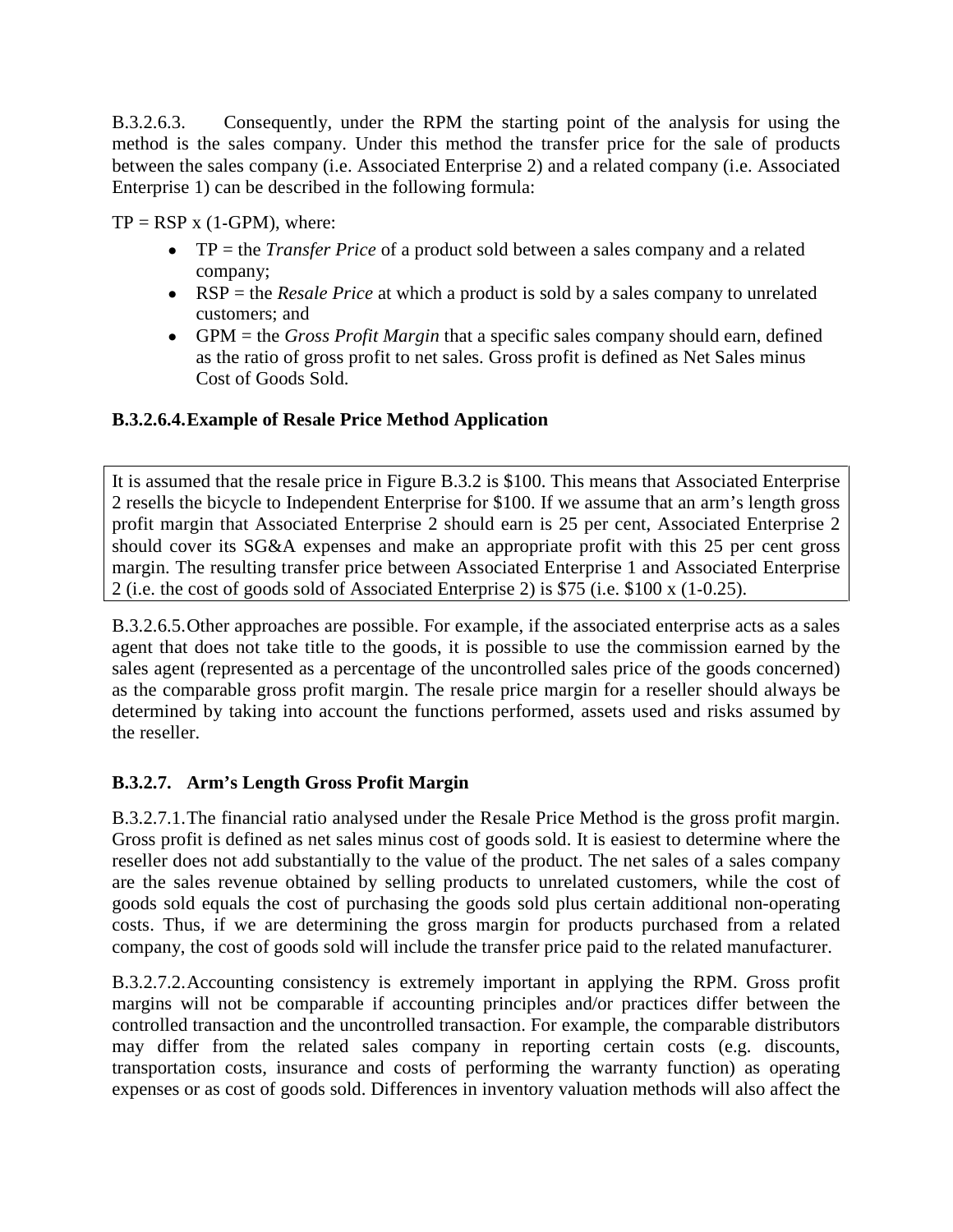gross margins. It is thus important that the analysis does not compare "apples with oranges" but rather, "apples with apples". Therefore, appropriate adjustments should be applied to the data used in computing the gross margin to make sure that "similar" gross margins are compared.

#### **B.3.2.8. Transactional Comparison versus Functional Comparison**

B.3.2.8.1.The arm's length price or margin can result from looking at comparable functionality (distributors of broadly similar types of product) or from making a transactional comparison by looking at each transaction the tested party engages in involving comparable products (i.e. sales of different types of bicycles).

B.3.2.8.2.The arm's length (range of) gross profit margin(s) to be earned by the sales company in the controlled transaction can therefore be determined in the following two ways:

- By transactional comparison: For example, one could determine the gross profit margin that Associated Enterprise 2 earns when reselling bicycles purchased from an independent manufacturer in a comparable uncontrolled transaction. This uncontrolled transaction may initially have been rejected as an internal comparable for purposes of applying the CUP Method because, for example, the transaction involves a different type of bicycle. If the sale of recreational bicycles is at issue, but the unrelated transactions involve bicycle rickshaws (pedicabs) or the like this may involve broadly similar products with comparable accounting measures of Costs of Goods Sold (COGS) making gross margin comparisons sufficiently reliable; and
- By functional comparison: the gross profit margins earned by independent companies in comparable uncontrolled transactions performing functions and incurring risks comparable to the functions performed and risks incurred by Associated Enterprise 2. Functional comparison thus involves a search for comparable distribution companies rather than comparable transactions. This could, for example, include comparable distributors of wheelbarrows and carts.

B.3.2.8.3.In practice, transactional comparisons are more likely to achieve broad product and accounting consistency than functional comparisons. This means that it is sometimes not necessary to conduct a resale price analysis for each individual product line distributed by a sales company under this method. Instead, the Resale Price Method is used in those situations to determine the gross margin a sales company should earn over its full range of (aggregated) products.

## **B.3.2.9 Comparability in Applying the Resale Price Method**

B.3.2.9.1.An uncontrolled transaction is considered comparable to a controlled transaction if:

- There are no differences between the transactions being compared that materially affect the gross margin (for example, contractual terms, freight terms, etc); or
- Reasonably accurate adjustments can be performed to eliminate the effect of such differences.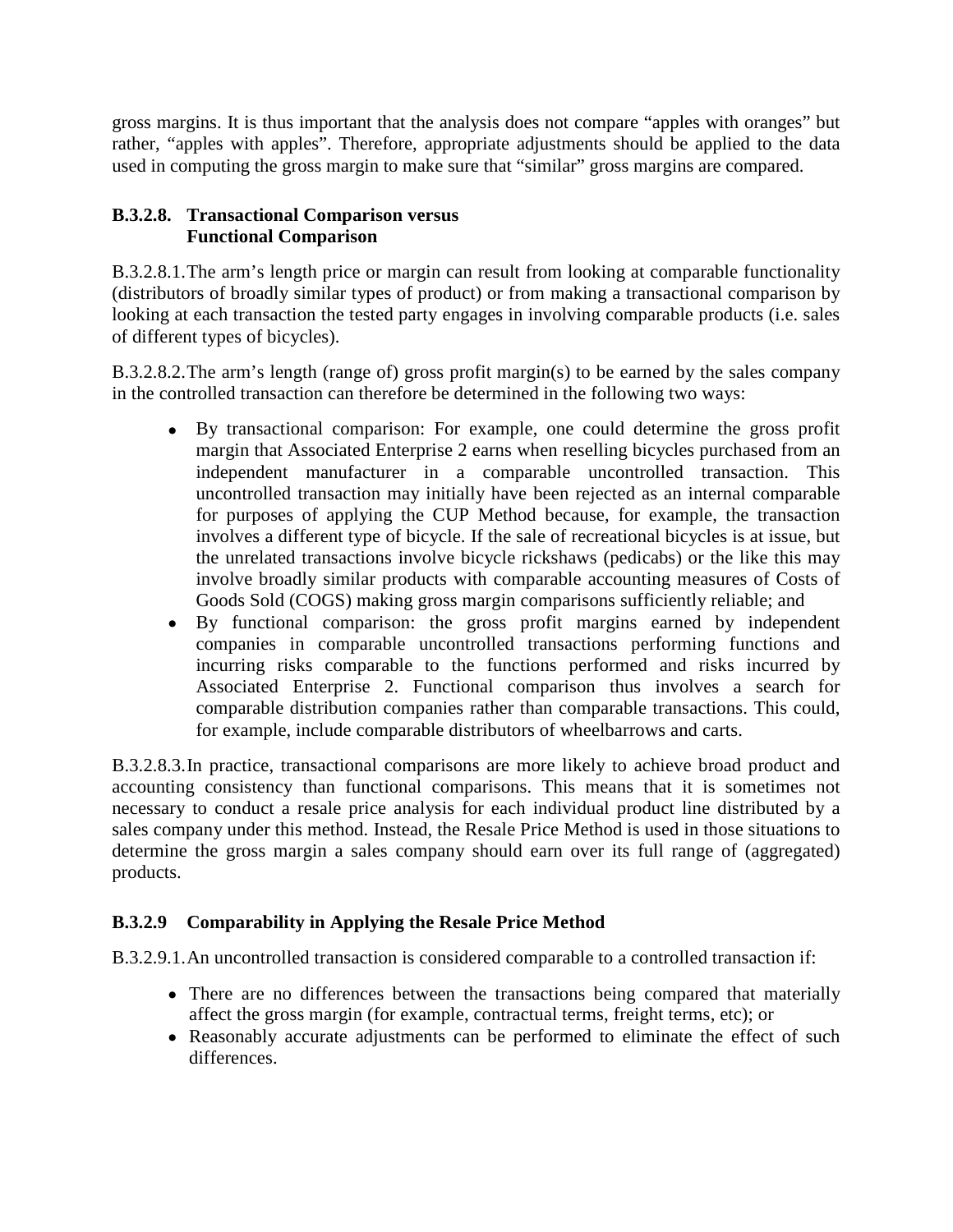B.3.2.9.2.As noted above, the Resale Price Method is more typically applied on a functional than on a transactional basis so that functional comparability is typically more important than product comparability. Product differences will probably be less critical for the Resale Price Method applied on a functional basis than for the CUP Method, because it is less probable that product differences will have a material effect on profit margins than on price. One would expect a similar level of compensation for performing similar functions across different activities.

B.3.2.9.3.While product differences may be more acceptable in applying the Resale Price Method as compared to the CUP Method, the property transferred should still be broadly similar in the controlled and uncontrolled transactions. Broad differences are likely to reflect differences in functions performed, and therefore gross margins earned, at arm's length.

B.3.2.9.4.The compensation for a distribution company should be the same whether it sells washing machines or dryers, because the functions performed (including risks assumed and assets used) are similar for the two activities. It should be noted, however, that distributers engaged in the sale of markedly different products cannot be compared. The price of a washing machine will, of course, differ from the price of a dryer, as the two products are not substitutes for each other. Although product comparability is less important under the Resale Price Method, greater product similarity is likely to provide more reliable transfer pricing results. It is not always necessary to conduct a resale price analysis for each individual product line distributed by the sales company. Instead, the Resale Price Method can be applied more broadly, for example based on the gross margin a sales company should earn over its full range of broadly similar products.

B.3.2.9.5.As the gross profit margin remunerates a sales company for performing marketing and selling functions, the Resale Price Method especially depends on comparability regarding functions performed, risks assumed and assets used. The Resale Price Method thus focuses on functional comparability. A similar level of compensation is expected for performing similar functions across different activities. If there are material differences that affect the gross margins earned in the controlled and the uncontrolled transactions, adjustments should be made to account for such differences. In general comparability adjustments should be performed on the gross profit margins of the uncontrolled transactions. The operating expenses in connection with the functions performed and risks incurred should be taken into account in this respect, as differences in functions performed are frequently reflected in different operating expenses.

B.3.2.9.6.The following issues should be considered in determining whether the functions performed by an uncontrolled entity are comparable to the functions performed by a controlled entity for purposes of applying the Resale Price Method:

- In contrast to the CUP Method, the reliability of the RPM can be influenced by factors that have less effect on the price of a product than on the costs of performing functions. Such differences could affect gross margins even if they do not affect the arm's length prices of products (e.g. the composition of COGS). These factors could include cost structures (e.g. accounting practices), business experience (e.g. start‐up phase or mature business) or management efficiency;
- A resale price margin requires particular attention where the reseller adds substantially to the value of the product, for example by assisting considerably in the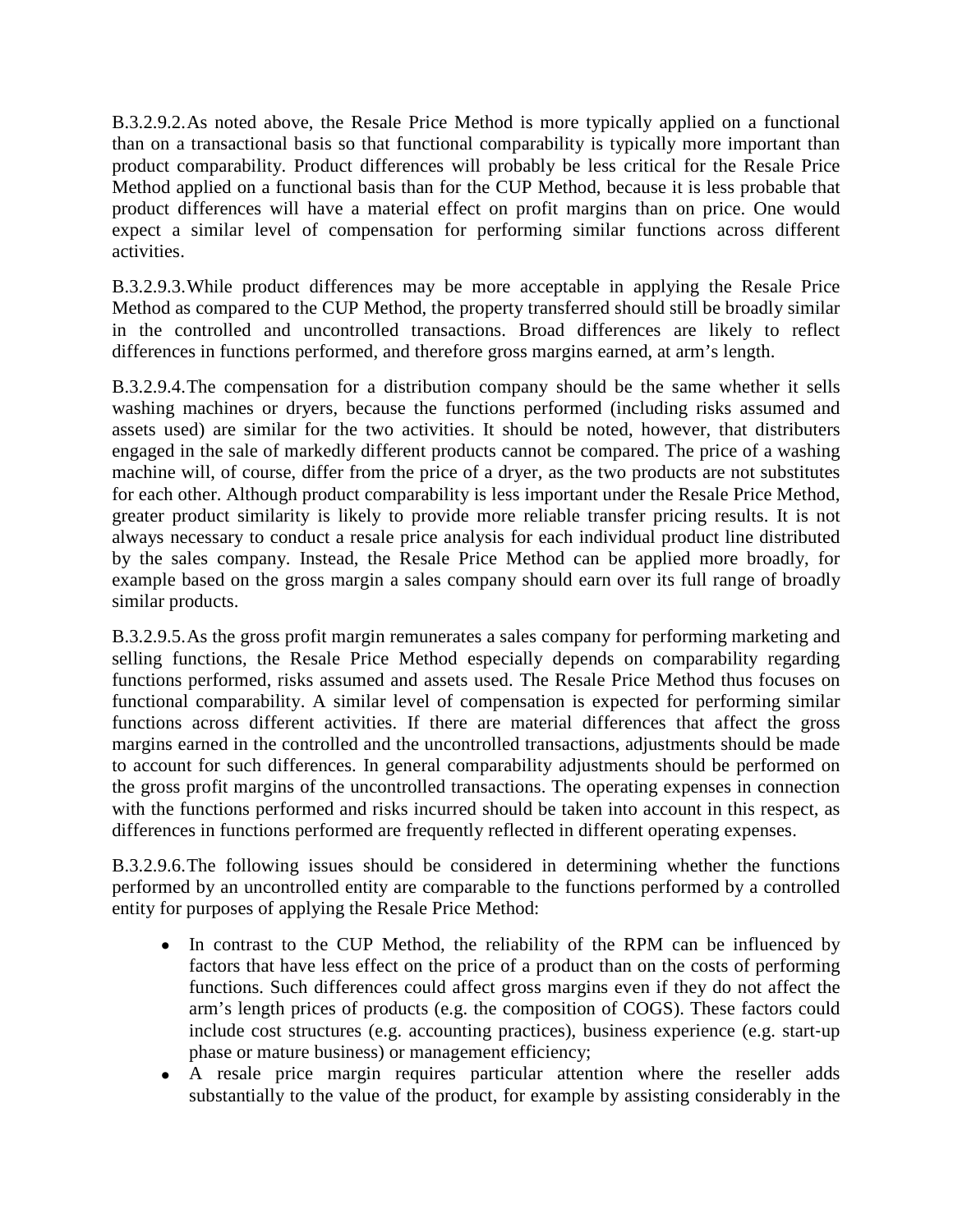creation or maintenance of intangible property related to the product (e.g. trademarks or trade names) or where goods are further processed into a more complicated product by the reseller before resale;

- The amount of the resale price margin will be affected by the level of activities performed by the reseller. For example, the distribution services provided by a reseller acting as a sales agent will be less extensive than those provided by a reseller acting as a buy‐sell distributor. The buy‐sell distributor will obviously obtain a higher compensation than the sales agent;
- If the reseller performs a significant commercial activity in relation to the resale activity itself, or if it employs valuable and unique assets in its activities (e.g. valuable marketing intangibles of the reseller), it may earn a higher gross profit margin;
- The comparability analysis should try to take into account whether the reseller has the exclusive right to resell the goods, because exclusive rights may affect the resale price margin;
- The analysis should consider differences in accounting practices that apply to the reseller and to comparable companies in order to make appropriate adjustments to enhance comparability; and
- The reliability of the analysis will be affected by differences in the value of the products distributed, for example, as a result of a valuable trademark.

B.3.2.9.7.It should be recognized that returns to similar functions may not be the same in different markets. Generally, reliability is enhanced when the reseller and the comparable companies are operating in the same market.

## **B.3.2.10. Strengths and Weaknesses of the Resale Price Method**

B.3.2.10.1. The strengths of the Resale Price Method include:

- The method is based on the resale price, a market price, and thus represents a demand-driven method; in situations where there is a weak relationship between the costs incurred and the sales price of a product or services (e.g. when demand is inelastic, the resale price may be more reliable; and
- The method can be used without forcing distributors to inappropriately "make profits". The distributor earns an arm's length gross profit margin, however, but could have operating losses due, for example, to high selling expenses caused by business strategies such as a market penetration strategy. By comparison, the application of the Transactional Net Margin Method, which analyses a financial ratio based on operating profits, will generally result in an arm's length range of positive operating profits. The tested party in the analysis would then probably also earn a positive operating profit within the range. However, the Resale Price Method does not necessarily result in positive operating profits to be earned by the tested party.

B.3.2.10.2. The weaknesses of the Resale Price Method include:

• It may be difficult to find comparable data on gross margins due to accounting inconsistencies; and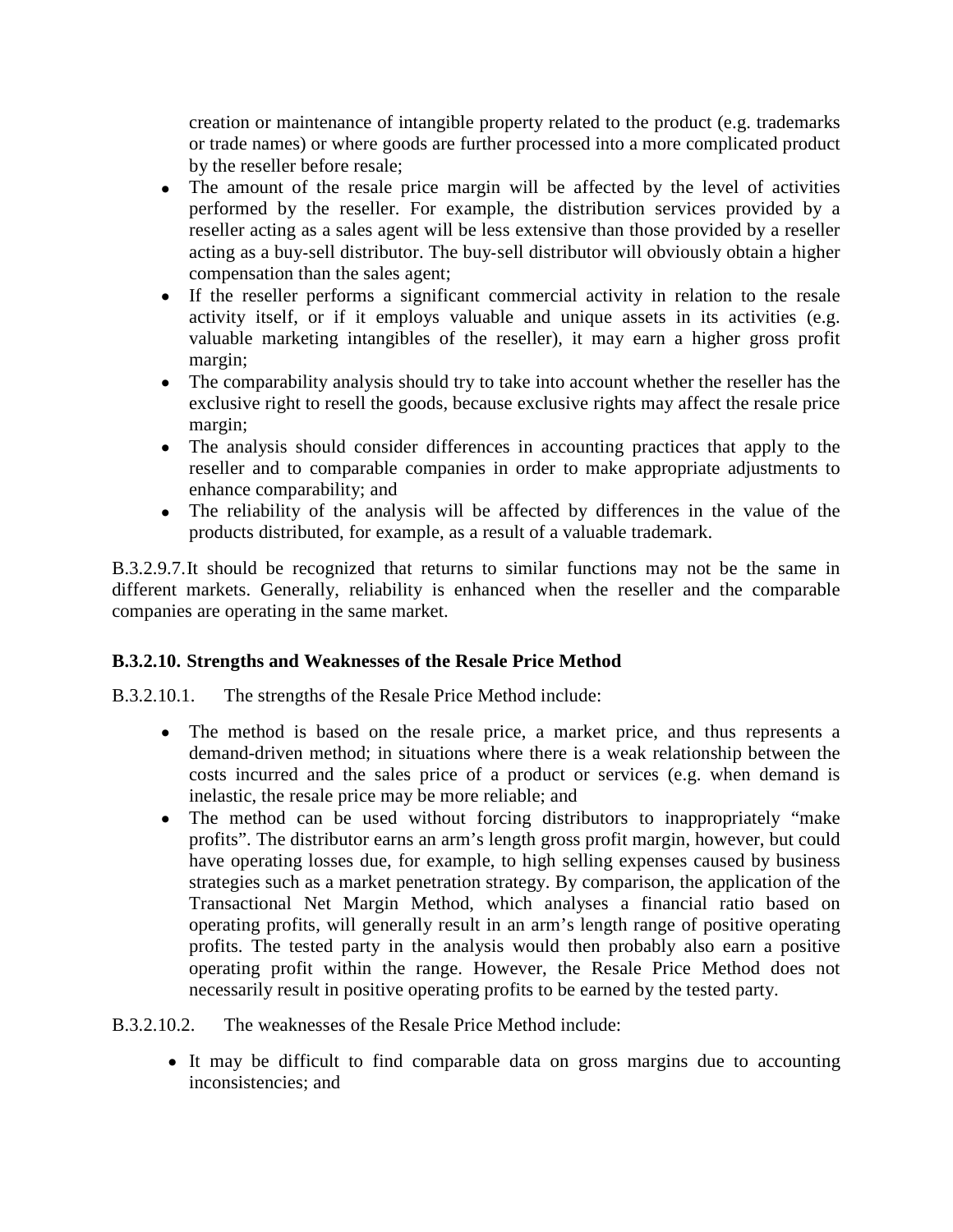• The method involves a one-sided analysis, as its focus is on the related sales company as the tested party in the transfer pricing analysis. It is possible that the arm's length gross profit margin and hence transfer price, which is based on a benchmarking analysis, can lead to an extreme result for the related supplier of the sales company (e.g. the supplier might experience a loss even though its distributor supplier is profitable).

#### **B.3.2.11. When to Use the Resale Price Method**

B.3.2.11.1. In a typical inter-company transaction involving a "fully‐fledged" manufacturer (i.e. as compared, for example, with a limited risk company or contract manufacturer) owning valuable patents or other intangible properties and affiliated sales companies which purchase and resell the products to unrelated customers, the Resale Price Method is an appropriate method to use if:

- The CUP Method is not applicable;
- The sales companies do not own valuable intangible properties; and
- Reliable comparisons can be made on COGS.

B.3.2.11.2. It is useful to again consider the example of Figure B.3.2. It assumes here that Associated Enterprise 1 owns valuable patents to manufacture the bicycles and has a valuable trade name. Associated Enterprise 2 purchases the bicycles from Associated Enterprise 1 and resells the bicycles to unrelated dealers in the local country. In such a case, the Resale Price Method will be selected to determine an arm's length transfer price between Associated Enterprise 1 and Associated Enterprise 2 if the CUP Method cannot be applied. The Cost Plus Method (discussed below) will not be selected in this case, because:

- The fully-fledged manufacturer (i.e. Associated Enterprise 1) owns valuable intangibles, performs R&D activities and generally has operations that are more complex than those of the sales company (i.e. Associated Enterprise 2);
- The results obtained from applying the Cost Plus Method will not be as reliable as the results obtained from applying the Resale Price Method using the sales company as the tested party; and
- It will be very difficult, if not impossible, to identify manufacturers comparable to Associated Enterprise 1 (i.e., that own comparable intangible properties) when applying the Cost Plus Method.

B.3.2.11.3. The Resale Price Method will establish the transfer price by reference to the resale or gross margins (gross profit/net sales) earned by third party resellers (assuming that internal comparison is not possible) and compare them to the gross margin earned by Associated Enterprise 2 on the bicycles purchased from related parties.

B.3.2.11.4. The Resale Price Method may also be applied in a commissionaire/commission agent structure involving a principal and related commissionaires/commission agents. In this case, the Resale Price Method will establish an arm's length commission to be earned by the commissionaires/commission agents.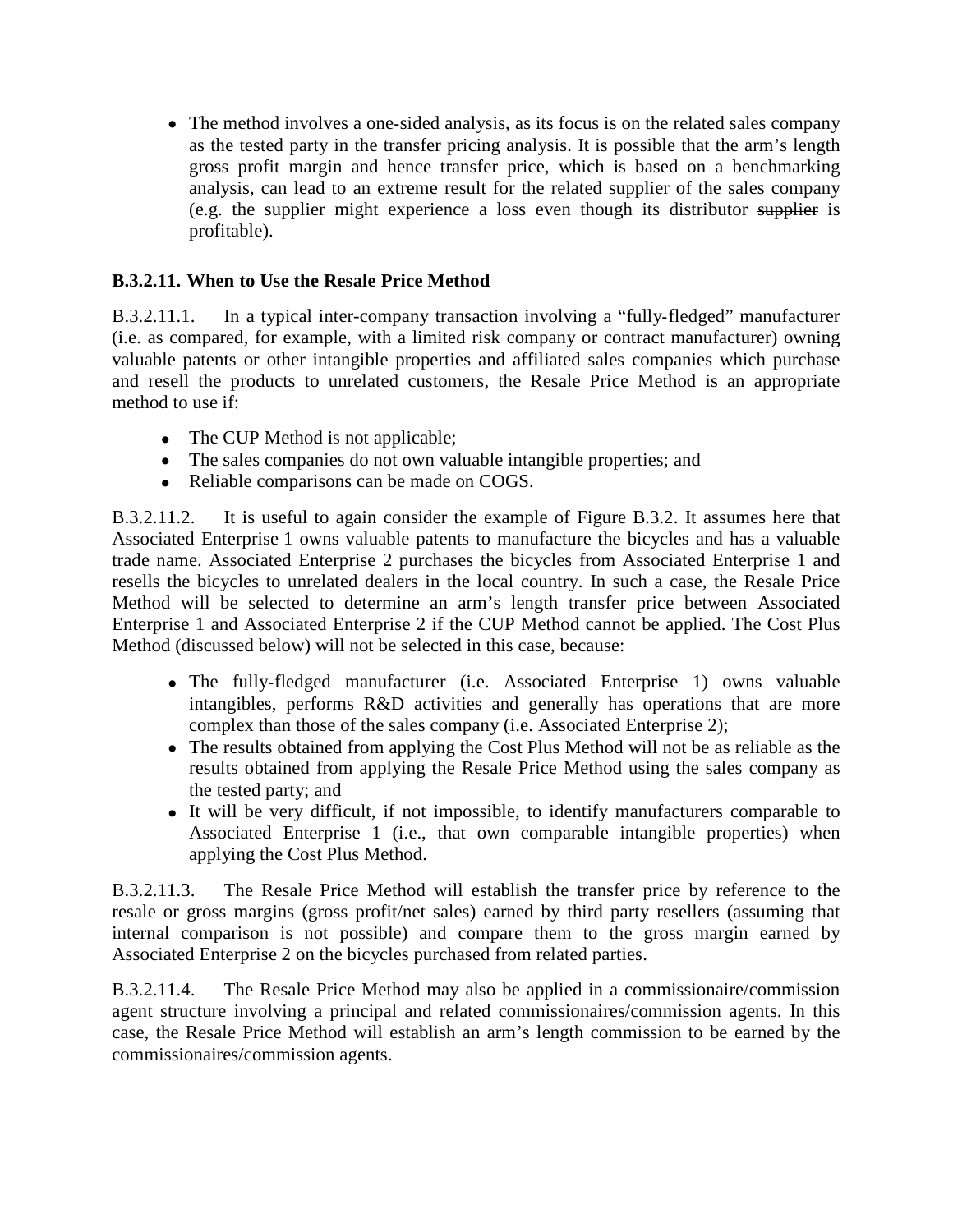## **B.3.2.12. Case Examples of the Resale Price Method**

#### **B.3.2.12.1. Example 1**

A controlled taxpayer sells property to another member of its controlled group which resells the property in uncontrolled sales. It is for all practical purposes assumed that there are no changes in the beginning and ending inventory for the year under review. Information regarding an uncontrolled comparable is sufficiently complete to conclude that it is likely that all material differences between the controlled and uncontrolled transactions have been identified and adjusted for. If the applicable resale price of the property involved in the controlled sale is \$100 and the appropriate gross profit margin is 20 per cent, then an arm's length result of the controlled sale is a price of  $$80 ($100 - (0.2\% \times $100))$ .

#### **B.3.2.12.2. Example 2**

SCO, a Country B corporation, is the distributor for FP, its foreign parent. There are no changes in the beginning and ending inventory for the year under review. SCO's total reported cost of goods sold is \$800, consisting of \$600 for property purchased from FP and \$200 for other costs of goods sold incurred to unrelated parties. SCO's applicable resale price and reported gross profit are as follows:

| Applicable resale price \$1 000 |  |
|---------------------------------|--|
|                                 |  |
|                                 |  |
|                                 |  |

The local taxing authority determines that the appropriate gross profit margin is 25 per cent. Therefore, SCO's appropriate gross profit is \$250 (i.e. 25 per cent of the applicable resale price of \$1000). As SCO is incur-ring costs of sales to unrelated parties, an arm's length price for property purchased from FP must be determined under a two-step process. First, the appropriate gross profit (\$250) is subtracted from the applicable resale price (\$1000). The resulting amount (\$750) is then reduced by the costs of sales incurred to unrelated parties (\$200). Therefore, an arm's length price for SCO's cost of sales of FP's product in this case equals \$550 (i.e., \$750 minus \$200) and not \$600.

#### **B.3.2.12.3. Example 3**

FM, a foreign manufacturer, sells Product to UCO, its subsidiary in Country U, which in turn sells Product to its domestic affiliate BCO. BCO sells Product to unrelated buyers. In this case, the applicable resale price is the price at which BCO sells Product in uncontrolled transactions. The determination of the appropriate gross profit margin for the sale from UCO to BCO will take into account the functions performed by UCO and BCO, as well as other relevant factors.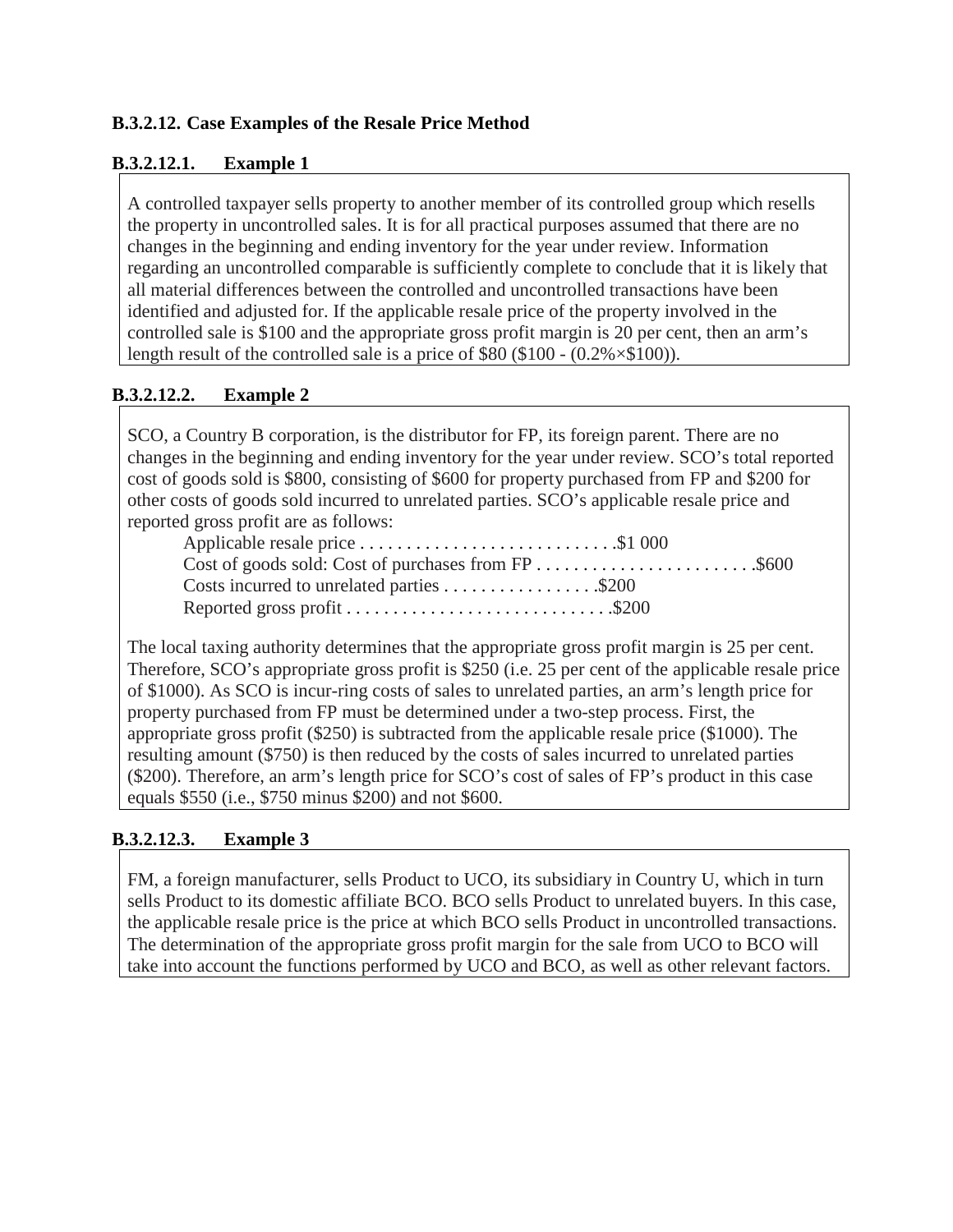## **B.3.2.12.4. Example 4**

TCO, a Country T corporation, is the exclusive distributor of products for its foreign parent. To determine whether the gross profit margin of 25 per cent earned by TCO is an arm's length result, the local taxing authority considers applying the Resale Price Method. There are several uncontrolled distributors that perform similar functions under similar circumstances in uncontrolled transactions. However, the uncontrolled distributors treat certain costs such as discounts and insurance as cost of goods sold, while TCO treats such costs as operating expenses. In such cases, accounting reclassifications must be made to ensure consistent treatment of such material items. Inability to make such accounting reclassifications will decrease the reliability of the results of the uncontrolled transactions.

# **B.3.2.12.5. Example 5**

WCO, a Country W corporation, manufactures Product Z, an unbranded product, and sells it to RCO, its wholly owned foreign subsidiary. RCO acts as a distributor of Product Z in Country R, and sells it to uncontrolled parties in that country. Uncontrolled Distributors A, B, C, D, and E distribute competing products of approximately similar value in Country R. All such products are unbranded.

Relatively complete data is available regarding the functions performed and risks borne by the uncontrolled distributors and the contractual terms under which they operate in the uncontrolled transactions. In addition, data is available to ensure accounting consistency between all of the uncontrolled distributors and RCO. As the available data is sufficiently complete and accurate to conclude that it is likely that all material differences between the controlled and uncontrolled transactions have been identified; such differences have a definite and reasonably ascertainable effect; and reliable adjustments are made to account for such differences, the results of each of the uncontrolled distributors may be used to establish an arm's length range.

## **B.3.2.12.6. Example 6**

The facts are the same as in Example 5, except that sufficient data is not available to determine whether any of the uncontrolled distributors provide warranties or to determine the payment terms of the contracts. As differences in these contractual terms could materially affect price or profits, the inability to determine whether these differences exist between the controlled and uncontrolled transactions diminishes the reliability of the results of the uncontrolled comparables. However, the reliability of the results may be enhanced by the application of a statistical method when establishing an arm's length range.

## **B.3.2.12.7. Example 7**

The facts are the same as in Example 5, except that Product Z is branded with a valuable trademark that is owned by WCO. Companies A, B, and C distribute unbranded competing products, while Companies D and E distribute products branded with other trademarks. Companies D and E do not own any rights in the trademarks under which their products are sold. The value of the products that Companies A, B, and C sell are not similar to the value of the products sold by S. The value of products sold by Companies D and E, however, is similar to that of Product X.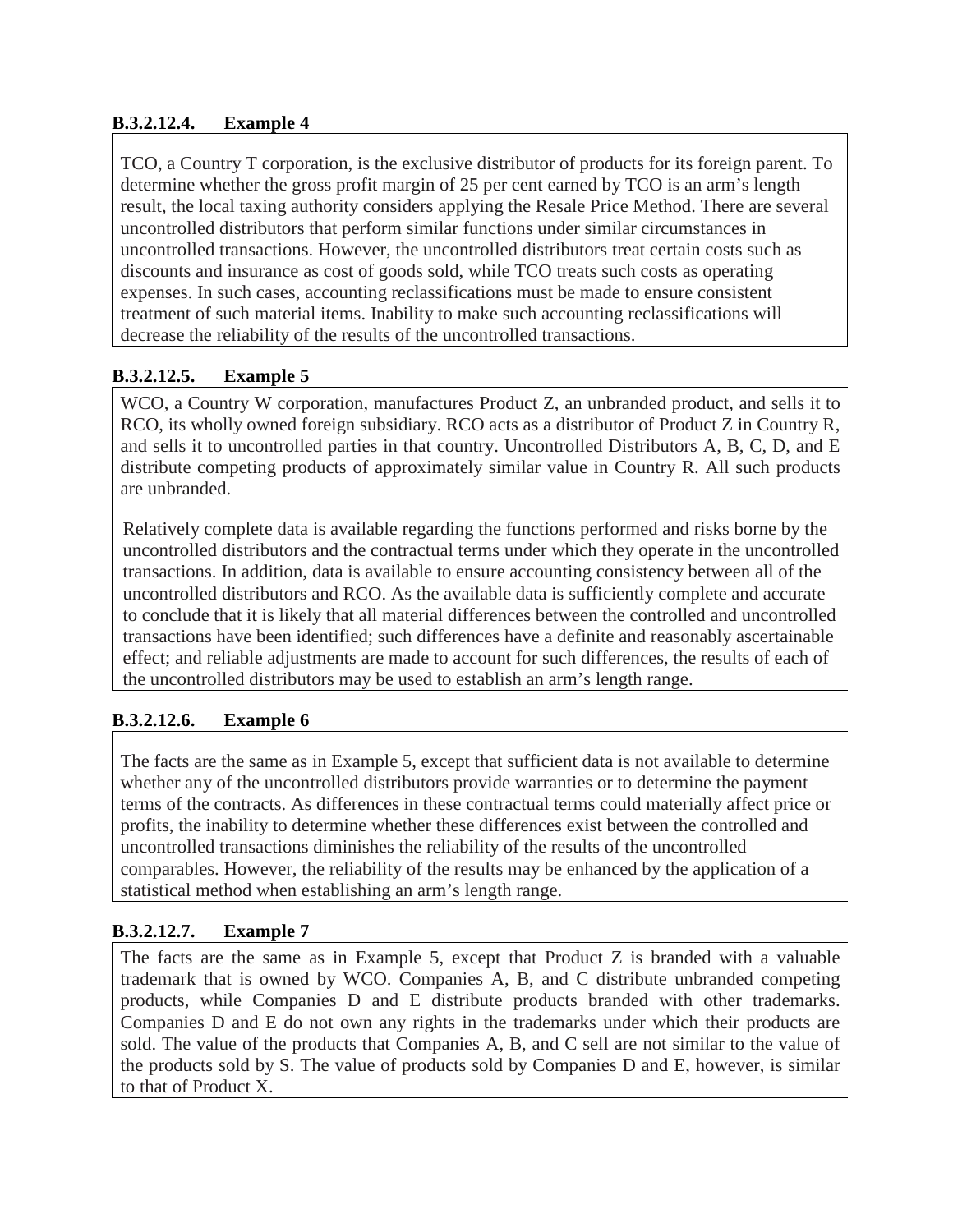Although close product similarity is not as important for a reliable application of the Resale Price Method as for the Comparable Uncontrolled Price Method, significant differences in the value of the products involved in the controlled and uncontrolled transactions may affect the reliability of the results. In addition, because in this case it is difficult to determine the effect the trademark will have on price or profits, reliable adjustments for the differences cannot be made. Because transactions involving Companies D and E have a higher level of comparability than those involving Companies A, B, and C with Company S, only transactions involving Companies D and E may be included in determining the arm's length gross margin.

### **B.3.2.13. Cost Plus Method**

B.3.2.13.1. In a controlled transaction involving tangible property, the Cost Plus Method focuses on the related manufacturing company as the tested party in the transfer pricing analysis. The Cost Plus Method may also be used in the case of services rendered.

B.3.2.13.2. The Cost Plus Method begins with the costs incurred by the supplier of property (or services) in a controlled transaction for property transferred or services provided to a related purchaser. An appropriate cost plus mark-up is then added to this cost, to make an appropriate gross profit in light of the functions performed, risks assumed, assets used and market conditions.

B.3.2.13.3. The Cost Plus Method is used to analyse transfer pricing issues involving tangible property or services. It is typically most applied to manufacturing or assembling activities and relatively simple service providers. The Cost Plus Method focuses on the related party manufacturer or service provider as the tested party in the transfer pricing analysis. The method evaluates the arm's‐length nature of an inter-company charge by reference to the gross profit mark-up on costs incurred by suppliers of property (or services) for tangible property transferred (or services provided). It compares the gross profit mark-up earned by the tested party for manufacturing the product or for providing the service to the gross profit mark‐ups earned by comparable companies.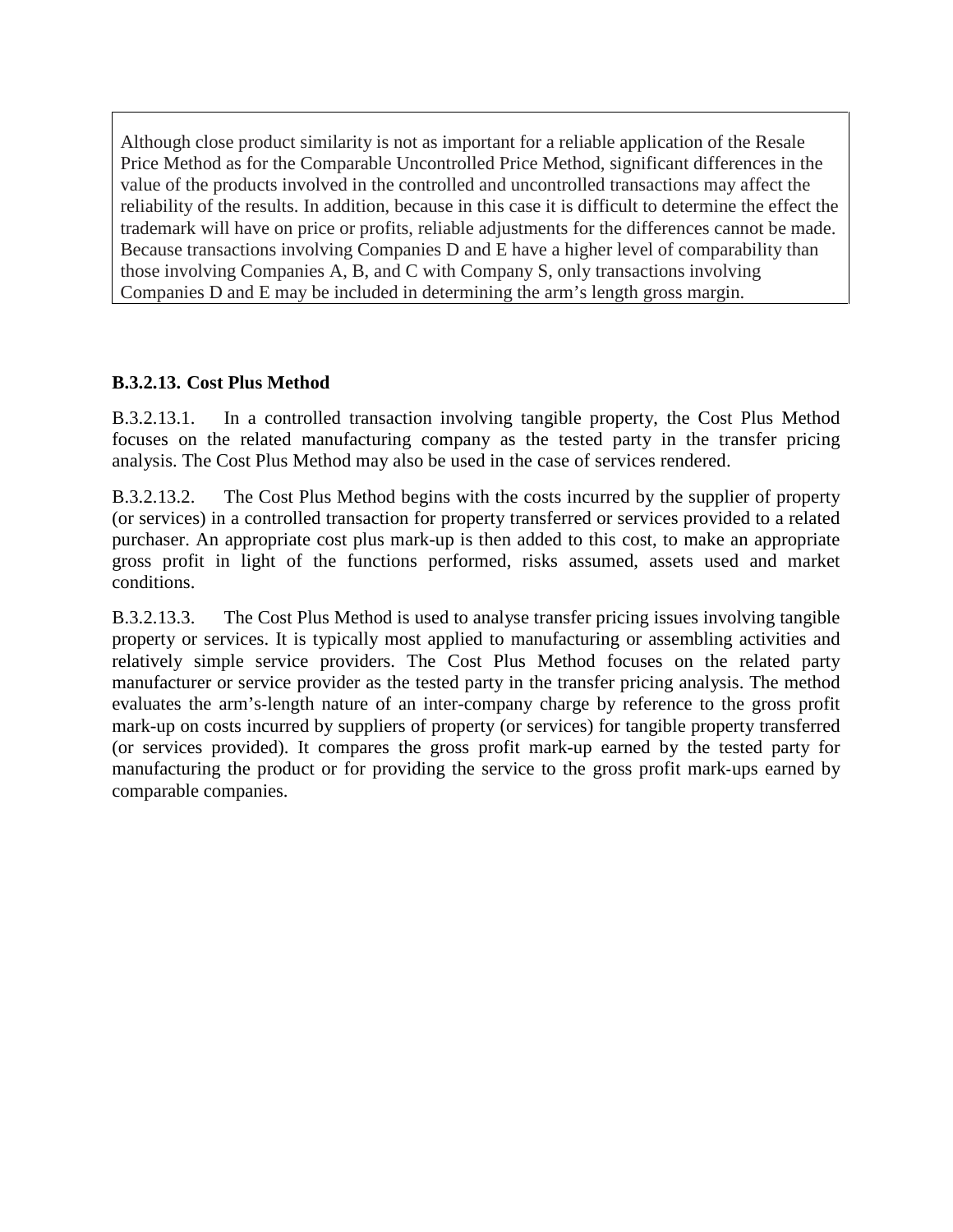

It is assumed that the COGS in Figure B.3.3. is \$500. If it is assumed also that an arm's length gross profit mark‐up that Associated Enterprise 1 should earn is 50 per cent, the resulting transfer price between Associated Enterprise 1 and Associated Enterprise 2 is \$750 (i.e. \$500 x  $(1 + 0.50)$ .

Like the Resale Price Method, the Cost Plus Method is a gross margin method; that is, it attempts to derive an arm's length amount of gross profit, in this case through an arm's length mark-up on COGS.

B.3.2.13.4. Figure B.3.3. explains this further. Associated Enterprise 1, an electrical goods manufacturer in Country 1, manufactures under contract for Associated Enterprise 2. Associated Enterprise 2 instructs Associated Enterprise 1 on the quantity and quality of the goods to be produced. Associated Enterprise 1 will be guaranteed sales to Associated Enterprise 2 and will face little risk. As Associated Enterprise 1 is less complex in terms of functions and risks than Associated Enterprise 2, the analysis under the Cost Plus Method would focus on Associated Enterprise 1 as the tested party. Since Associated Enterprise 1 is a simple manufacturer, the Cost Plus Method may be the best method of analysis in this case. The Cost Plus Method analyses whether the gross profit mark-up earned by Associated Enterprise 1 is at arm's length by reference to the gross profit margins earned by companies manufacturing comparable goods for (or providing comparable services to) unrelated parties. The Cost Plus Method thus does not directly test whether the transfer price is at arm's length by comparing prices. As such, it is a less direct (transactional) method as compared to the CUP Method.

#### **B.3.2.14. Mechanism of the Cost Plus Method**

B.3.2.14.1. Under the Cost Plus Method (when applied to sales of tangible property) an arm's‐length price equals the controlled party's cost of producing the tangible property plus an appropriate gross profit mark‐up, defined as the ratio of gross profit to cost of goods sold (excluding operating expenses) for a comparable uncontrolled transaction.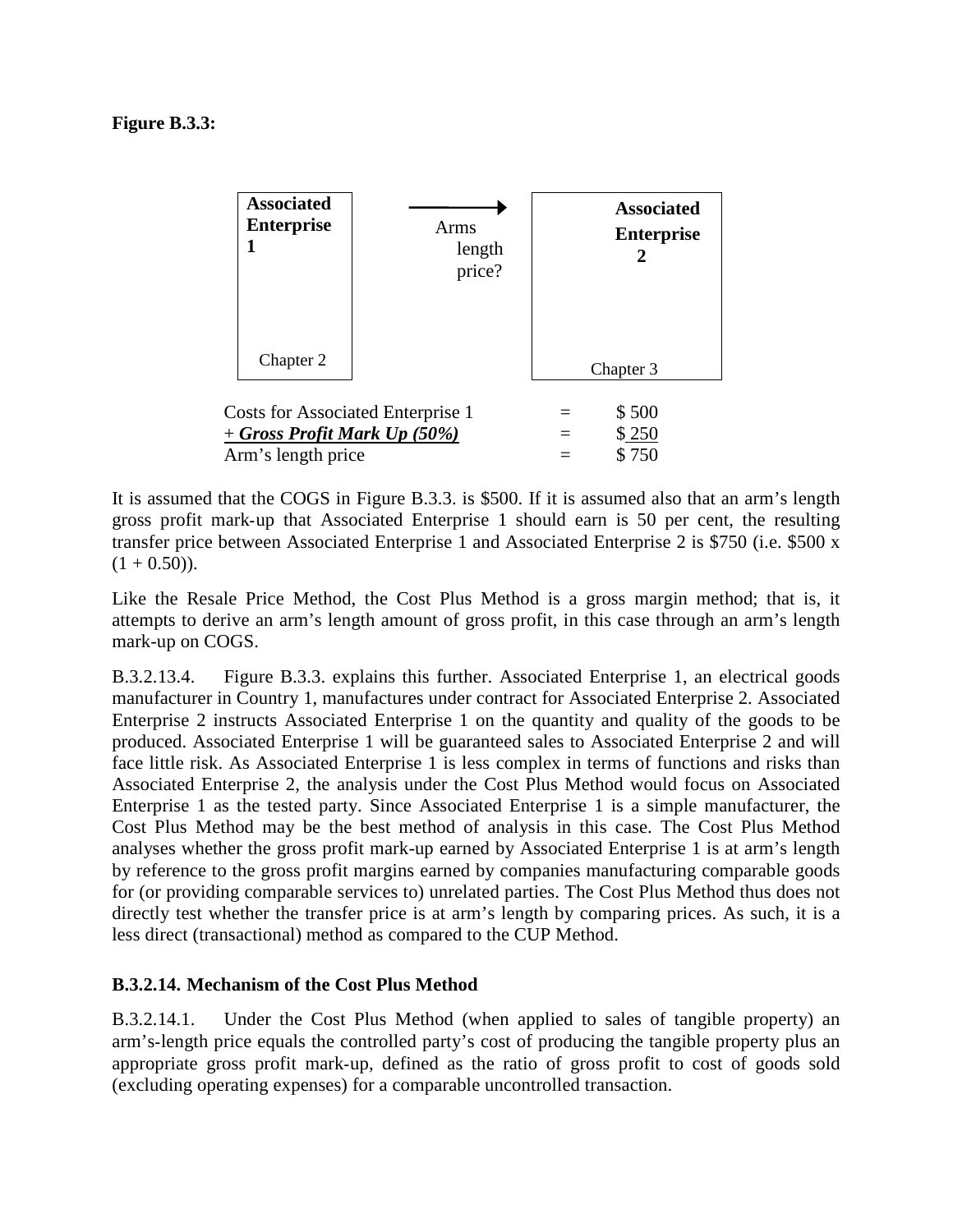B.3.2.14.2. The formula for the transfer price in inter-company transactions of products is as follows:  $TP = \text{COGS} \times (1 + \text{cost plus mark-up})$ , where:

- TP = the *Transfer Price* of a product sold between a manufacturing company and a related company;
- COGS = the Cost of Goods Sold to the manufacturing company; and
- Cost plus mark-up = gross profit mark-up defined as the ratio of gross profit to cost of goods sold. Gross profit is defined as net sales minus cost of goods sold.

#### **B.3.2.15. Arm's Length Gross Profit Mark**‐**up for Cost Plus Method**

B.3.2.15.1. The financial ratio considered under the Cost Plus Method is the gross profit mark-up, which is defined as the gross profit to cost of goods sold ratio of a manufacturing company. As discussed above, gross profit equals net sales minus cost of goods sold. For a manufacturing company, cost of goods sold equals the cost of producing the goods sold. It includes direct labour costs, direct material costs and factory overheads associated with production.

B.3.2.15.2. As with the Resale Price Method, accounting consistency is extremely important in applying the Cost Plus Method. Application of different accounting principles to the controlled and the uncontrolled transaction may result in inconsistent calculation of the gross profit. Appropriate adjustments of accounting principles may be necessary to ensure that gross profit mark‐ups are calculated uniformly for the tested party and the comparable companies. For example, the comparable manufacturers may differ from the related party manufacturer in reporting certain costs (e.g. costs of R&D) as operating expenses or as cost of goods sold. Differences in inventory valuation methods will also affect the computation of the gross profit mark‐up.

B.3.2.15.3. The costs and expenses of a company normally fall into the following three groups: (1) direct cost of producing a product or service (e.g. cost of raw materials); (2) indirect costs of production (e.g. costs of a repair department that services equipment used to manufacture different products); and (3) operating expenses (e.g. SG&A expenses). The gross profit margin used in the Cost Plus Method is a profit margin that is calculated by subtracting only the direct and indirect costs of production from the sales price. In contrast, a net margin analysis would also consider operating expenses. Due to differences in accounting standards between countries, the boundaries between the three groups of costs and expenses are not the same in each and every case. Suitable adjustments may need to be made. In a situation in which it is necessary to consider certain operating expenses to obtain consistency and comparability, a net margin method will typically be more reliable than the Cost Plus Method, as discussed below.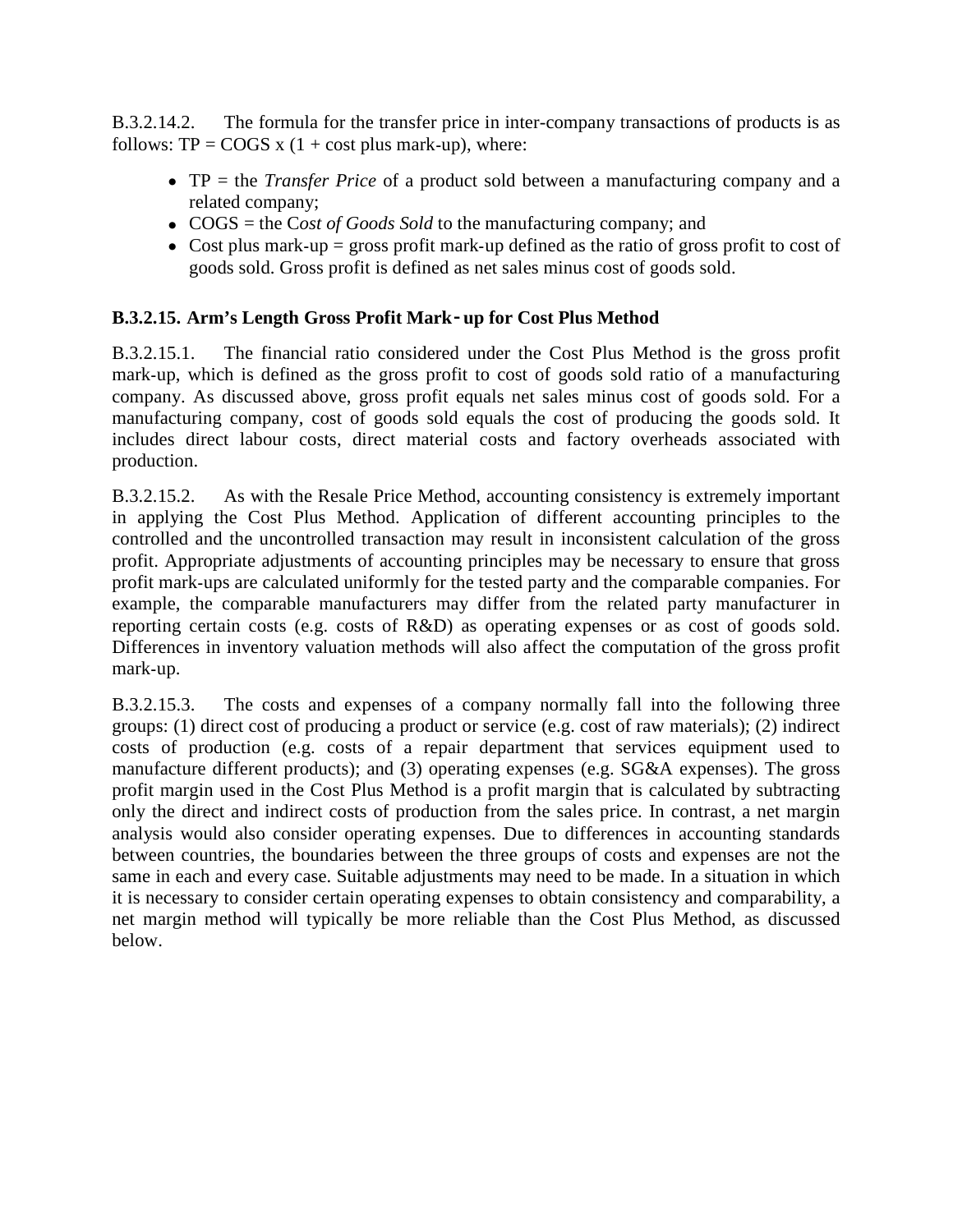It is assumed that Associated Enterprise 1, a bicycle manufacturer that manufactures bicycles under contract for Associated Enterprise 2, earns a gross profit mark‐up of 15 per cent on its cost of goods sold and classifies certain expenses (like warranty expenses) as operating expenses that are not part of cost of goods sold. Four comparable independent manufacturers are identified which earn gross profit mark-ups between 10 to 15 per cent. However, these comparable companies account for those particular (warranty) expenses as cost of goods sold. The unadjusted gross profit mark‐ups of these comparables are thus not calculated on the same basis as the gross profit mark‐up of Associated Enterprise 1. Unless reliable adjustments may be made to the calculation of the gross profit mark‐ups of the uncontrolled transactions or, in the alternative, of Associated Enterprise 1, for purposes of consistency, a net margin method may be more reliable.

#### **B.3.2.16. Transactional Comparison versus Functional Comparison**

B.3.2.16.1. The arm's length price or margin can result from looking at comparable functionality (manufacturers of broadly similar types of product) or from making a transactional comparison by looking at each transaction the tested party engages in involving comparable products (e.g. manufacturing of different types of bicycle).

B.3.2.16.2. The arm's length (range of) gross profit mark‐up(s) can be established in the following two ways:

- Transactional comparison: the gross profit mark-up earned by the related party manufacturer when selling goods to an independent enterprise in a comparable uncontrolled transaction, which previously has been rejected as an internal comparable for purposes of applying the CUP Method because for example, it involves different models of bicycle. If for example the controlled transaction involves the manufacturing of recreational bicycles, but the unrelated transactions involve bicycle rickshaws etc, these may involve broadly similar products, with comparable accounting measures of COGs making gross margin comparisons sufficiently reliable; and
- Functional comparison: the gross profit mark-ups earned by independent companies performing functions and incurring risks comparable to the functions performed and risks incurred by the related party manufacturer. Functional comparison involves a search for comparable manufacturing companies.

B.3.2.16.3. In practice, transactional comparisons are more likely to achieve the broad product and accounting consistency required for the Cost Plus Method than functional comparisons. In a transactional comparison, much more information about the controlled and uncontrolled transactions is available (e.g. contractual terms). In a functional comparison that is based on information provided in publicly available databases and in the annual reports of comparable companies and the tested party, much less specific information is available with respect to the functions performed and risks incurred by the companies. Consequently, it would be more likely in these circumstances that a net margin method would be used, see below at Paragraph B.3.3.2. .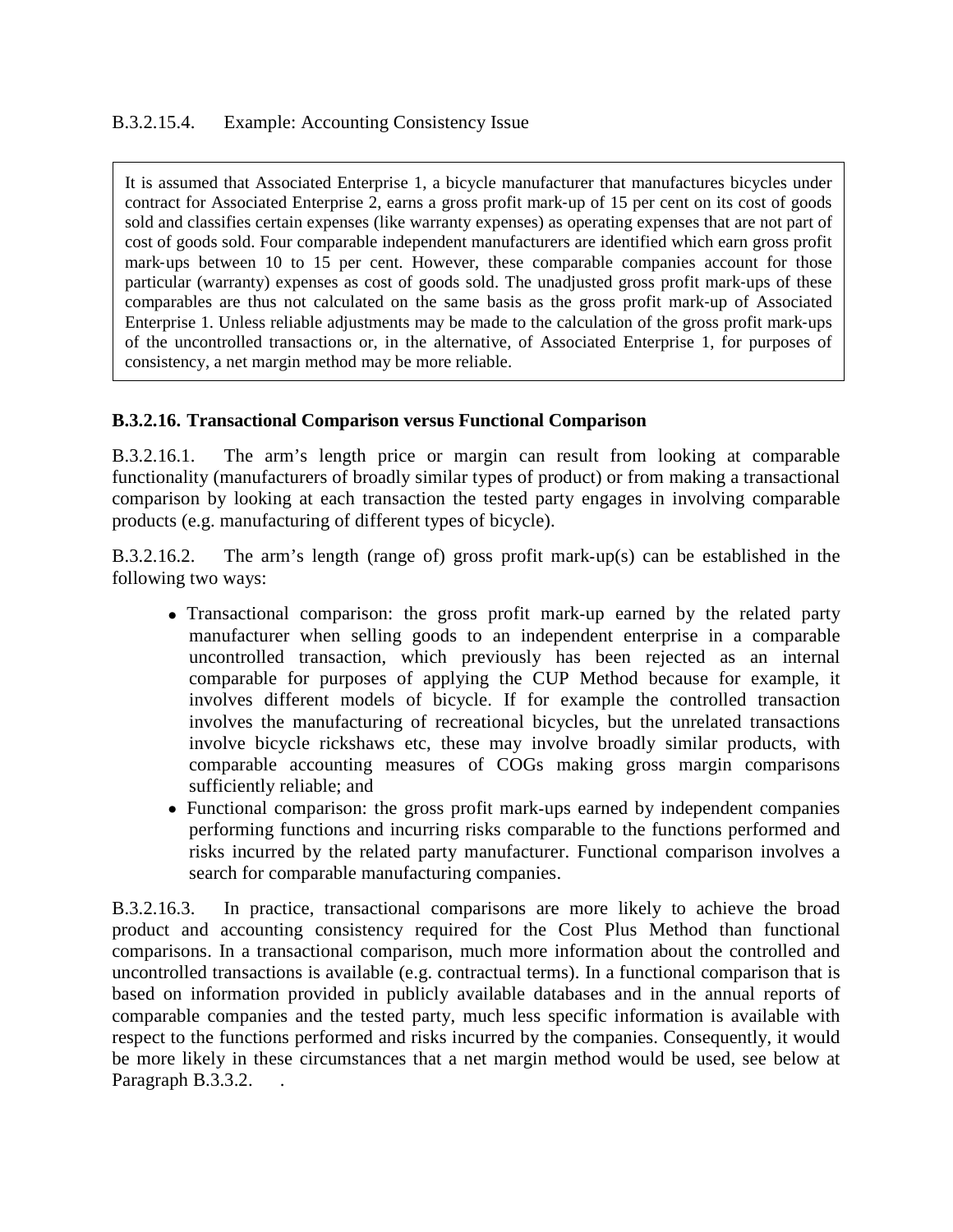B.3.2.16.4. Based on benchmarking and financial analyses an arm's length range of gross profit mark-ups earned by comparable independent manufacturers will be determined. If the gross profit mark‐up earned by the related party manufacturer falls within this range, then its transfer price will be considered arm's length.

## **B.3.2.17. Comparability**

B.3.2.17.1. An uncontrolled transaction is considered comparable to a controlled transaction in applying the Cost Plus Method if:

- There are no differences between the transactions being compared that materially affect the gross profit mark‐up; or
- Reasonably accurate adjustments can be performed to adjust for the effect of such differences.

B.3.2.17.2. As with the Resale Price Method, and for the same reasons, close similarity of products in the controlled and uncontrolled transactions is less important under the Cost Plus Method than under the CUP Method, while functional comparability (including comparability of risks assumed and assets used) is more important. However, because significant differences in products may necessarily result in significant differences in functions the controlled and uncontrolled transactions should ideally involve the manufacturing of products within the same product family.

B.3.2.17.3. As the gross profit mark‐up remunerates a manufacturing company for performing a manufacturing function, the Cost Plus Method necessarily requires functional comparability. If there are material differences in functions performed that affect the gross profit mark‐ups achieved on the controlled and the uncontrolled transactions, adjustments should be made to account for such differences. In general, comparability adjustments should be made on the gross profit mark‐ups of the uncontrolled transactions. Sometimes the operating expenses in connection with the functions performed and risks incurred will be taken into account as differences in functions performed may be reflected in the operating expenses.

#### **B.3.2.18. Determination of Costs**

B.3.2.18.1. Application of the Cost Plus Method entails a number of potential difficulties associated with the determination of the costs (in addition to those associated with inconsistent accounting treatments):

- The link between costs incurred and the market price can be very weak so that gross profit margins can vary greatly each year;
- It is important to apply a comparable mark-up to a comparable cost basis;
- Differences between the tested party and comparables should be identified. In this respect, it is crucial to consider differences in the level and types of expenses in connection with the functions performed and risks assumed between the controlled and uncontrolled transactions. If differences merely represent the differing efficiencies of the parties being compared, no adjustment to the gross profit mark‐up should be made. If, however, additional functions are being performed by the tested party, then it may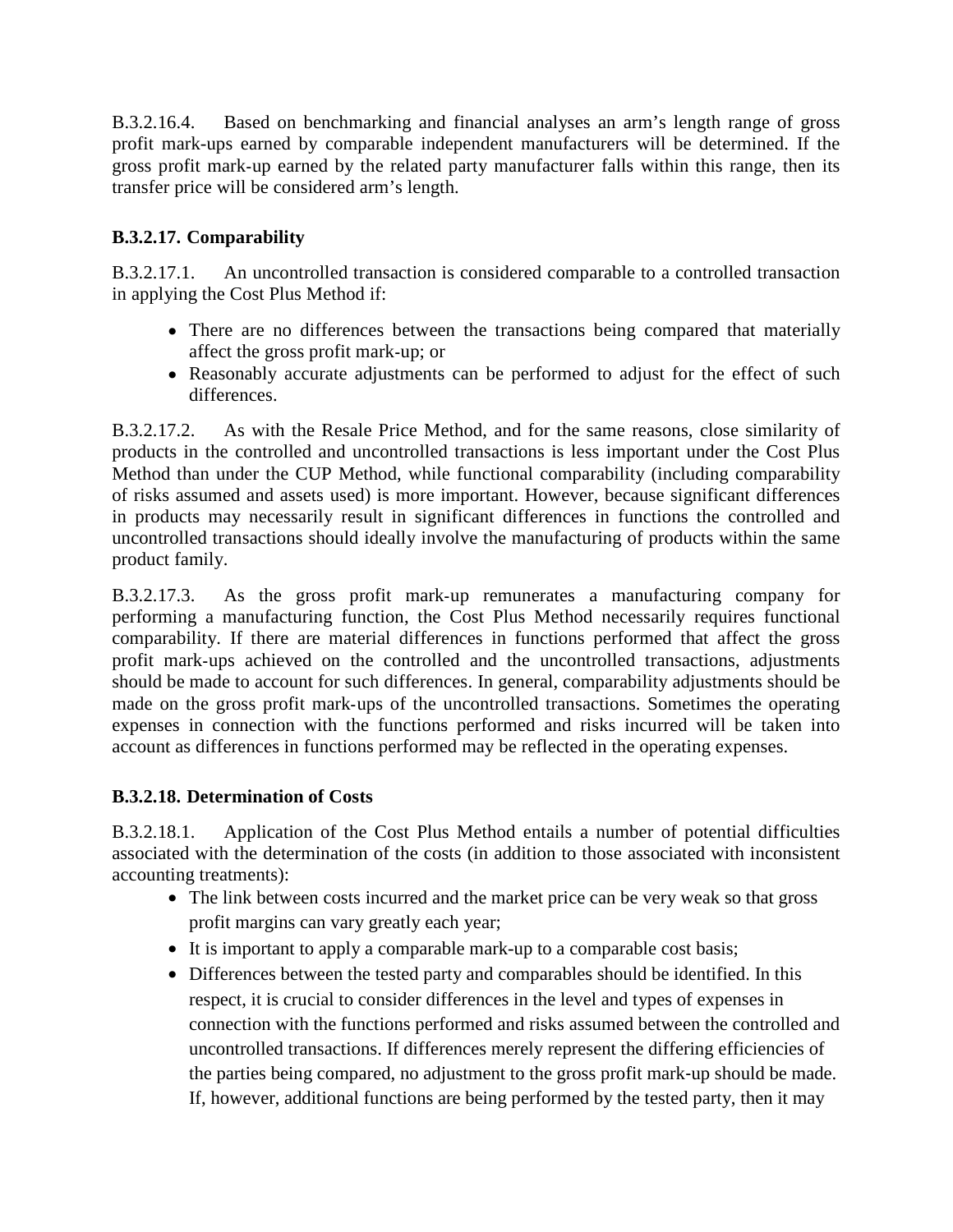be necessary to determine an appropriate additional return to such function and permit a separate return for these additional functions. Similarly, if the comparables perform functions not performed by the tested party, then the return for such functions should be subtracted from the gross profit margin applied to the controlled transactions of the tested party;

- Careful consideration should be given to what costs should be excluded from the cost basis. An example of costs that should be excluded are particular costs that are passedthrough (that is, costs explicitly not subject to a mark-up) in both the tested party and comparable transactions;
- As with the Resale Price Method, accounting consistency is extremely important. Gross profit mark‐ups should be calculated uniformly by the associated enterprise and the independent enterprises;
- Historical costs should in principle be ascribed to individual units of production. If costs differ over a period, average costs over the period may be used;
- One can use either budgeted cost or actual cost in applying the Cost Plus Method. On the one hand using actual costs will better reflect the risks faced by the contract manufacturer. [5](#page-22-0) On the other hand, third parties will usually use budgeted costs in selling products to the market. That is, they will not charge the customer an additional amount at the end of the year if actual costs are higher than budgeted costs; and
- As the costs considered in using the Cost Plus Method are only those of the manufacturer of the goods or the service provider, a problem may arise with respect to the allocation of some costs between the manufacturer or service provider and the purchaser of goods or services.

#### **B.3.2.19. Strengths and Weaknesses**

 $\overline{a}$ 

B.3.2.19.1. The strength of the Cost Plus Method is that the method is based on internal costs, the information on which is usually readily available to the multinational enterprise.

B.3.2.19.2. The weaknesses of the Cost Plus Method include the following:

- There may be a weak link between the level of costs and the market price;
- The data on mark-up gross margins may not be comparable due to accounting inconsistencies and other factors;
- Accounting consistency is required between the controlled and uncontrolled transactions;
- The analysis focuses only on the related party manufacturer; and
- Since the method is based on actual costs, there may be no incentive for the controlled manufacturer to control costs.

<span id="page-22-0"></span><sup>5</sup> Note that if the contract is based on actual costs, the contractual terms may include incentives or penalties depending on the performance of the contract manufacturer.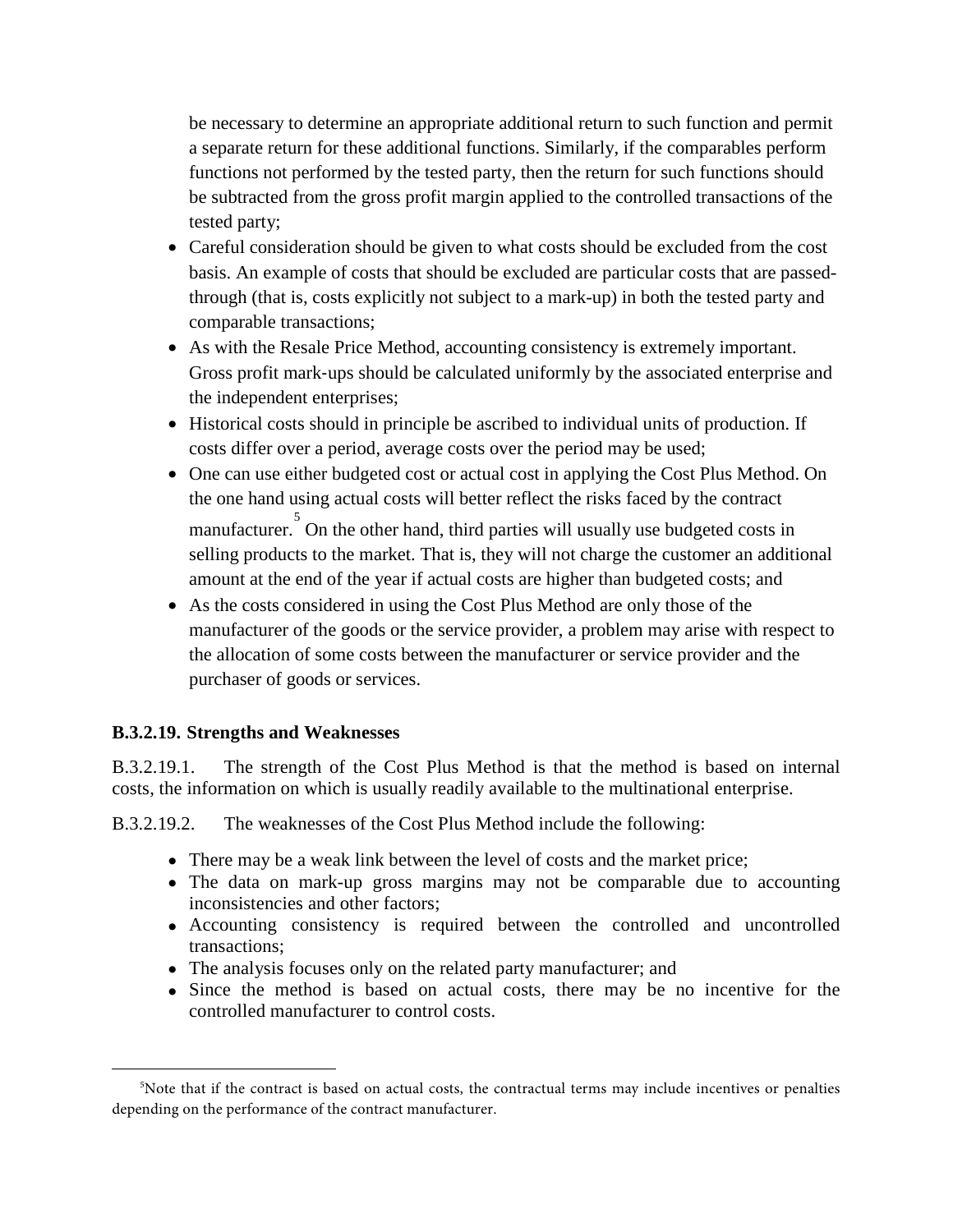#### **B.3.2.20. When to Use the Cost Plus Method**

B.3.2.20.1. The Cost Plus Method is typically applied in cases involving the inter-company sale of tangible property where the related party manufacturer performs limited manufacturing functions or in the case of intra-group provision of services. The method usually assumes the incurrence of low risks, because the level of the costs will then better reflect the value being added and hence the market price.

B.3.2.20.2. The Cost Plus Method is also generally used in transactions involving a contract manufacturer, a toll manufacturer or a low risk assembler which does not own product intangibles and incurs little risk. The related customer involved in the controlled transaction will generally be much more complex than the contract manufacturer in terms of functions performed (e.g. conducting marketing and selling functions, coordination of production and sales, giving instructions to the contract manufacturer about the quantity and quality of production, and purchasing raw materials in some cases), risks incurred (e.g. market risk, credit risk and inventory risk) and assets owned (product intangibles). The contract manufacturer is thus the less complex and as such should be the tested party in the transfer pricing analysis.

B.3.2.20.3. The Cost Plus Method is usually not a suitable method to use in transactions involving a fully-fledged manufacturer which owns valuable product intangibles as it will be very difficult to locate independent manufacturers owning comparable product intangibles. That is, it will be hard to establish a profit mark‐up that is required to remunerate the fully‐fledged manufacturer for owning the product intangibles. In a typical transaction structure involving a fully-fledged manufacturer and related sales companies (e.g. commissionaires), the sales companies will normally be the least complex entities involved in the controlled transactions and will therefore be the tested party in the analysis. The Resale Price Method is typically more easily applied in such cases.

## **B.3.2.21. Case Examples of Cost Plus Method**

#### **B.3.2.21.1. Example 1**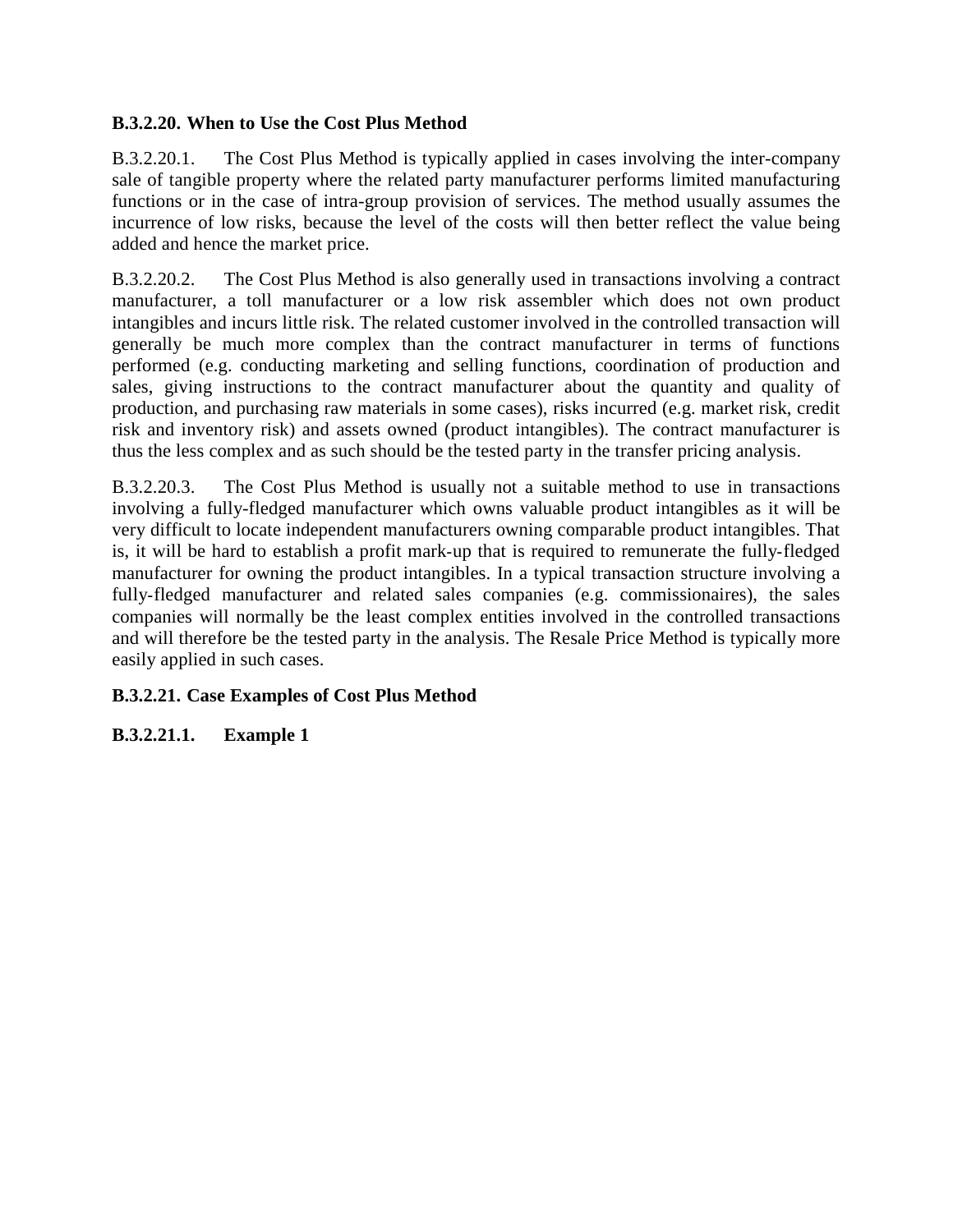LCO, a domestic manufacturer of computer components, sells its products to FS, its foreign distributor. UT1, UT2, and UT3 are domestic computer component manufacturers that sell to uncontrolled foreign purchasers.

Relatively complete data is available regarding the functions performed and risks borne by UT1, UT2, and UT3, and the contractual terms in the uncontrolled transactions. In addition, data is available to ensure accounting consistency between all the uncontrolled manufacturers and LCO. As the available data is sufficiently complete to conclude that it is likely that all material differences between the controlled and uncontrolled transactions have been identified, the effect of the differences is definite and reasonably ascertainable, and reliable adjustments are made to account for the differences, an arm's length range can be established.

#### **B.3.2.21.2. Example 2**

The facts are the same as in Example 1 except that LCO accounts for supervisory, general, and administrative costs as operating expenses, which are not allocated to its sales to FS. The gross profit mark-ups of UT1, UT2, and UT3, however, reflect supervisory, general, and administrative expenses because they are accounted for as costs of goods sold. Accordingly, the gross profit mark-ups of UT1, UT2, and UT3 must be adjusted to provide accounting consistency. If data is not sufficient to determine whether such accounting differences exist between the controlled and uncontrolled transactions the reliability of the results will decrease.

#### **B.3.2.21.3. Example 3**

The facts are the same as in Example 1 above, except that under its contract with FS, LCO uses materials consigned by FS. UT1, UT2, and UT3, on the other hand, purchase their own materials, and their gross profit mark-ups are determined by including the costs of the materials. The fact that LCO does not carry an inventory risk by purchasing its own materials, while the uncontrolled producers carry inventory, is a significant difference that may require an adjustment if the difference has a material effect on the gross profit mark-ups of the uncontrolled producers. Inability to reasonably ascertain the effect of the difference on the gross profit mark-ups will affect the reliability of the results of UT1, UT2, and UT3.

#### **B.3.2.21.4. Example 4**

FS, a foreign corporation, produces apparel for PCO, its parent corporation. FS purchases its materials from unrelated suppliers and produces the apparel according to designs provided by PCO. The local taxing authority identifies ten uncontrolled foreign apparel producers that operate in the same geographic market and are similar in many respects to FS. Relatively complete data is available regarding the functions performed and risks borne by the uncontrolled producers. In addition, data is sufficiently detailed to permit adjustments for differences in accounting practices. However, sufficient data is not available to determine whether it is likely that all material differences in contractual terms have been identified. For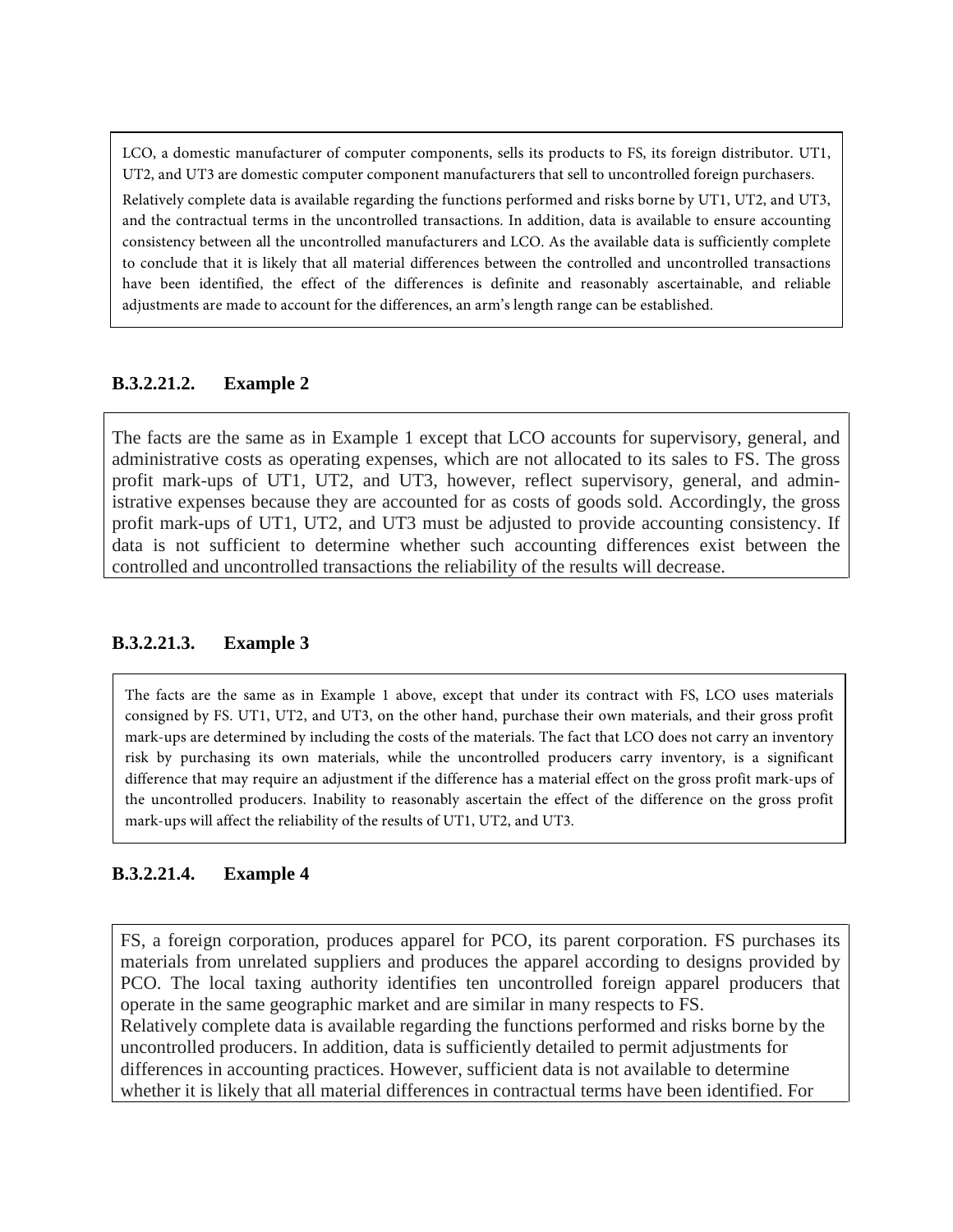example, it is not possible to determine which parties in the uncontrolled transactions bear currency risks. As the differences in these contractual terms could materially affect price or profits, the inability to determine whether differences exist between the controlled and uncontrolled transactions will diminish the reliability of these results. Therefore, the reliability of the results of the uncontrolled transactions must be enhanced.

# **B.3.3. Transactional Profit Methods**

## **B.3.3.1. Introduction**

B.3.3.1.1.This part of the chapter discusses transactional profit methods, which analyse the profits arising from particular controlled transactions in order to determine whether a transfer price is at arm's length. Transactional profit methods can be divided into two categories; the Transactional Net Margin Method (TNMM) and the Profit Split Method (PSM).

B.3.3.1.2.These methods differ from traditional methods in that the analysis is not necessarily based on particular comparable uncontrolled transactions involving identical or perhaps even broadly comparable products. Often, and depending on the facts and circumstances, the analysis is based on the net return (the earnings determined before interest and tax and extraordinary items, i.e. EBIT) realized by various companies engaged in a particular line of business (that is, a series of transactions that are appropriate to be aggregated). Among other situations, these methods may be applied when one or more of the associated enterprises contributes valuable intangible assets (such as technology intangibles) in performing transactions with other associated enterprises and the appropriate return for the use of those intangible assets must be determined.

B.3.3.1.3.It is rare that enterprises use transactional profit methods to actually determine their prices. However the profit resulting from a controlled transaction might be quite a good signal to establish whether the transaction was affected by conditions that differ from those that would have been made by independent enterprises in otherwise comparable circumstances. Where complexities make the application of the traditional transaction methods addressed in the previous chapter unreliable, transactional profit methods may prove to be a good solution.

B.3.3.1.4.Transactional profit methods and particularly the Transactional Net Margin Method are also commonly used by taxpayers for practical reasons. The Transactional Net Margin Method often provides a useful check on the accuracy and reasonableness of the traditional transaction methods or is used to supplement these methods. It is also easier to find comparables in applying the Transactional Net Margin Method.

## **B.3.3.2. Transactional Net Margin Method**

B.3.3.2.1.The TNMM examines the net profit margin relative to an appropriate base (e.g. costs, sales, assets) that a taxpayer realizes from a controlled transaction (or transactions that are appropriate to be aggregated). The profit margin indicators are discussed below. The TNMM looks at the profits of one of the related parties involved in a transaction, as do the Cost Plus Method and Resale Price Method. The party examined is referred to as the tested party.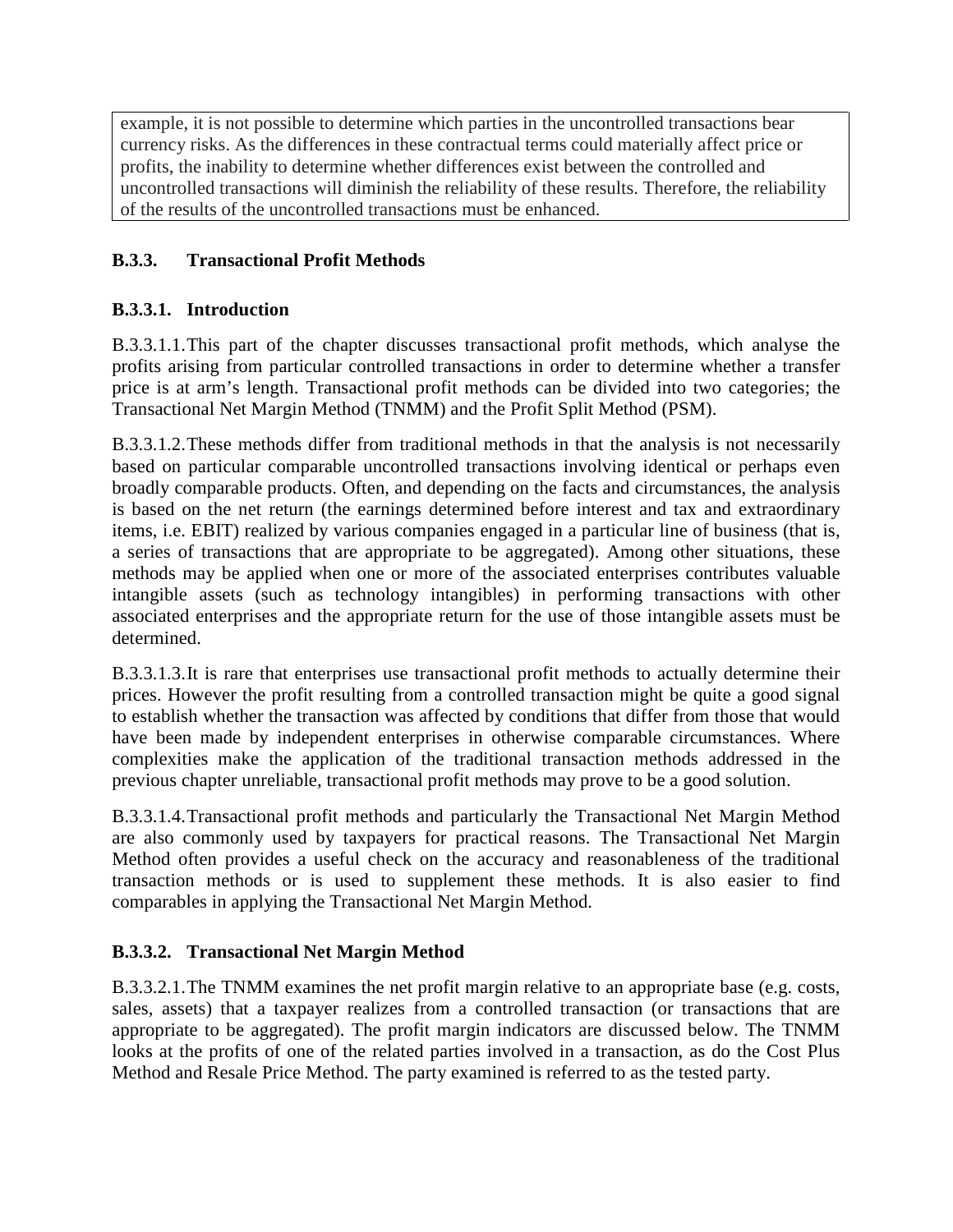B.3.3.2.2. The TNMM compares the net profit margin <sup>[6](#page-26-0)</sup> (relative to an appropriate base) that the tested party earns in the controlled transactions to the same net profit margins earned by the tested party in comparable uncontrolled transactions or alternatively by independent comparable companies. As it uses net margins to determine arm's length prices the TNMM is a less direct method than the Cost Plus Method and Resale Price Method that compares gross margins. It is also an even more indirect method than the CUP Method that directly compares prices. Many factors may affect net profit margins but may have nothing to do with transfer pricing.

B.3.3.2.3.The TNMM is used to analyse transfer pricing issues involving tangible property, intangible property or services. It may be applied when one of the associated enterprises employs intangible assets, the appropriate return to which cannot be determined directly. In such a case the arm's length compensation of the associated enterprise(s) not employing the intangible asset is determined by determining the margin realized by enterprises engaged in a similar function with unrelated parties. The remaining return is consequently left to the associated enterprise controlling the intangible asset. The return to the intangible asset is, in practice, a "residual category" being the return left over after other functions have been appropriately compensated at arm's length. This implies that the TNMM is applied to the least complex of the related parties involved in the controlled transaction. This approach has the added benefit that generally more comparable data are available and fewer adjustments are required to account for differences in functions and risks between the controlled and uncontrolled transactions. In addition, the tested party typically does not own valuable intangible property.

#### **B.3.3.3. Definition and Choice of Tested Party**

 $\overline{a}$ 

B.3.3.3.1.The application of the TNMM is similar to the application of the Cost Plus Method or Resale Price Method, but the TNMM requires less product comparability than these methods and involves comparison of net rather than gross profit margins. Figure B.3.4below and the rest of this section illustrates this distinction. [7](#page-26-1)

<sup>6</sup> For example, return on total costs, return on assets, and operating profit to net sales ratio.

<span id="page-26-1"></span><span id="page-26-0"></span><sup>7</sup> All figures and numeric examples are for practical purposes only. They do not reflect actual cases or actual arm's length figures or margins.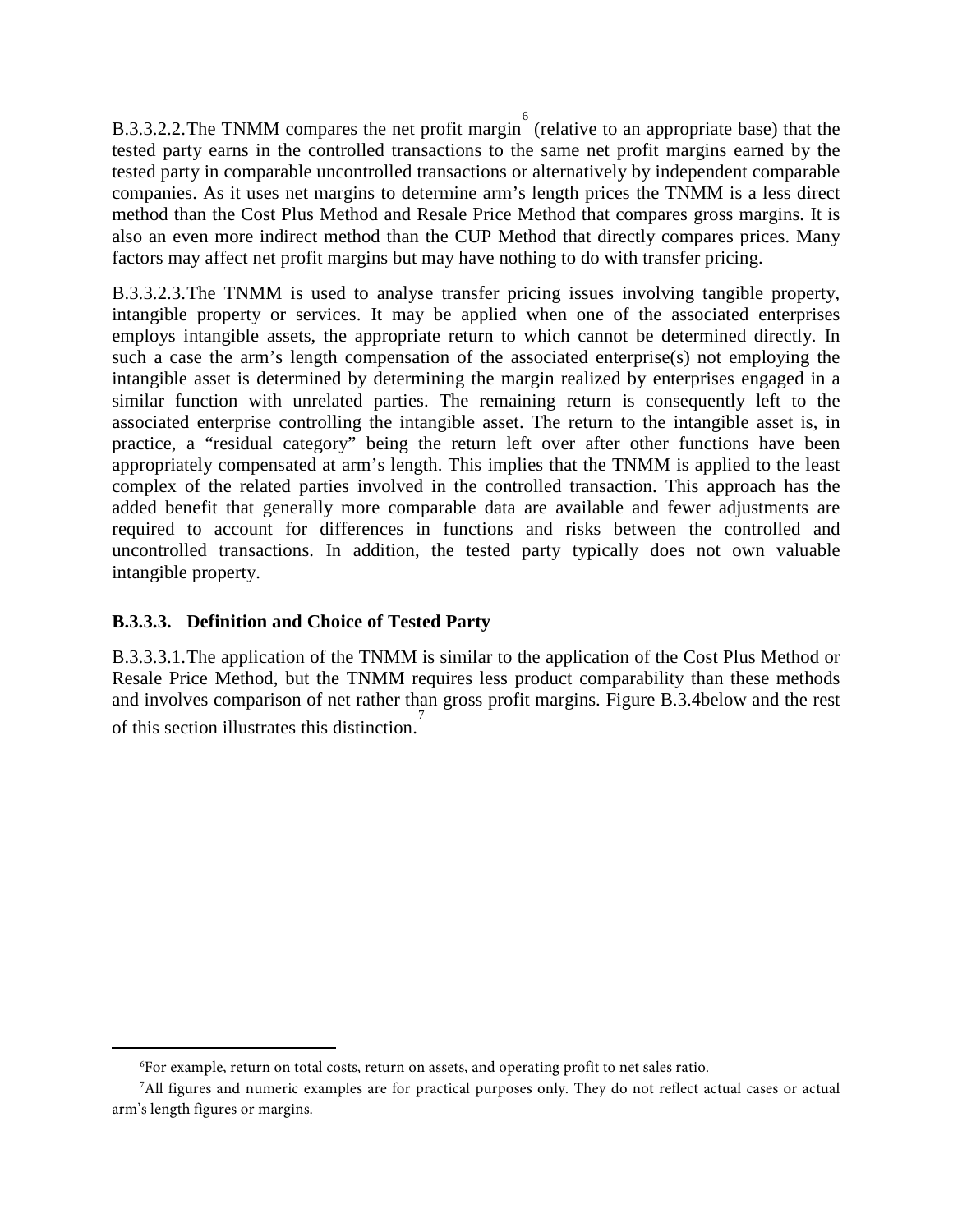



Associated Enterprise 1, a bicycle manufacturer in Country 1, sells bicycles to Associated Enterprise 2 which resells the bicycles to the independent enterprise, an unrelated bicycle dealer in Country 2. Assume that Associated Enterprise 1 is the more complex party, controlling a variety of technology and operating intangibles. The CUP Method would compare the price charged in the controlled transaction between Associated Enterprise 1 and Associated Enterprise 2 with the price charged in comparable uncontrolled transactions. If the CUP Method cannot be applied, the Cost Plus Method and Resale Price Method may be considered.

B.3.3.3.2.The Cost Plus Method is likely to be relatively unreliable in this case because it would treat the more complex entity, Associated Enterprise 1, as the tested party. Given that Associated Enterprise 1 owns valuable intangible property, the resale price could be considered. Under the Resale Price Method, the sales company, the least complex of the two entities involved in the controlled transaction, will be the tested party. The analysis would entail a search for distributors which sell broadly similar products, which perform functions and incur risks comparable to those of Associated Enterprise 2, and for which appropriate data relating to gross profits can be obtained.

B.3.3.3.3.Sometimes it may be more reliable to choose the TNMM and compare net profits. If, for example, there is different reporting of the cost of goods sold and operating expenses for the tested party and the comparable distributors, so that the gross profit margins reported are not comparable and reliable adjustments cannot be made, the Resale Price Method may be relatively unreliable. However this type of accounting inconsistency will not affect the reliability of the TNMM, as this method examines net profit margins instead of gross profit margins. Also, as further discussed below, the fact that the TNMM requires less product comparability than the traditional transaction methods (and as such has a greater tolerance to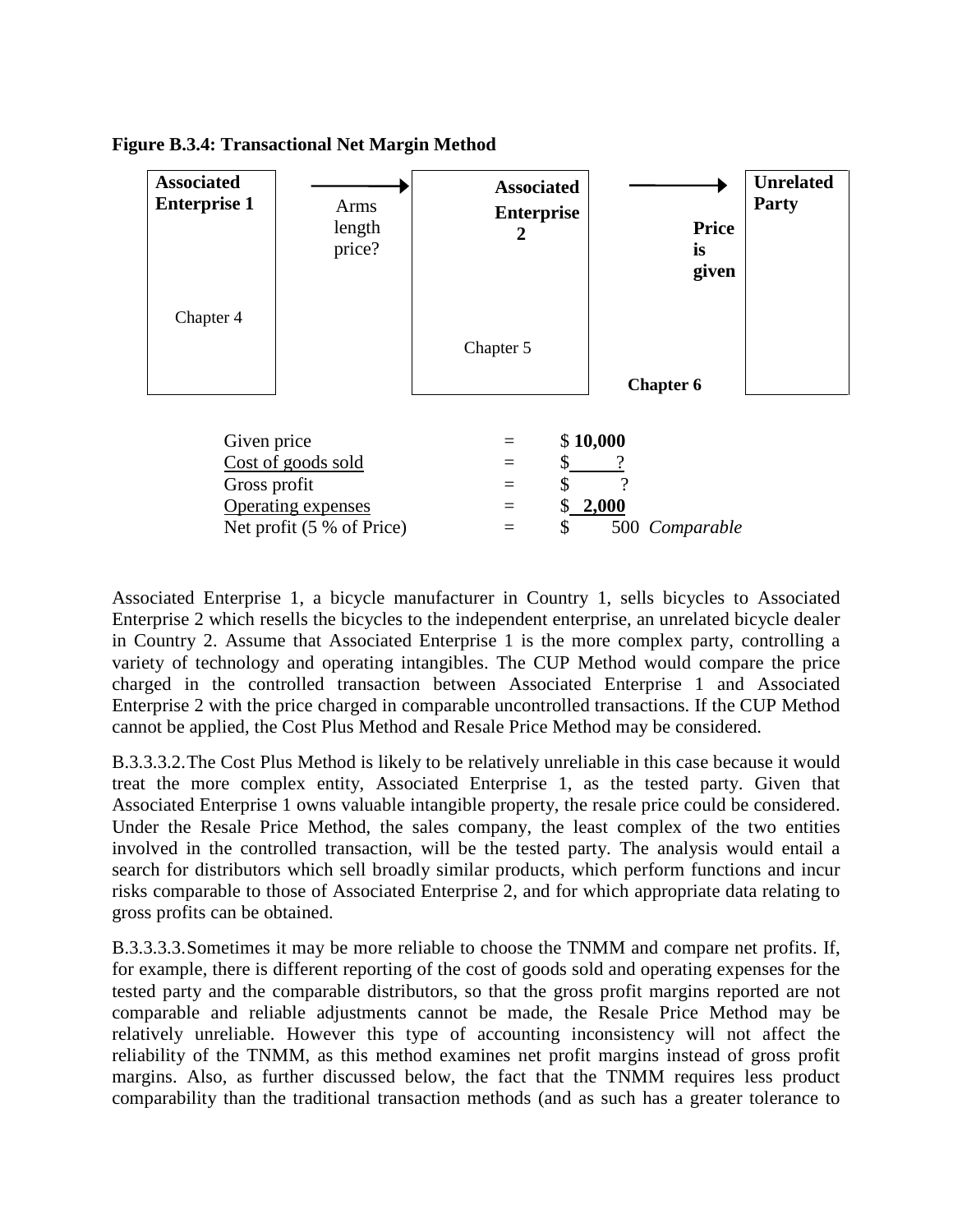product differences and cost accounting differences compared to traditional transaction methods) can be a significant practical benefit of using TNMM.

B.3.3.3.4.The application of the TNMM would entail an analysis of the least complex party in this case the distributor. Such an analysis would entail a search for comparable distributors taking into account the comparability standard of this method. An application of the TNMM focusing on the related party manufacturer as the tested party could be, for example, the situation in which Associated Enterprise 1 is a contract manufacturer. In such a case, the contract manufacturer will typically be the least complex entity as MNEs often separate the ownership of valuable technology intangibles from the manufacturing function. The Cost Plus Method would normally be considered if the CUP Method cannot be applied. However, due to the accounting inconsistency mentioned above, it may be appropriate to apply the TNMM using a financial ratio based on net profit margin that is appropriate for a manufacturer (e.g. return on total costs).

## **B.3.3.4. Mechanism of the Transactional Net Margin Method**

B.3.3.4.1.The next question is how to determine the transfer price based on the application of the TNMM? The mechanism of the TNMM is similar to the mechanisms of the Resale Price Method and Cost Plus Method as can be seen in the following examples.

B.3.3.4.2.Related party distributor: In applying the Resale Price Method to establish an arm's length transfer price the market price of products resold by the related party distributor to unrelated customers (i.e. sales price) is known, while the arm's length gross profit margin is determined based on a benchmarking analysis. The transfer price or cost of goods sold of the related party distributor is the unknown variable. Assuming a resale price of \$10,000 and a gross profit margin of 25 per cent, the transfer price amounts to \$7,500: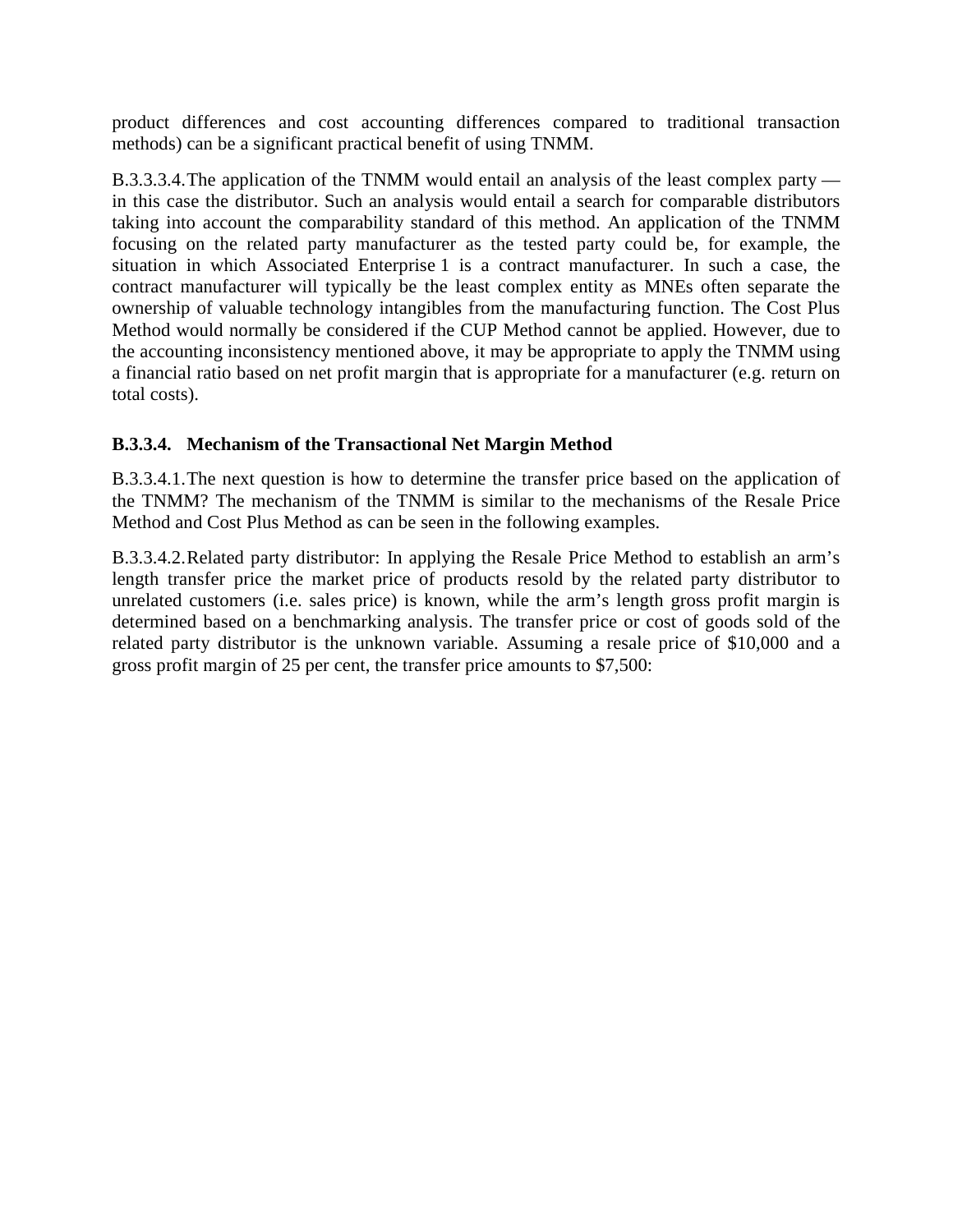| Table B.3. 1: Mechanism of the Resale Price Method |           |                          |                       |
|----------------------------------------------------|-----------|--------------------------|-----------------------|
|                                                    | Initially | Benchmarking<br>analysis | Chapter 7             |
| Resale price                                       | \$10 000  | \$10 000                 | Chapter 8             |
| Cost of goods sold                                 | $\gamma$  | 7 500                    | Chapter 9             |
| Gross profit                                       | $\gamma$  | 2 500                    | (25% of resale price) |

B.3.3.4.3.The determination of an arm's length transfer price based on the TNMM is more or less similar. The main difference from a gross margin analysis is that operating expenses are considered in calculating the transfer price. In applying the TNMM to the tested party distributor the resale price and the operating expenses of the related party distributor are known, while the arm's length net profit margin (i.e. net profit to sales ratio) is found on the basis of a benchmarking analysis. The cost of goods sold and the gross profit are the unknown variables. Assuming a resale price of \$10,000, operating expenses of \$2,000 and an arm's length net profit margin of 5 per cent, using the TNMM the transfer price of \$7,500 is determined by working backwards using the available information. That is, a transfer price of \$7,500 is required to ensure that the distributor earns a net profit margin of 5 per cent:

<span id="page-29-0"></span> $\overline{a}$ 

<sup>8</sup> Net profit equals operating profit before interest and taxes.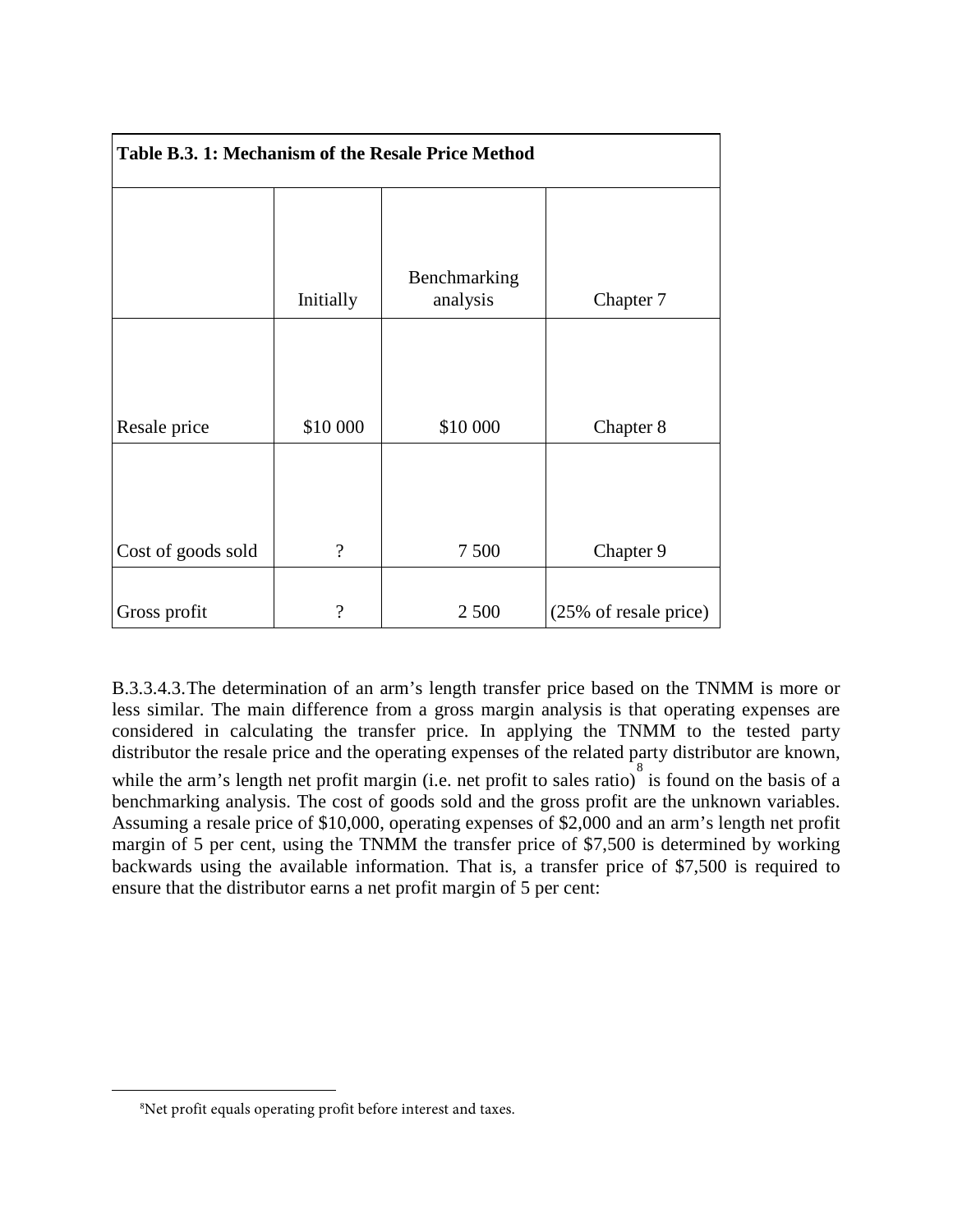| Table B.3. 2: Mechanism of the Transactional Net Margin Method |                |                          |                      |
|----------------------------------------------------------------|----------------|--------------------------|----------------------|
|                                                                | Initially      | Benchmarking<br>analysis | Chapter 10           |
|                                                                |                |                          |                      |
| Resale price                                                   | \$10 000       | \$10 000                 | Chapter 11           |
|                                                                |                |                          |                      |
| Cost of goods sold                                             | $\gamma$       | 7500                     | Chapter 12           |
|                                                                |                |                          |                      |
| Gross profit                                                   | $\gamma$       | 2 500                    | Chapter 13           |
|                                                                |                |                          |                      |
| Operating expenses                                             | 2 0 0 0        | 2 000                    | Chapter 14           |
| Operating profit                                               | $\overline{?}$ | 500                      | (5% of resale price) |

B.3.3.4.4.Related party manufacturer**:** In applying the Cost Plus Method to establish an arm's length transfer price the cost of goods sold by the related party manufacturer is known. The arm's length gross profit mark‐up is based on a benchmarking analysis. The transfer price or sales revenue of the related party manufacturer is the unknown variable. Assuming cost of goods sold of \$5,000 and a gross profit mark‐up of 50 per cent, the transfer price amounts to \$7,500:

B.3.3.4.5.In applying the TNMM to the tested party manufacturer instead of the Cost Plus Method, the cost of goods sold and the operating expenses of the related party manufacturer are known. A benchmarking analysis will determine the arm's length net profit of the related party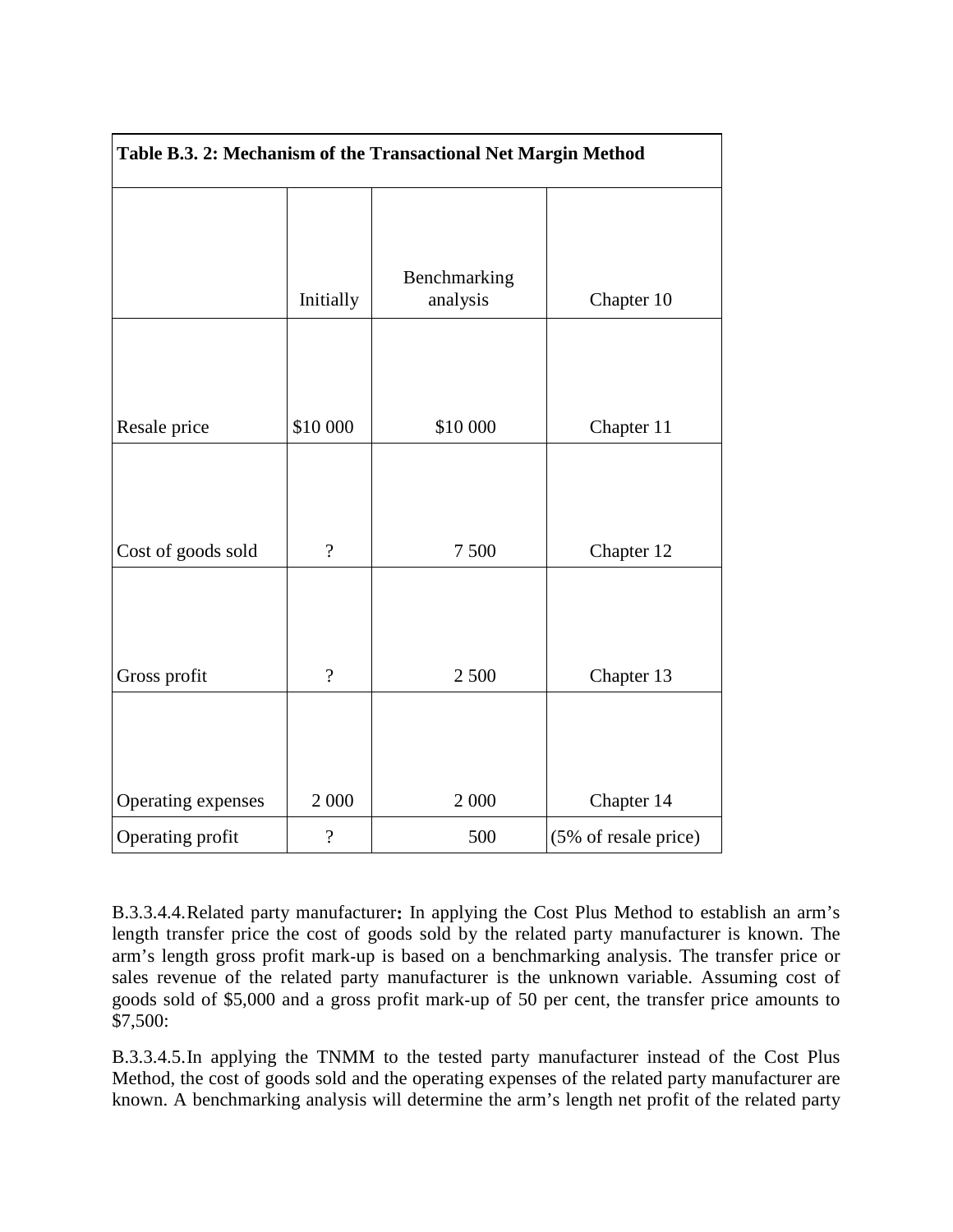manufacturer using a profit level indicator such as the ratio of net profit to total cost. The sales price and the gross profit are the unknown variables. Assuming cost of goods sold of \$5,000, operating expenses of \$1,000 and an arm's length net profit to total cost ratio of 25 per cent, the transfer price amounts to \$7,500. Table 6.4 illustrates that working backwards using the available information leads to the determination that the sales price (i.e. transfer price in this case) is \$7,500.

| Table B.3. 3: Mechanism of the Cost Plus Method |                          |                          |                                            |
|-------------------------------------------------|--------------------------|--------------------------|--------------------------------------------|
|                                                 | Initially                | Benchmarking<br>analysis | Chapter 15                                 |
| Resale price                                    | $\gamma$                 | \$7 500                  | Chapter 16                                 |
| Cost of goods sold                              | \$5 000                  | 5 0 0 0                  | Chapter 17                                 |
| Gross profit                                    | $\overline{\mathcal{L}}$ | 2 500                    | $(50\% \text{ of cost of})$<br>goods sold) |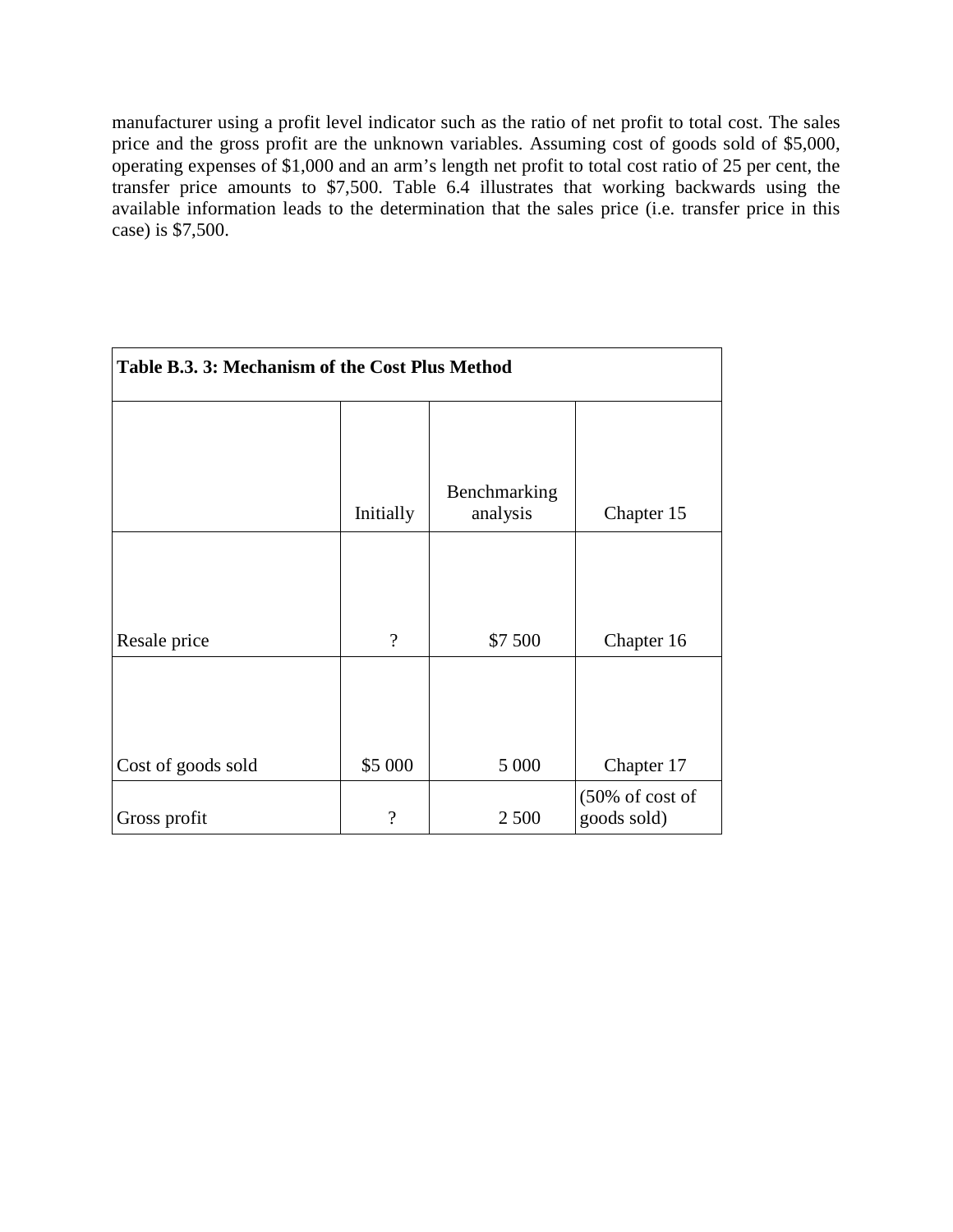| Table B.3. 4: Mechanism of the Transactional Net Margin<br><b>Method</b> |                          |                          |                        |  |
|--------------------------------------------------------------------------|--------------------------|--------------------------|------------------------|--|
|                                                                          |                          |                          |                        |  |
|                                                                          | Initially                | Benchmarking<br>analysis | Chapter 18             |  |
|                                                                          |                          |                          |                        |  |
| Resale price                                                             | $\overline{?}$           | \$7 500                  | Chapter 19             |  |
|                                                                          |                          |                          |                        |  |
| Cost of goods sold                                                       | \$5 000                  | 5 000                    | Chapter 20             |  |
|                                                                          |                          |                          |                        |  |
| Gross profit                                                             | $\gamma$                 | 2 500                    | Chapter 21             |  |
|                                                                          |                          |                          |                        |  |
| Operating expenses                                                       | 1 000                    | 1 000                    | Chapter 22             |  |
| Operating profit                                                         | $\overline{\mathcal{L}}$ | 1500                     | (25% of total<br>cost) |  |

 $\overline{\Gamma}$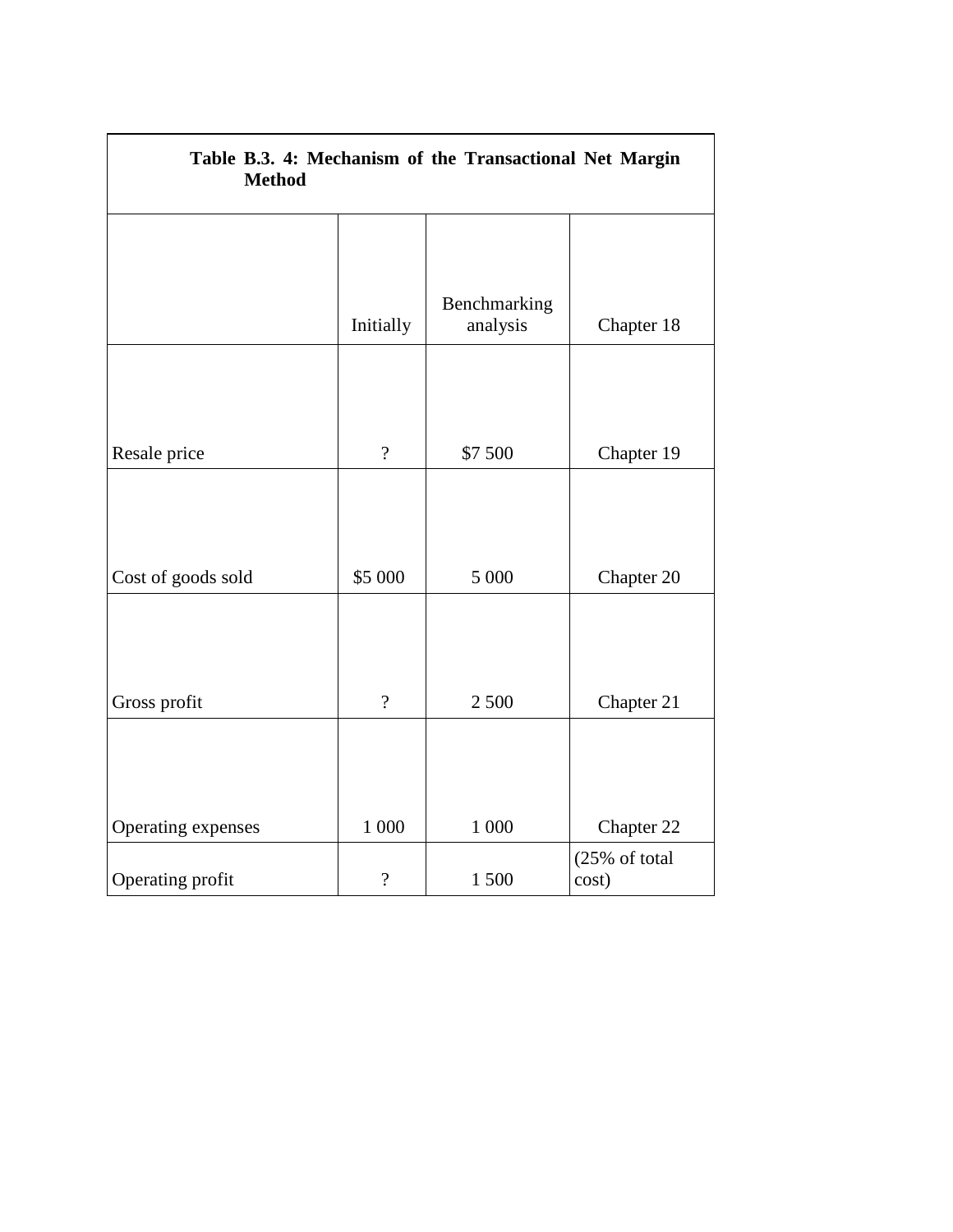# **B.3.3.5. Examples** [9](#page-33-0)

<span id="page-33-0"></span> $\overline{a}$ 

#### **B.3.3.5.1.Example 1: Transfer of Tangible Property Resulting in No Adjustment**

FP is a publicly traded Country A corporation with a Country B subsidiary named BCO that is under audit for its 2009 taxable year. FP manufactures a consumer product for worldwide distribution. BCO imports the assembled product and distributes it within Country B at the wholesale level under the FP name.

FP does not allow uncontrolled taxpayers to distribute the product. Similar products are produced by other companies but none of them is sold to uncontrolled taxpayers or to uncontrolled distributors.

Based on all the facts and circumstances, Country B's taxing authority determines that the TNMM will provide the most reliable measure of an arm's length result. BCO is selected as the tested party because it engages in activities that are less complex than those undertaken by FP.

|                         | 2007      | 2008      | 2009      | Average   |
|-------------------------|-----------|-----------|-----------|-----------|
|                         |           |           |           |           |
|                         |           |           |           |           |
| Chapter 23              |           |           |           |           |
| <b>Sales</b>            | \$500,000 | \$560,000 | \$500,000 | \$520,000 |
| <b>COGS</b>             | \$393,000 | \$412,400 | \$400,000 | \$401,800 |
| Operating               | \$80,000  | \$110,000 | \$104,600 | \$98,200  |
| Expenses                |           |           |           |           |
| <b>Operating Profit</b> | \$27,000  | \$37,600  | \$(4,600) | \$20,000  |

There is data from a number of independent operators of wholesale distribution businesses. These potential comparables are further narrowed to select companies in the same industry segment that perform similar functions and bear similar risks to BCO. An analysis of the information available on these taxpayers shows that the ratio of operating profit to sales is the most appropriate profit level indicator, and this ratio is relatively stable where at least three years are included in the average. For the taxable years 2007 to 2009, BCO shows the following results:

After adjustments have been made to account for identified material differences between BCO and the uncontrolled distributors, the average ratio of operating profit to sales is calculated for each of the uncontrolled distributors. Applying each ratio to BCO would lead to the following comparable operating profit (COP) for BCO:

<sup>9</sup> The examples below derive from the US Internal Revenue Service Intercompany Transfer Pricing Regulations.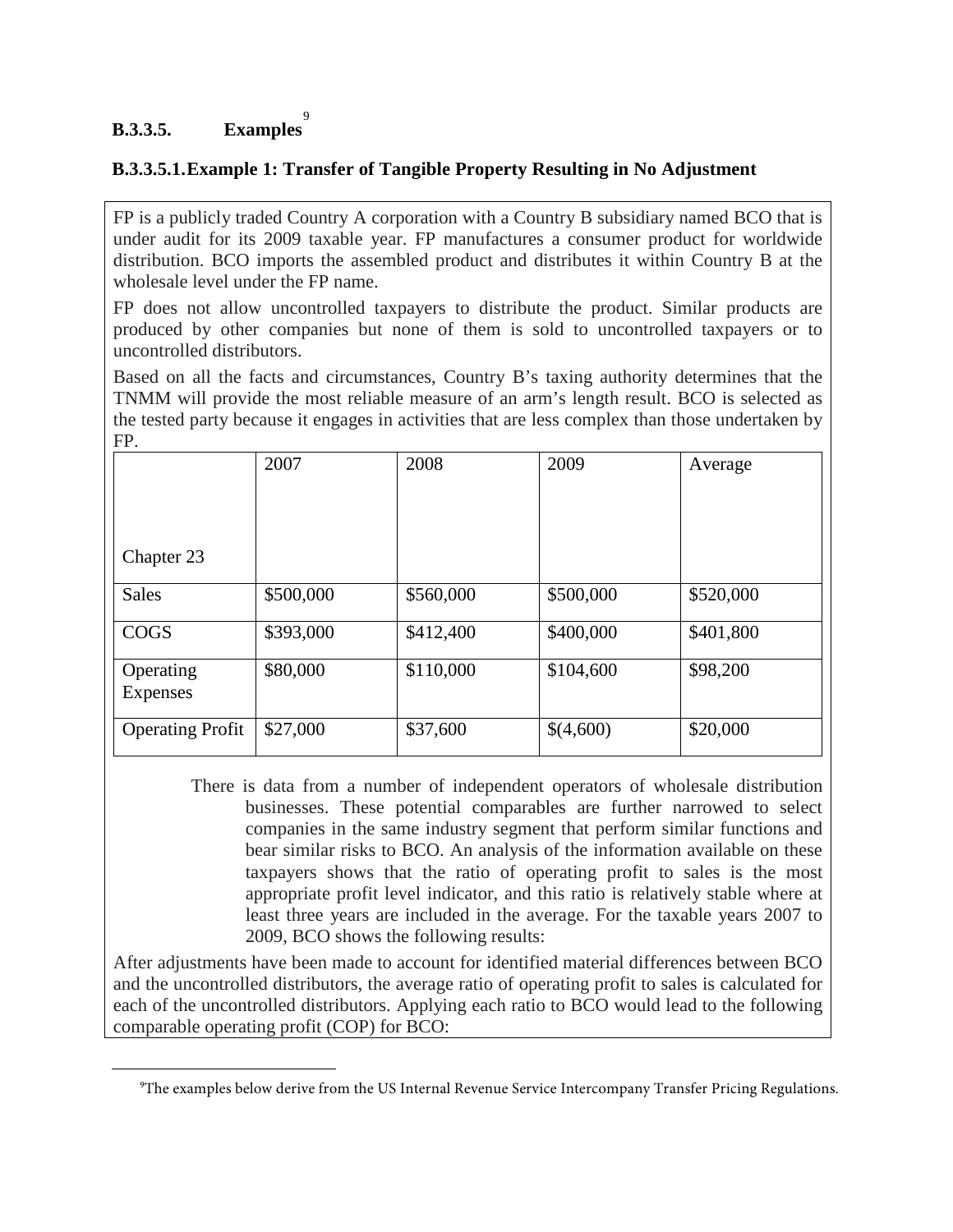The data is not sufficiently complete to conclude that it is likely that all material differences between BCO and the uncontrolled distributors have been identified. The Country B taxing authority measures the arm's length range by the interquartile range of results, which consists of the results ranging from \$19,760 to \$34,840. Although BCO's operating income for 2009 shows a loss of \$4,600, the tax authority determines that no allocation should be made, because BCO's average reported operating profit of \$20,000 ([\$27,000 + \$37,600 + \$(4,600)]/3) is within the interquartile range, which extends from COP observation 19,760 to 34,840 .

| <b>Uncontrolled Distributor</b> | OP/S $%$ | $COP($ \$) |
|---------------------------------|----------|------------|
| $\mathbf{A}$                    | 1.7      | \$8,840    |
| $\bf{B}$                        | 3.1      | \$16,120   |
| $\mathbf C$                     | 3.8      | \$19,760   |
| D                               | 4.5      | \$23,400   |
| ${\bf E}$                       | 4.7      | \$24,440   |
| $\boldsymbol{\mathrm{F}}$       | 4.8      | \$24,960   |
| $\mathbf G$                     | 4.9      | \$25,480   |
| H                               | 6.7      | \$34,840   |
| $\mathbf I$                     | 9.9      | \$51,480   |
| $\mathbf{J}$                    | 10.5     | \$54,600   |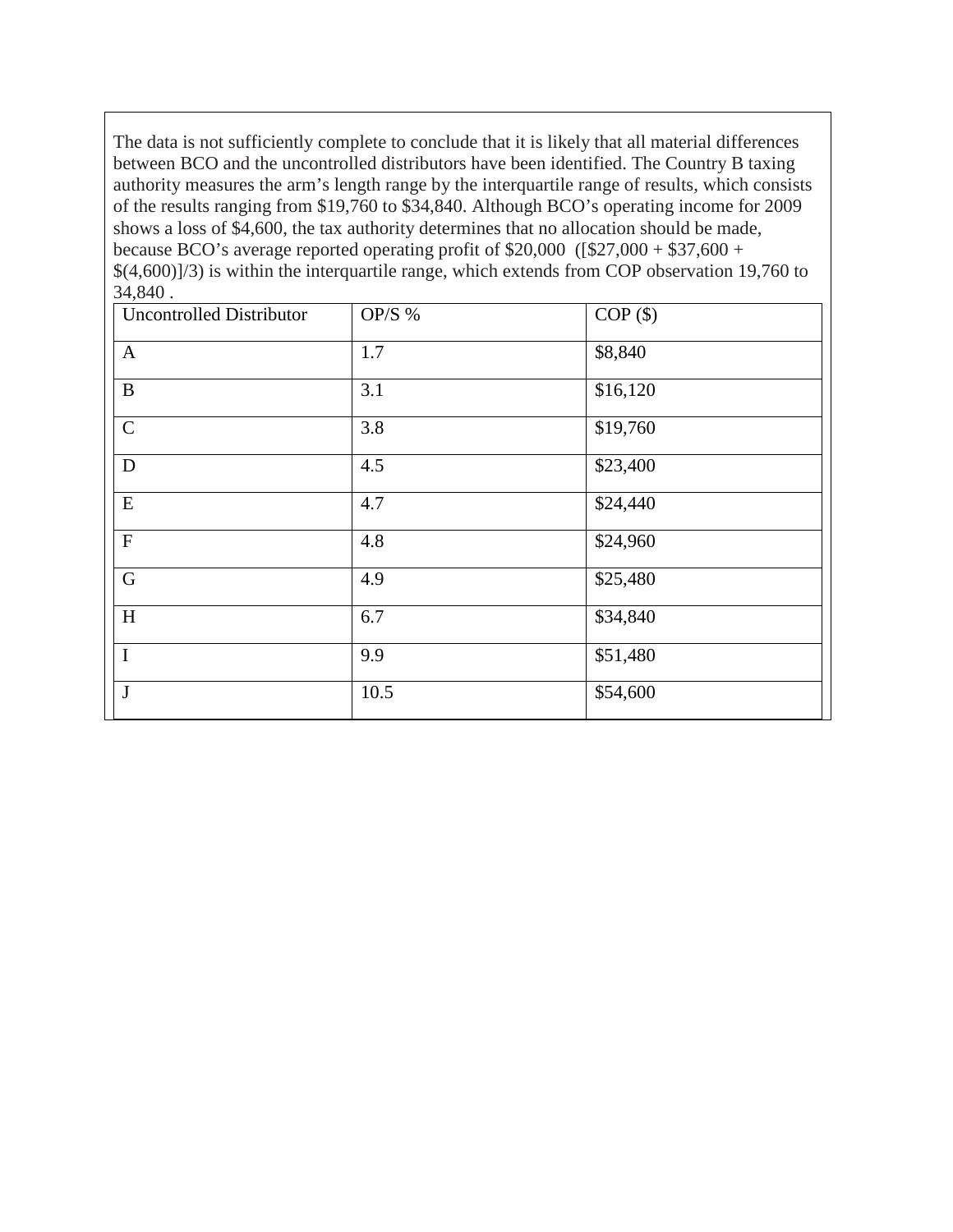**B.3.3.5.2. Example 2: Transfer of Tangible Property Resulting in an Adjustment** *[break to be removed]*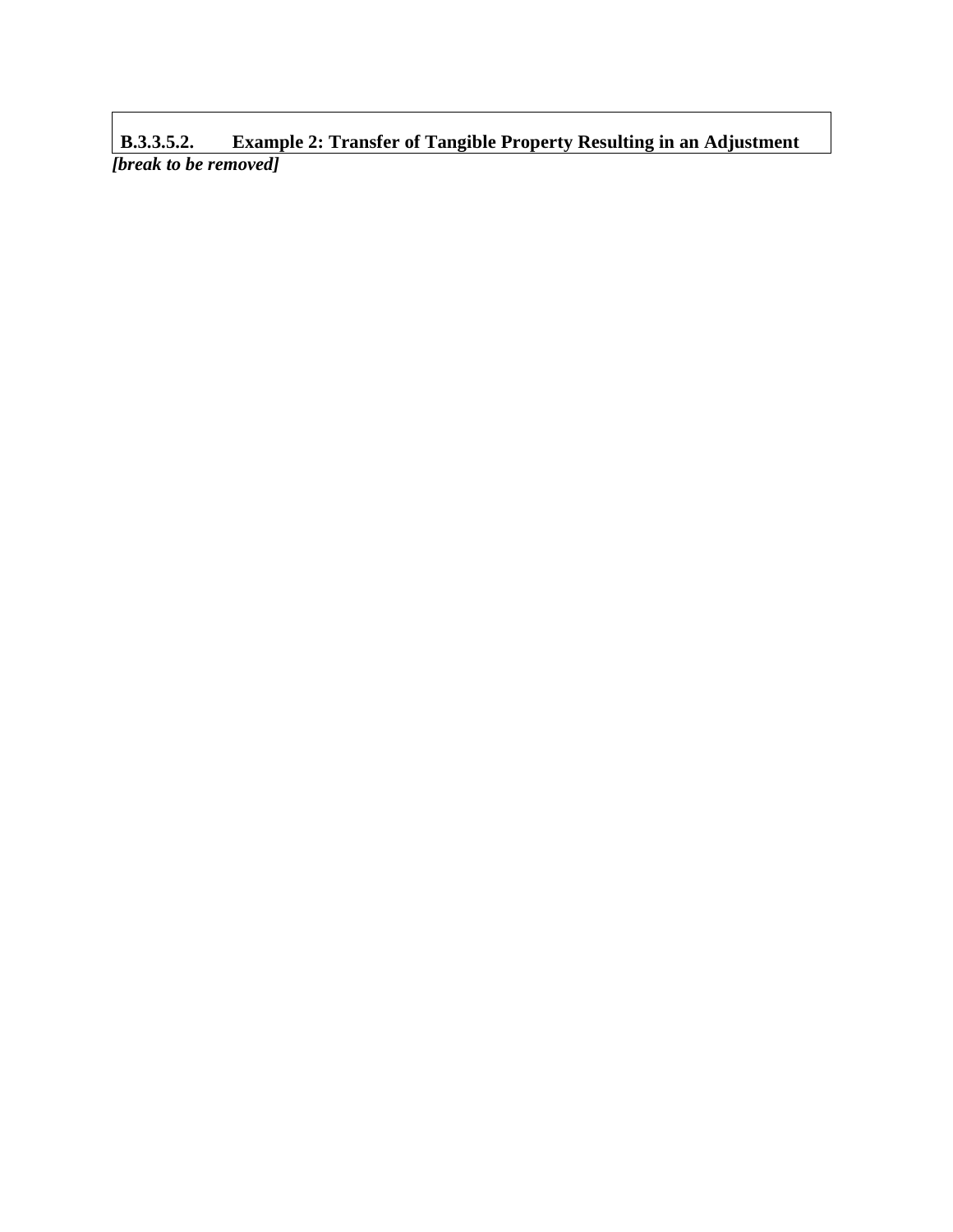The facts are the same as in Example 1 except that BCO reported the following income and expenses:

| $\alpha$ pulsos.             |           |            |            |           |
|------------------------------|-----------|------------|------------|-----------|
|                              | 2007      | 2008       | 2009       | Average   |
| Chapter 24                   |           |            |            |           |
| <b>Sales</b>                 | \$500,000 | \$560,000  | \$500,000  | \$520,000 |
| <b>COGS</b>                  | \$370,000 | \$460,000  | \$400,000  | \$410,000 |
| Operating<br><b>Expenses</b> | \$110,000 | \$110,000  | \$110,000  | \$110,000 |
| <b>Operating Profit</b>      | \$20,000  | \$(10,000) | \$(10,000) | \$0       |

The interquartile range of comparable operating profits remains the same as derived in Example 1: \$19,760 to \$34,840. BCO's average operating profit for the years 2007 to 2009 (\$0) falls outside this range. Therefore the taxing authority determines that an allocation may be appropriate. To determine the amount, if any, of the allocation, the district director compares BCO's reported operating profit for 2009 to comparable operating profits derived from the uncontrolled distributors' results for 2009. The ratio of operating profit to sales in 2009 is calculated for each of the uncontrolled comparables and applied to US Sub's 2009 sales to derive the following results:Based on these results, the median of the comparable operating profits for 2009 is \$14,250 (the median observation here is the average of observations F \$14,000 and B \$14,500). Therefore, BCO's income for 2009 is increased by \$24,250, the difference between BCO's reported operating profit for 2009 and the median of the comparable operating profits for 2009.

| <b>Uncontrolled Distributor</b> | OP/S $%$ | <b>COP</b> |
|---------------------------------|----------|------------|
| $\mathcal{C}$                   | 0.5      | \$2,500    |
| D                               | 1.5      | \$7,500    |
| E                               | 2.0      | \$10,000   |
| $\mathbf{A}$                    | 2.6      | \$13,000   |
| $\overline{F}$                  | 2.8      | \$14,000   |
| B                               | 2.9      | \$14,500   |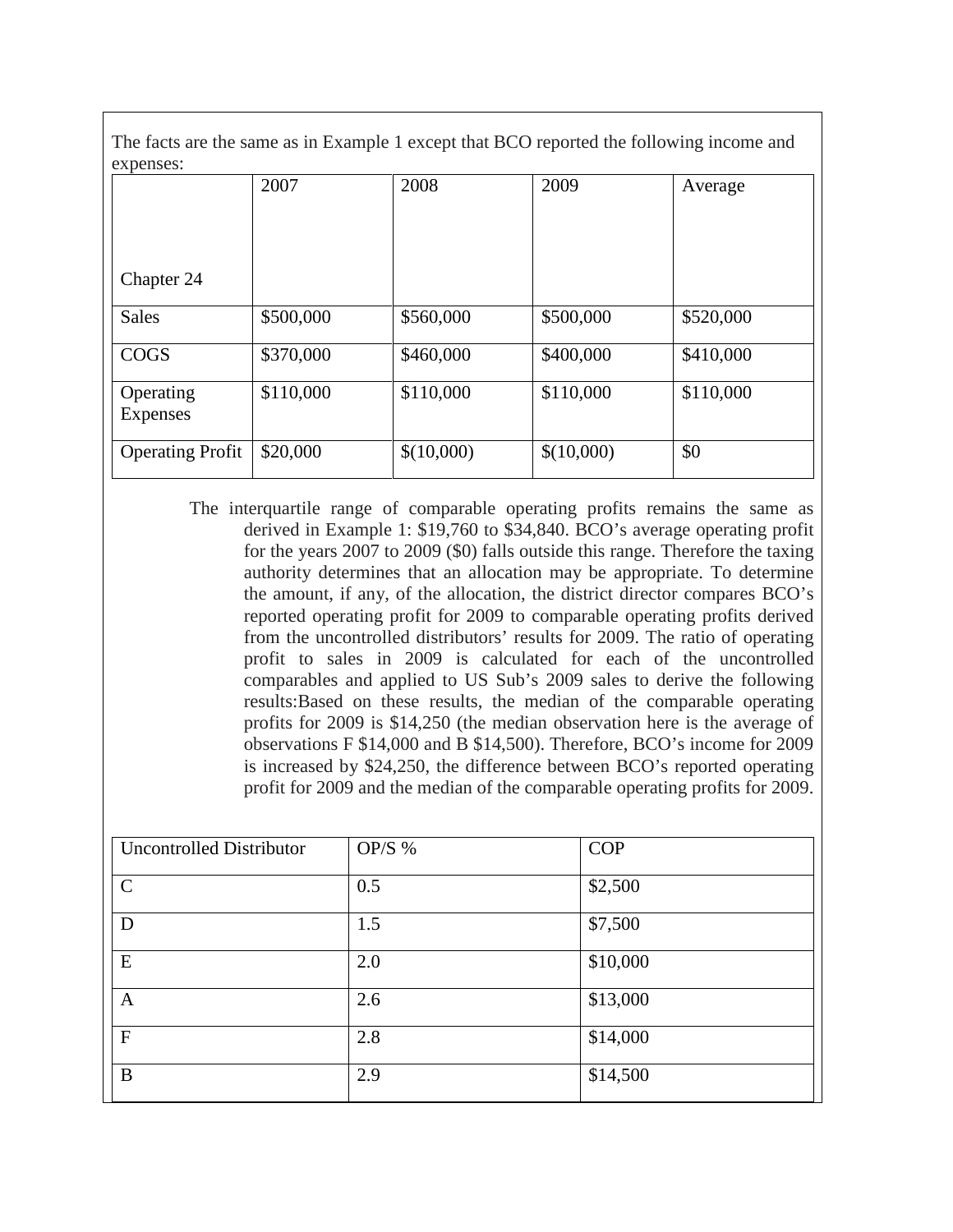|   | 3.0 | \$15,000 |
|---|-----|----------|
|   | 4.4 | \$22,000 |
| H | 6.9 | \$34,500 |
| G | 7.4 | \$37,000 |

*[break to be removed]*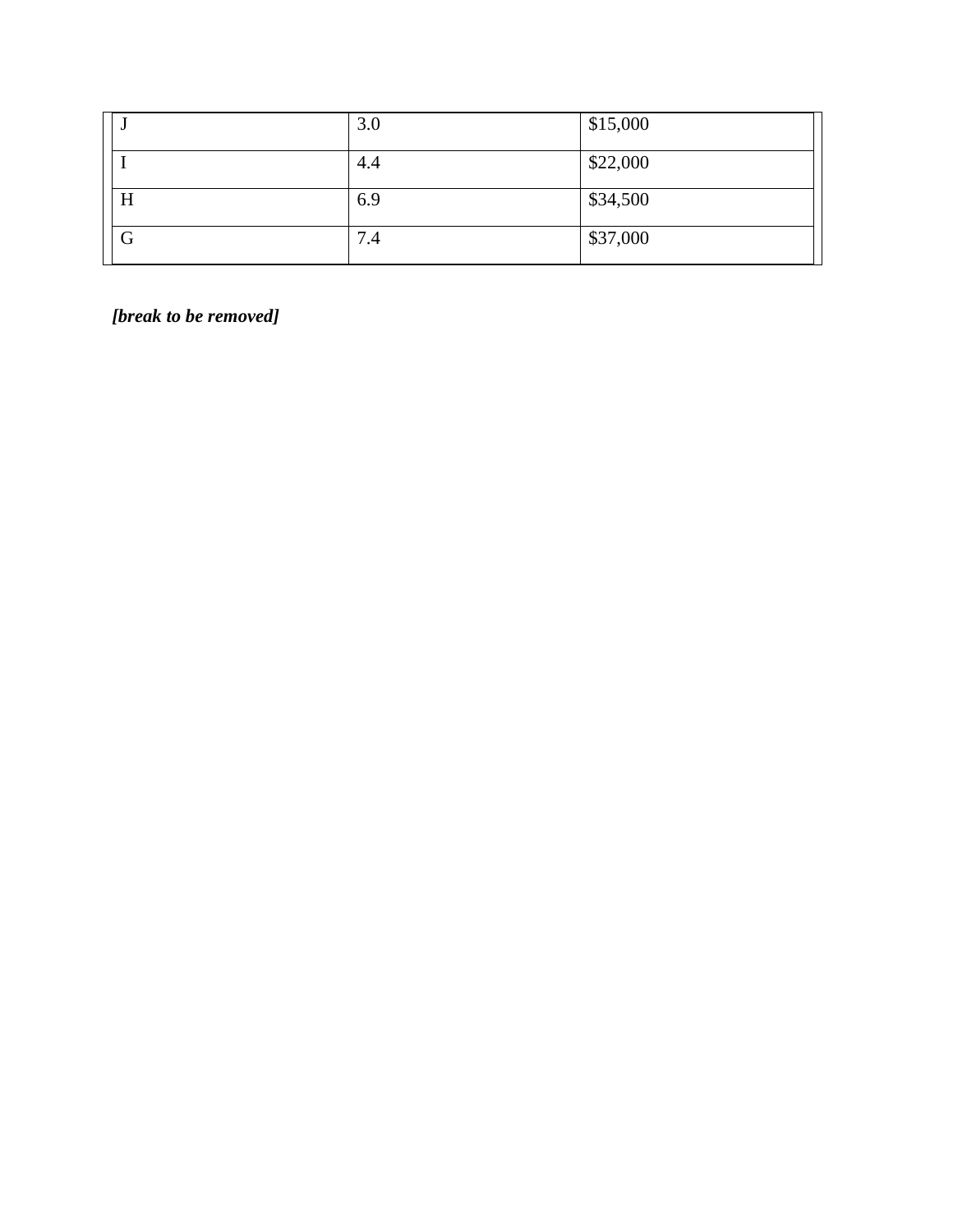#### **B.3.3.5.3. Example 3: Multiple Year Analysis**

The facts are the same as in Example 2. In addition, the taxing authority examines the taxpayer's results for the 2010 taxable year. As in Example 2, the taxing authority increases BCO's income for the 2009 taxable year by \$24,250. The results for the 2010 taxable year, together with the 2008 and 2009 taxable years, are as follows:

|                         | 2008       | 2009       | 2010       | Average    |
|-------------------------|------------|------------|------------|------------|
| Chapter 25              |            |            |            |            |
|                         |            |            |            |            |
| <b>Sales</b>            | \$560,000  | \$500,000  | \$530,000  | \$530,000  |
| <b>COGS</b>             | \$460,000  | \$400,000  | \$430,000  | \$430,000  |
| Operating<br>Expenses   | \$110,000  | \$110,000  | \$110,000  | \$110,000  |
| <b>Operating Profit</b> | \$(10,000) | \$(10,000) | \$(10,000) | \$(10,000) |

The interquartile range of comparable operating profits, based on aver-age results from the uncontrolled comparables and average sales for BCO for the years 2008 to 2010, ranges from \$15,500 to \$30,000. In deter-mining whether an allocation for the 2007 taxable year may be made, the taxing authority compares BCO's average reported operating profit for the years 2008 through 2010 to the interquartile range of average comparable operating profits over this period. BCO's average reported operating profit is determined without regard to the adjustment made with respect to the 2009 taxable year. Therefore, BCO's average reported operating profit for the years 2008 to 2010 is (\$10,000). Because this amount of income falls outside the interquartile range, the tax authority determines that an allocation may be appropriate. To determine the amount, if any, of the allocation for the 2010 taxable year, the taxing authority compares BCO's reported operating profit for 2010 to the median of the comparable operating profits derived from the uncontrolled distributors' results for 2010. The median of the comparable operating profits derived from the uncontrolled comparables results for the 2010 taxable year is \$12,000. Based on this comparison, the taxing authority increases BCO's 2010 taxable income by \$22,000, the difference between the median of the comparable operating profits for the 2010 taxable year and BCO's reported operating profit of (\$10,000) for the 2010 taxable year.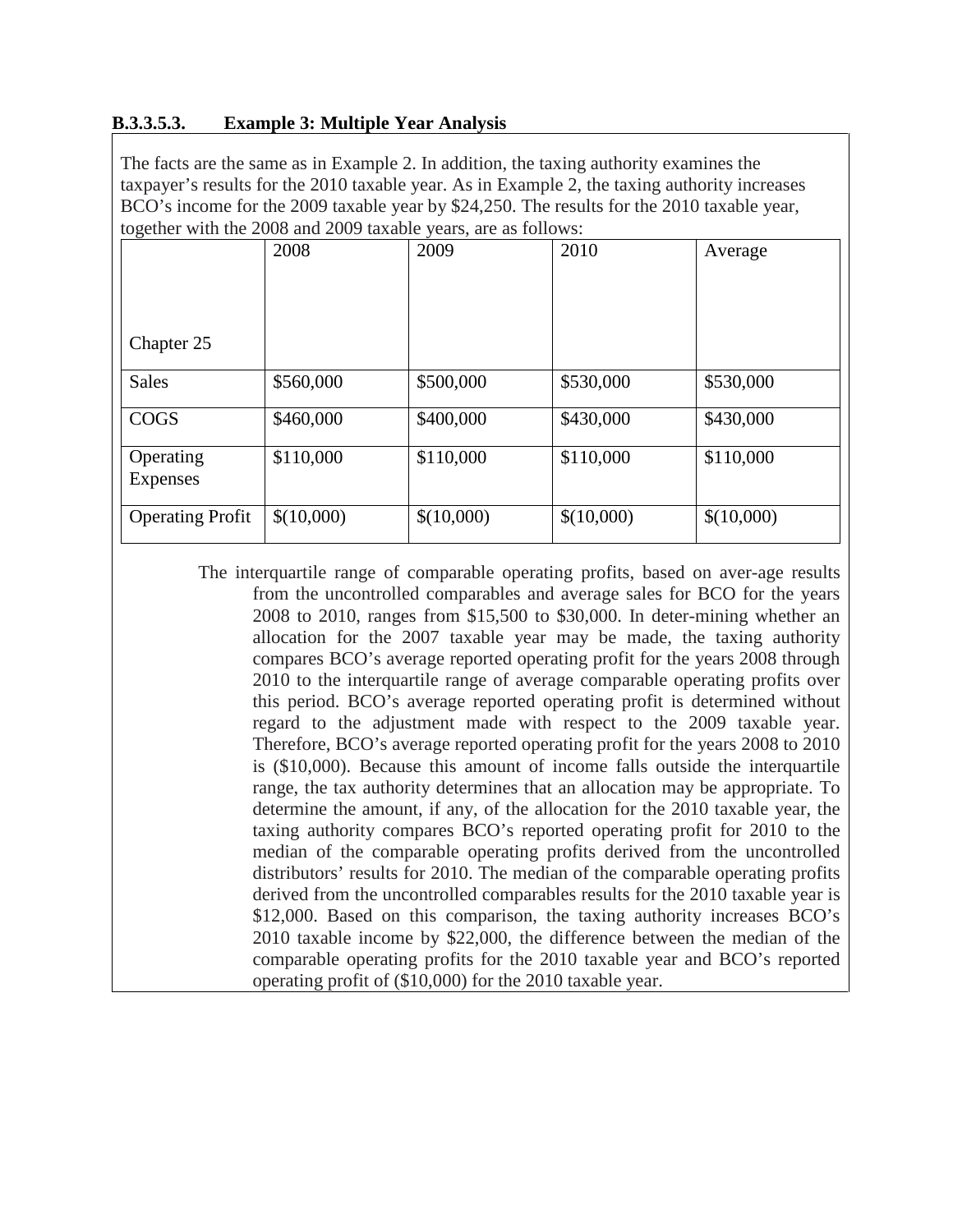## **B.3.3.5.4.Example 4: Transfer of Intangible to Offshore Manufacturer**

DCO is a developer, producer and marketer of products. DCO develops a new "high tech product" (HTP) that is manufactured by its foreign subsidiary HCO located in Country H. HCO sells the HTP to JCO (an H Country subsidiary of DCO) for distribution and marketing in Country H. The taxable year 2009 is under audit, and the taxing authority examines whether the royalty rate of 5 per cent paid by HCO to DCO is an arm's length consideration for the HTP technology.

Based on all the facts and circumstances the taxing authority determines that the TNMM will provide the most reliable measure of an arm's length result. HCO is selected as the tested party because it engages in relatively routine manufacturing activities, while DCO engages in a variety of complex activities using unique and valuable intangibles. Finally, because HCO engages in manufacturing activities, it is determined that the ratio of operating profit to operating assets is an appropriate profit level indicator.

Uncontrolled taxpayers performing similar functions cannot be found in Country H. It is determined that data available in Country M and N provide the best match of companies in a similar market performing similar functions and bearing similar risks. Such data is sufficiently complete to identify many of the material differences between HCO and the uncontrolled comparables and to make adjustments to account for such differences. However, data is not sufficiently complete to ensure that no material differences remain. In particular, the differences in geographic markets might have materially affected the results of the various companies.

In a separate analysis it is determined that the price that HCO charged to JCO for the HTP is an arm's length price. Therefore, HCO's financial data derived from its sales to JCO are reliable. HCO's financial data from 2007 to 2009 are as follows:

|                         | 2007     | 2008     | 2009     | Average  |
|-------------------------|----------|----------|----------|----------|
|                         |          |          |          |          |
| Chapter 26              |          |          |          |          |
| Assets                  | \$24,000 | \$25,000 | \$26,000 | \$25,000 |
| Sales to JCO            | \$25,000 | \$30,000 | \$35,000 | \$30,000 |
| <b>COGS</b>             | \$6,250  | \$7,500  | \$8,750  | \$7,500  |
| Royalty to DCO<br>(5%)  | \$1,250  | \$1,500  | \$1,750  | \$1,500  |
| Other                   | \$5,000  | \$6,000  | \$7,000  | \$6,000  |
| Operating<br>Expenses   | \$1,000  | \$1,000  | \$1,000  | \$1,000  |
| <b>Operating Profit</b> | \$17,750 | \$21,500 | \$25,250 | \$21,500 |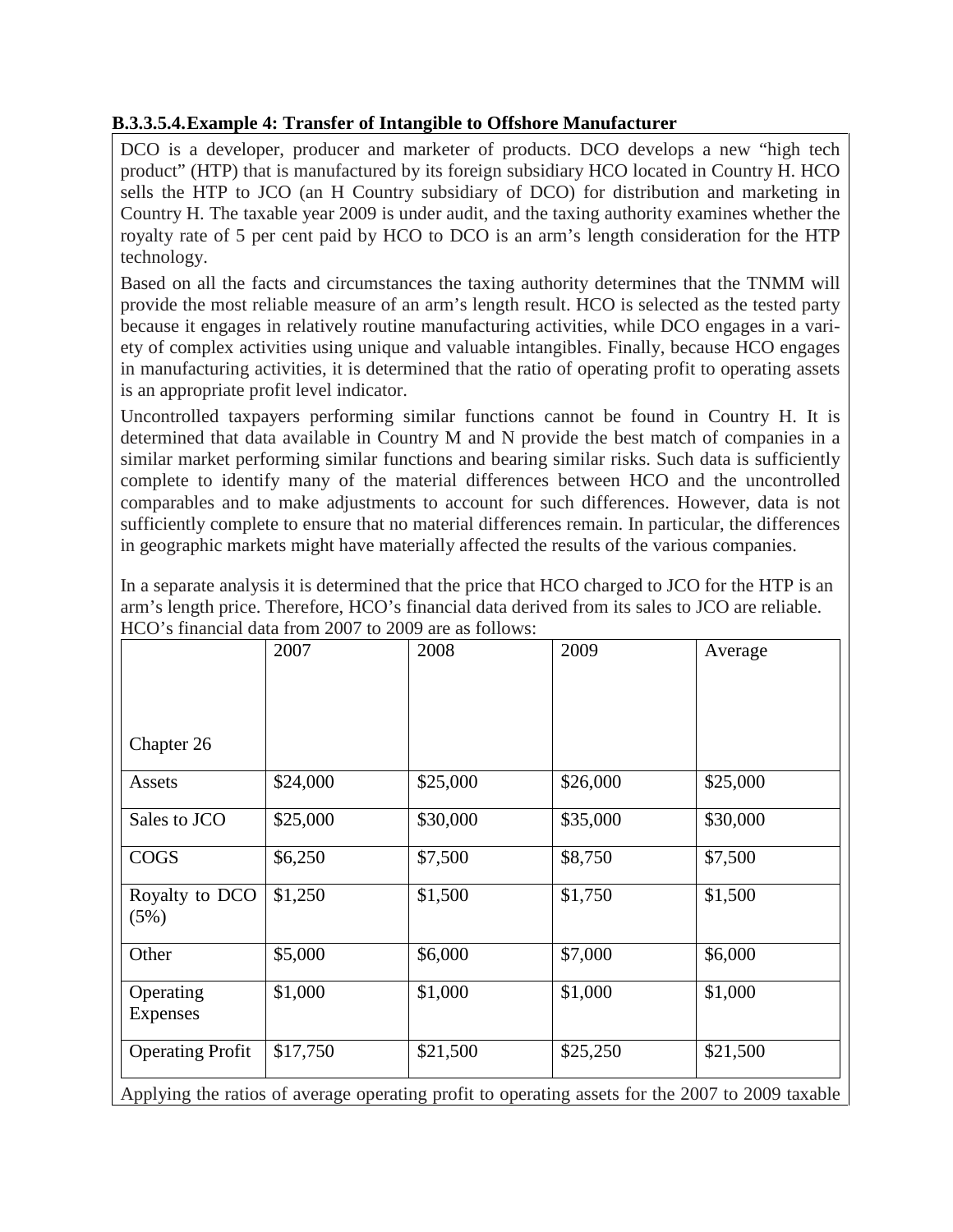years (derived from a group of similar uncontrolled comparables located in Country M and N) to HCO's average operating assets for the same period provides a set of comparable operating profits. The interquartile range for these average comparable operating profits is \$3,000 to \$4,500. HCO's average reported operating profit for the years 2007 to 2009 (\$21,500) falls outside this range. Therefore, the taxing authority determines that an allocation may be appropriate for the 2009 taxable year.

To determine the amount, if any, of the allocation for the 2009 taxable year the tax authority compares HCO's reported operating profit for 2009 to the median of the comparable operating profits derived from the uncontrolled distributors' results for 2009. The median result for the uncontrolled comparables for 2009 is \$3,750. Based on this comparison the district director increases royalties that HCO paid by \$21,500 (the difference between \$25,250 and the median of the comparable operating profits, \$3,750).

## **B.3.3.5.5.Example 5: Adjusting Operating Assets and Operating Profit for Differences in Accounts Receivable**

MCO manufactures parts for industrial equipment and sells them to its foreign parent corporation. For purposes of applying the TNMM, 15 uncontrolled manufacturers that are similar to MCO have been identified.MCO has a significantly lower level of accounts receivable than the uncontrolled manufacturers. Since the rate of return on capital employed is used as the profit level indicator, both operating assets and operating profits must be adjusted to account for this difference. Each uncontrolled comparable's operating assets is reduced by the amount (relative to sales) by which they exceed MCO's accounts receivable. Each uncontrolled comparable's operating profit is adjusted by deducting imputed interest income on the excess accounts receivable. This imputed interest income is calculated by multiplying each uncontrolled comparable's excess accounts receivable by an interest rate appropriate for shortterm debt.

## **B.3.3.5.6.Example 6: Adjusting Operating Profit for Differences in Accounts Payable**

KCO is the Country K subsidiary of a foreign corporation. KCO purchases goods from its foreign parent and sells them in the Country K market. For purposes of applying the TNMM, ten uncontrolled distributors that are similar to KCO have been identified. There are significant differences in the level of accounts payable among the uncontrolled distributors and KCO. To adjust for these differences the taxing authority increases the operating profit of the uncontrolled distributors and KCO to reflect interest expense imputed to the accounts payable. The imputed interest expense for each company is calculated by multiplying each company's accounts payable by an interest rate appropriate for its short-term debt.

# **B.3.3.7. Arm's Length Net Profit Margin**

B.3.3.7.1.Several profit level indicators (PLIs) are allowed under the TNMM, typically based on operating profit. A PLI is a measure of a company's profitability that is used to compare comparables with the tested party. A PLI may express profitability in relation to (i) sales, (ii) costs or expenses, or (iii) assets. More specifically, the PLI can be the operating profit relative to an appropriate base (e.g. costs, sales or assets). With the help of "profit level indicators" the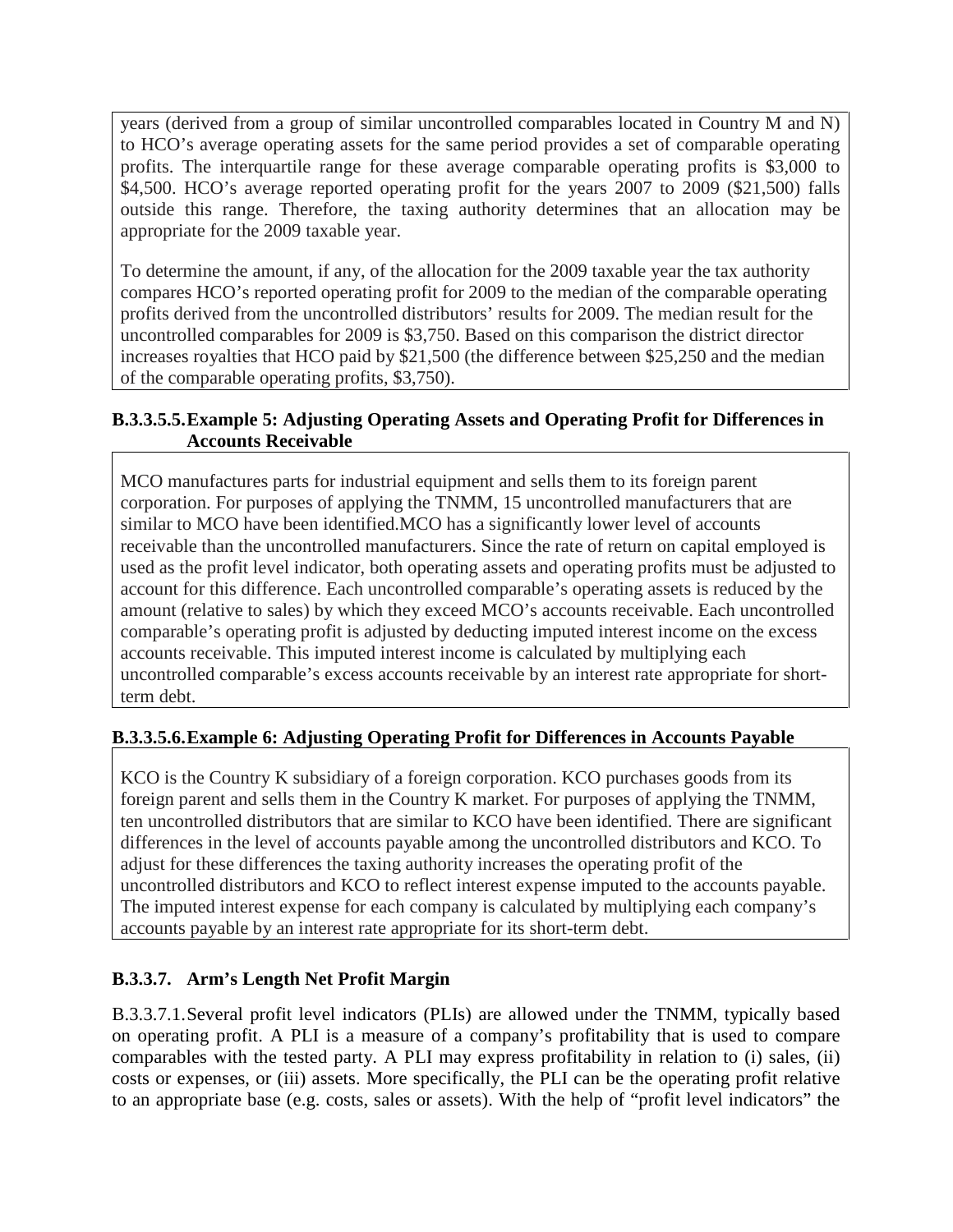net profitability of the controlled transaction is compared to the net profitability of the uncontrolled transactions.

| Return on Assets (ROA)            | Operating profit divided by the operating<br>assets (normally only tangible assets)                                         |
|-----------------------------------|-----------------------------------------------------------------------------------------------------------------------------|
| Return on Capital Employed (ROCE) | Operating profit divided by capital employed<br>which is usually computed as the total assets<br>minus cash and investments |
| <b>Operating Margin (OM)</b>      | Operating profit divided by sales                                                                                           |
| Return on Total Costs (ROTC)      | Operating profit divided by total costs                                                                                     |
| Return on Cost of Goods Sold      | Gross profit divided by cost of goods sold                                                                                  |
| Berry Ratio                       | Gross profit divided by operating expenses                                                                                  |

**Table B.3. 5: Overview of Profit Level Indicators**

B.3.3.7.2.Key Definitions:

 $\overline{a}$ 

- **Gross profit** is arrived at by deducting from the total sales the cost of sales, including all the expenses directly incurred in relation to those sales;
- **Operating profit** or operating income is the income of a company net of direct and indirect expenses but before deduction for interest and taxes. It is defined as sales minus COGS minus operating expenses (alternatively expressed as gross profit minus operating expenses). Operating profit is a better term than net profit because net profit is also used to represent the profit of a company after interest and taxes have been subtracted. Further, the term operating profit indicates more clearly that only profits resulting from operating activities are relevant for transfer pricing purposes.

B.3.3.7.3.Although all of the above PLIs are possible, the three PLIs: (i) return on capital employed (ROCE) (ii) operating margin (OM) and (iii) return on total cost (ROTC) are most used in practice. The Berry Ratio may also be used, but subject to certain concerns about its inappropriate use.<sup>[10](#page-41-0)</sup> An OM is typically used for marketing, sales and distribution activities; a Berry ratio may sometimes be used for service of distribution activities; and full cost plus, ROCE or ROA are typically used for manufacturing activities. The ROA and ROCE divide

<span id="page-41-0"></span> $10$ For the Berry Ratio to be the most appropriate transfer pricing method to determine the remuneration of a controlled transaction (for instance for the distribution of products) the following elements have to be present: (i) the value of the functions performed, taking into account assets used and risks assumed, should be proportional to the operating expenses; (ii) the value of the functions performed, taking into account assets used and risks assumed, is not materially affected by the value of the products distributed; in other words it is not proportionate to sales; and (iii) the tested party does not perform other significant functions in the transaction under examination that should be remunerated using another method or profit level indicator.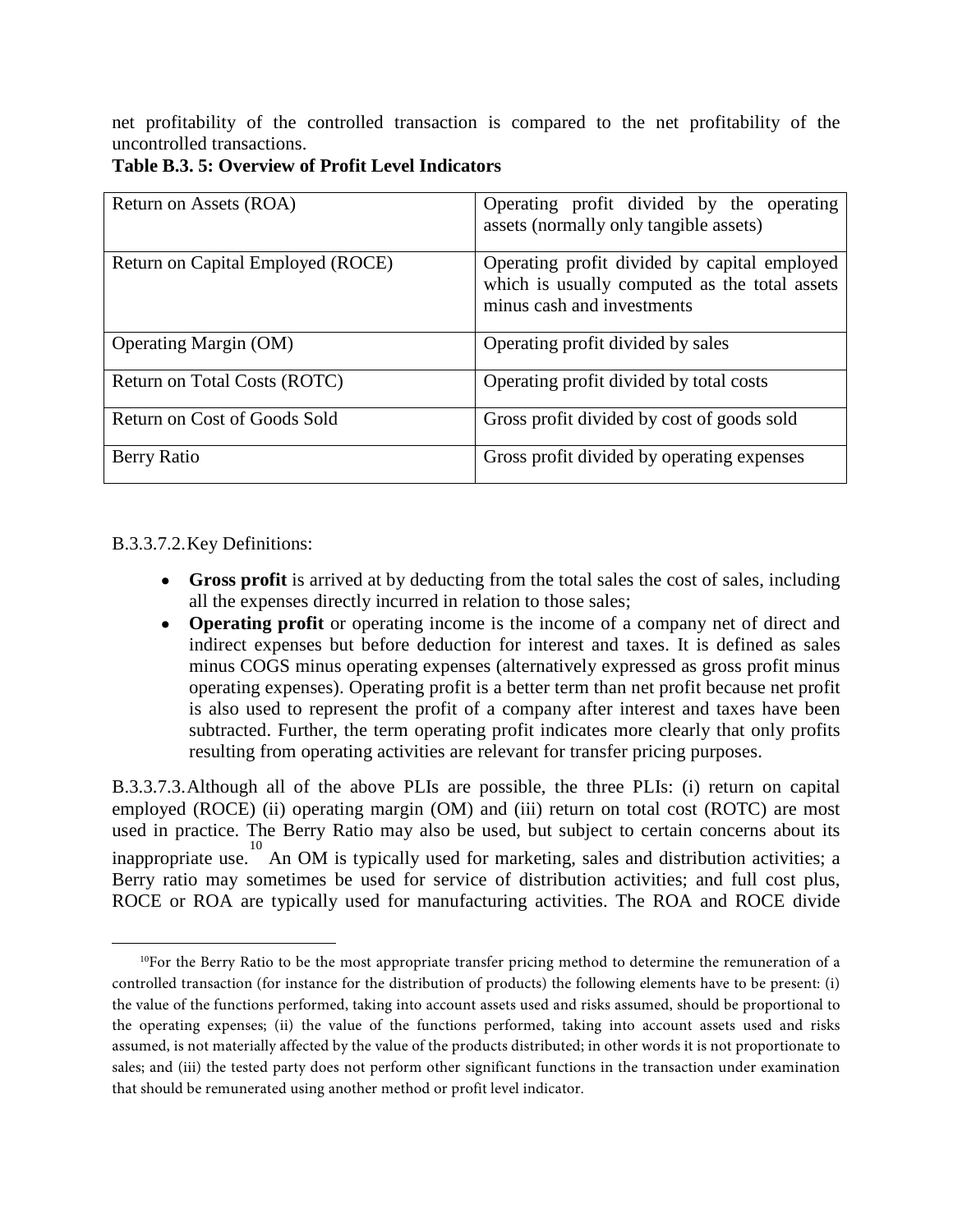operating profit by a balance sheet figure. These PLIs are based on assets actively employed in the business. Such tangible assets consist of all assets minus investments (e.g. in subsidiaries), minus cash and cash equivalents beyond the amount needed for working capital. In the case of the ROA a deduction is also made for intangible assets such as goodwill. These two PLIs may, for example, be used for leasing companies. This type of PLI may be the most reliable if the tangible operating assets have a high correlation to profitability. For example a manufacturer's operating assets such as property, plant, and equipment could have more impact on profitability than a distributor's operating assets, since often the primary value added by a distributor is based on services it provides and these are often less dependent on operating assets. The difference between the ROA and the ROCE is that the ROA focuses on the assets used while the ROCE focuses on the amount of debt and equity capital that is invested in the company.

B.3.3.7.4.Other PLIs listed above are ratios between income statement items. PLIs based on income statement items are often used when fixed assets do not play a central role in generating operating profits. This is often the case for wholesale distributors and service providers. Operating margin has often been used when functions of the tested party are not close to those of the comparables, since differences in function have less effect on operating profit than on gross profit.

B.3.3.7.5.The Berry Ratio represents a return on a company's value added functions on the assumption that these value added functions are captured in its operating expenses. It has been observed in practice that the Berry Ratio is used as a PLI for distributors and service providers. The Berry Ratio assumes that there is a relationship between the level of operating expenses and the level of gross profits earned by distributors and service providers in situations where their value-added functions can be considered to be reflected in the operating expenses. Consequently, it may be appropriate to use the Berry Ratio if the selling or marketing entity is a service provider entitled to a return on the costs of the provision of its services. However, some key limitations of the Berry Ratio are:

- The Ratio is very sensitive to functions and classifying of cost as operating cost;
- It misses values of cost needed to maintain the intangible property of an entity; and
- Its reliability diminishes if asset intensities (the efficiency with which assets are used) of the entities differ

B.3.3.7.6.In general the gross margin has not been favoured as a PLI because the categorization of expenses as operating expenses or cost of goods sold may be somewhat arbitrary or even subject to manipulation, making comparisons between the tested party and comparables difficult or impossible.

B.3.3.7.7.The choice of PLI depends on the facts and circumstances of a particular case. Thus it may be useful to consider multiple PLIs. If the results tend to converge, that may provide additional assurance that the result is reliable. If there is, on the other hand, a broad divergence between the different PLIs it may be useful to examine important functional or structural differences between the tested party and the comparables.

## **B.3.3.8. Transactional Comparison Versus Functional Comparison**

B.3.3.8.1.The arm's length (range of) net profit margins can be determined by way of: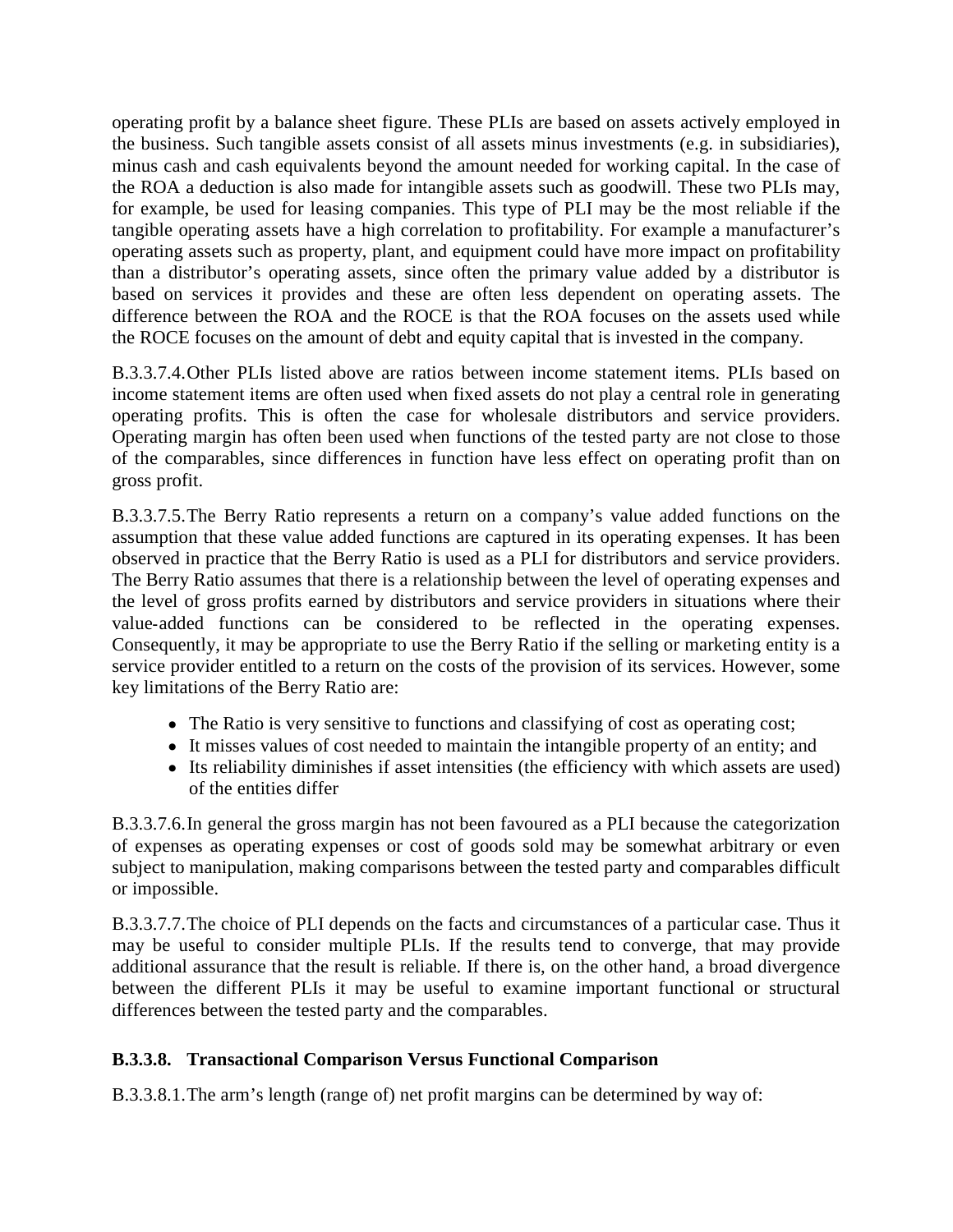- Transactional comparison: the net profit margin that the tested party enjoys in a comparable uncontrolled transaction which initially has been rejected as an internal comparable; and
- Functional comparison: the net profit margins enjoyed by independent companies performing functions and incurring risks comparable to those of the tested party.

B.3.3.8.2.Much more detailed information will be available with respect to the controlled and uncontrolled transactions if a transactional comparison is possible, because the related parties involved have participated in these transactions. The degree of comparability can then be analysed more carefully than in a functional comparison in which only public information is available (e.g. business descriptions in a database, annual reports and Internet data). This may imply that the reliability of transactional comparisons will be higher than that of functional comparisons in practice. In fact if sufficient data exist to reliably apply a TNMM based on a transactional comparison it may be possible to apply a traditional transaction method.

B.3.3.8.3.However, functional comparison will be more often used in practice as the data necessary for functional comparison may be available whereas the data needed for transactional comparison is not. Let us assume that a related party distributor is the tested party in the example presented in Table B.3.6. The TNMM is applied and the profit level indicator is the operating margin. A benchmarking analysis is performed, identifying four comparable independent distributors considering the comparability standard of the TNMM. The arm's length range of operating margin earned by these comparable distributors falls between 2 per cent and 6 per cent. Because the operating profit margin earned by the related party distributor falls within this range (e.g. 4 per cent), its transfer price is considered to be at arm's length.

|                            | Comparable<br>A | Comparable<br>B | Comparable<br>C | Comparable<br>D | <b>Tested Party</b> |
|----------------------------|-----------------|-----------------|-----------------|-----------------|---------------------|
| Revenue                    | 100,000         | 120,000         | 125,000         | 130,000         | 122,000             |
| <b>COGS</b>                | 80,000          | 92,400          | 95,000          | 89,700          | 92,720              |
| Gross profit               | 20,000          | 27,600          | 30,000          | 40,300          | 29,280              |
| Operating<br>expenses      | 18,000          | 24,000          | 25,000          | 32,500          | 24,400              |
| Operating<br>profit        | 2,000           | 3,600           | 5,000           | 7,800           | 4,880               |
| Operating<br>profit margin | 2%              | 3%              | 4%              | 6%              | 4%                  |

**Table B.3. 6: Functional Comparison Example**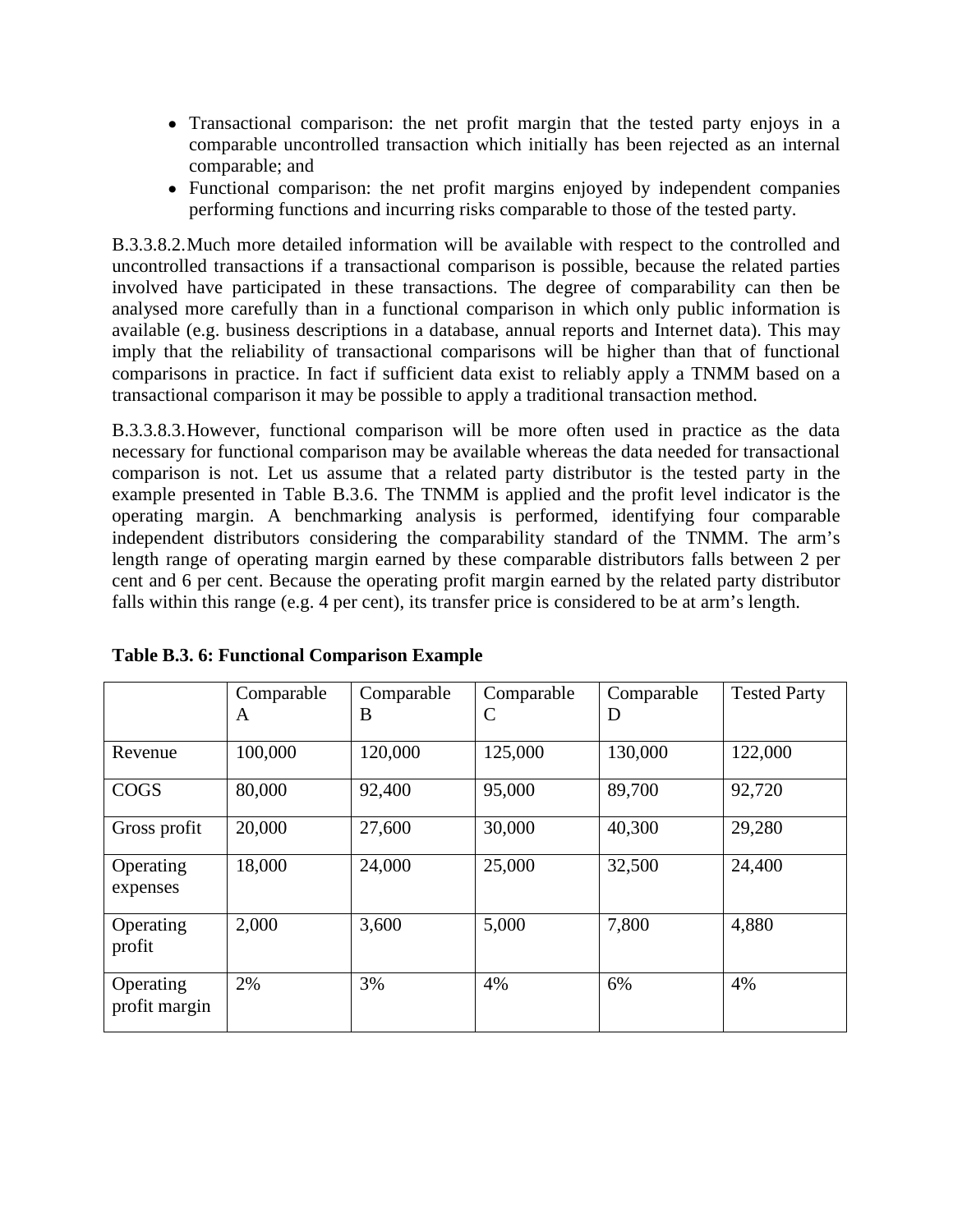#### **B.3.3.9. Comparability**

B.3.3.9.1.Product comparability is most important in applying the CUP Method, as differences in products will result in different prices. The Cost Plus Method and the Resale Price Method are less dependent on product comparability and focus on functional comparability because differences in functions that are reflected in differences in operating expenses may lead to a broad range of gross margins. However, the TNMM is even less dependent on product comparability and functional comparability than the traditional transaction methods, because net margins are less influenced by differences in products and functions. The TNMM focuses on broad product and functional comparability.

B.3.3.9.2.However, the comparability standard to be applied to the TNMM requires a high degree of similarity in several factors between the tested party and the independent enterprises that may adversely affect net margins. Net margins may be affected by factors that have no effect, or a less significant effect, on gross margins or prices due to the variation of operating expenses between companies. These factors may be unrelated to transfer pricing.

B.3.3.9.3.Specific factors that may affect net margins include, but are not limited to:

- Barriers to entry in the industry;
- Competitive position;
- Management efficiency;
- Individual business strategies;
- Threat of substitute products;
- Varying cost structures (e.g. the age of plant and equipment); and
- The degree of business experience (e.g. start-up phase or mature business).

If material differences between the tested party and the independent enterprises are affecting the net margins, reasonably accurate adjustments should be made to account for such differences.

#### B.3.**3.10. Other Guidance for Application of the Transactional Net Margin Method**

B.3.3.10.1. The TNMM is less reliable when applied to the aggregate activities of a complex enterprise engaged in various different transactions or functions. The method should be used to analyse only the profits of the associated enterprise that are attributable to simpler controlled transactions or functions. The TNMM should thus generally not be applied on a company‐wide basis if the company is involved in a number of different controlled transactions or functions which are not properly evaluated on an aggregate basis. However, it may be possible to apply TNMM when the aggregate activities/transactions are sufficiently interlinked, as for example when similar sales functions are conducted for products in similar product lines.

B.3.3.10.2. The TNMM should be applied using transactions or functions of independent enterprises that are comparable to the controlled transactions or functions being examined. Furthermore, results attributable to transactions between the tested party and independent enterprises should be excluded when evaluating controlled transactions. The latter point is illustrated in Table B.3.7 below. In this example, the Related Party Distributor purchases products from both the Related Party Manufacturer and an Unrelated Manufacturer and resells these products to customers. The tax authorities in the country of the Related Party Distributor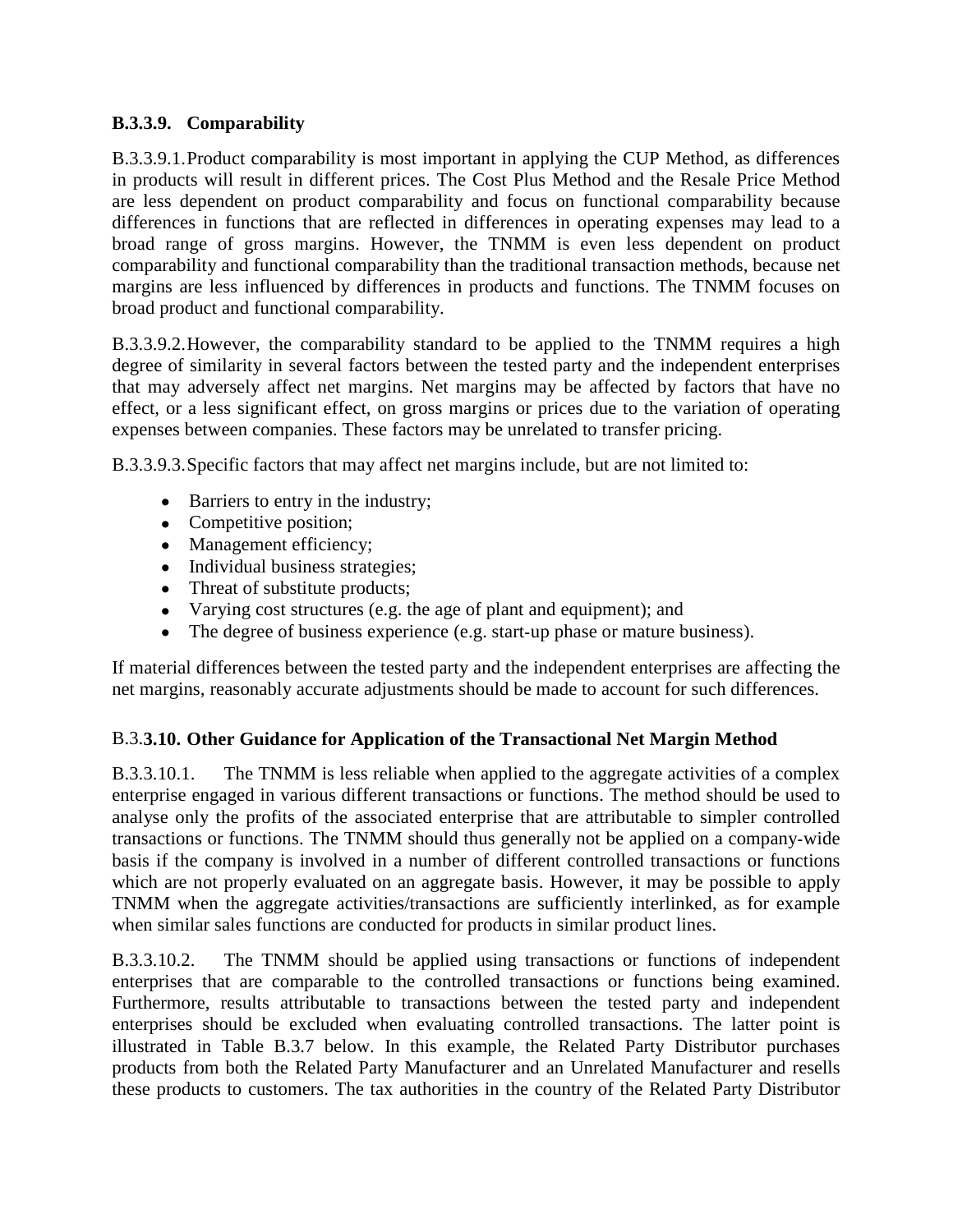apply the TNMM to determine whether the transfer prices of the Related Party Distributor are at arm's length. A benchmarking study performed by the tax authorities shows that comparable distributors earn an operating profit margin between two and six per cent.

B.3.3.10.3. The tax authorities apply the TNMM to the profit and loss statement (P&L) of the Related Party Distributor as a whole. The operating profit margin earned by Related Party Distributor is two per cent based on aggregate transactions and therefore falls within the arm's length range. The aggregated transactions appear to be at arm's length. However if the TNMM was applied only to the controlled transactions the conclusions would be very different. The operating profit margin earned by Related Party Distributor on the controlled transactions is minus three per cent, which falls outside the arm's length range of comparables and merits an adjustment. It appears from the P&L that in this example the controlled transactions generated operating losses, which resulted in lower consolidated results for the company as a whole.

Consistency is important in quantifying these amounts. Net margins should be calculated uniformly between the tested party and the independent enterprises.

B.3.3.10.4. An analysis considering multiple year data is better able to take into account the effects on profits of product life cycles and short‐term economic conditions. However different countries may take different views about when multiple year data should be analysed and indeed whether that is allowed under a country's domestic law. Use of an arm's length range should also be considered, to reduce the effects of differences between the controlled and uncontrolled entities. However the use of a range may not sufficiently take into account circumstances where the profits of a taxpayer are affected by a factor unique to that taxpayer.

**Table B.3. 7: Specific Transactions versus Company as a Whole**

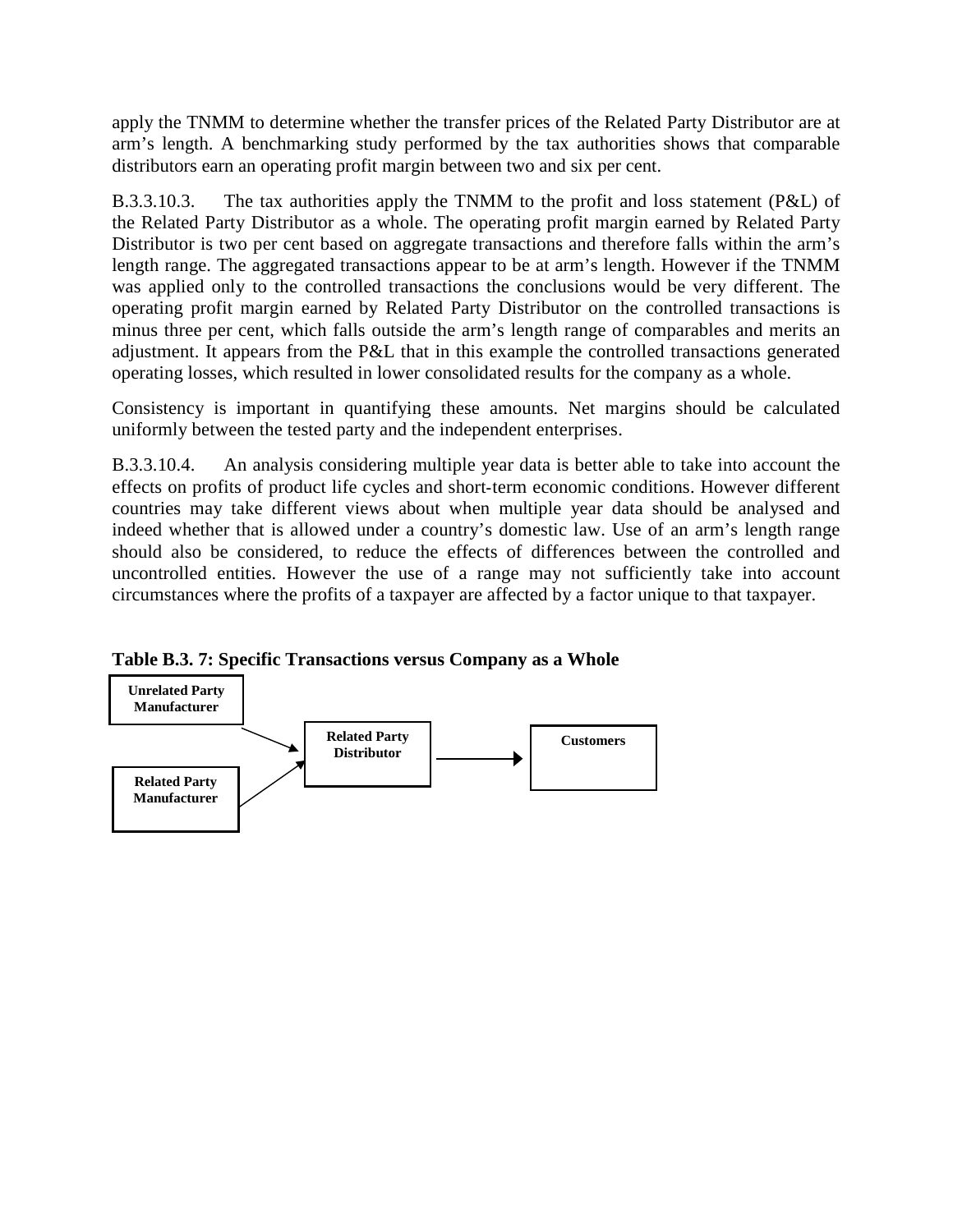|                            | Controlled          | Uncontrolled        | Aggregate           |
|----------------------------|---------------------|---------------------|---------------------|
|                            | <b>Transactions</b> | <b>Transactions</b> | <b>Transactions</b> |
|                            |                     |                     |                     |
| <b>Sales</b>               | \$100,000           | \$100,000           | \$200,000           |
| <b>COGS</b>                | \$90,000            | \$78,000            | \$168,000           |
| Gross profits              | \$10,000            | \$22.000            | \$32,000            |
| Operating expenses         | \$13,000            | \$15,000            | \$28,000            |
| Operating profit           | \$ (3,000)          | \$7,000             | \$4,000             |
| Operating profit<br>margin | $-/- 3%$            | 7%                  | 2%                  |

### **B.3.3.11. Strengths and Weaknesses of the TNMM**

B.3.3.11.1. The strengths of the TNMM include the following:

- Net margins are less affected by transactional differences than price and less affected by functional differences than gross margins. Product and functional comparability are thus less critical in applying the TNMM;
- Less complex functional analysis is needed, as TNMM is applied to only one of the related parties involved;
- Because TNMM is applied to the less complex party, it can be used even though one of the related parties holds intangible assets for which comparable returns cannot be determined;
- The TNMM is applicable to either side of the controlled transaction (i.e. to either the related party manufacturer or the distributor); and
- The results resemble the results of a modified Resale Price Method or Cost Plus Method of analysis.

B.3.3.11.2. The weaknesses of the TNMM include the following:

- Net margins are affected by factors (e.g. variability of operating expenses) that do not have an effect, or have a less significant effect, on price or gross margins. These factors affect net profits and hence the results of the TNMM but may have nothing to do with the company's transfer pricing. It is important to consider these (non‐pricing) factors in the comparability analysis;
- Information challenges, including the unavailability of information on profits attributable to uncontrolled transactions;
- Measurement challenges, these may make it difficult to determine sales revenue, operating expenses and assets relating only to the relevant controlled transactions or functions in order to calculate the selected profit level indicator. For example, if a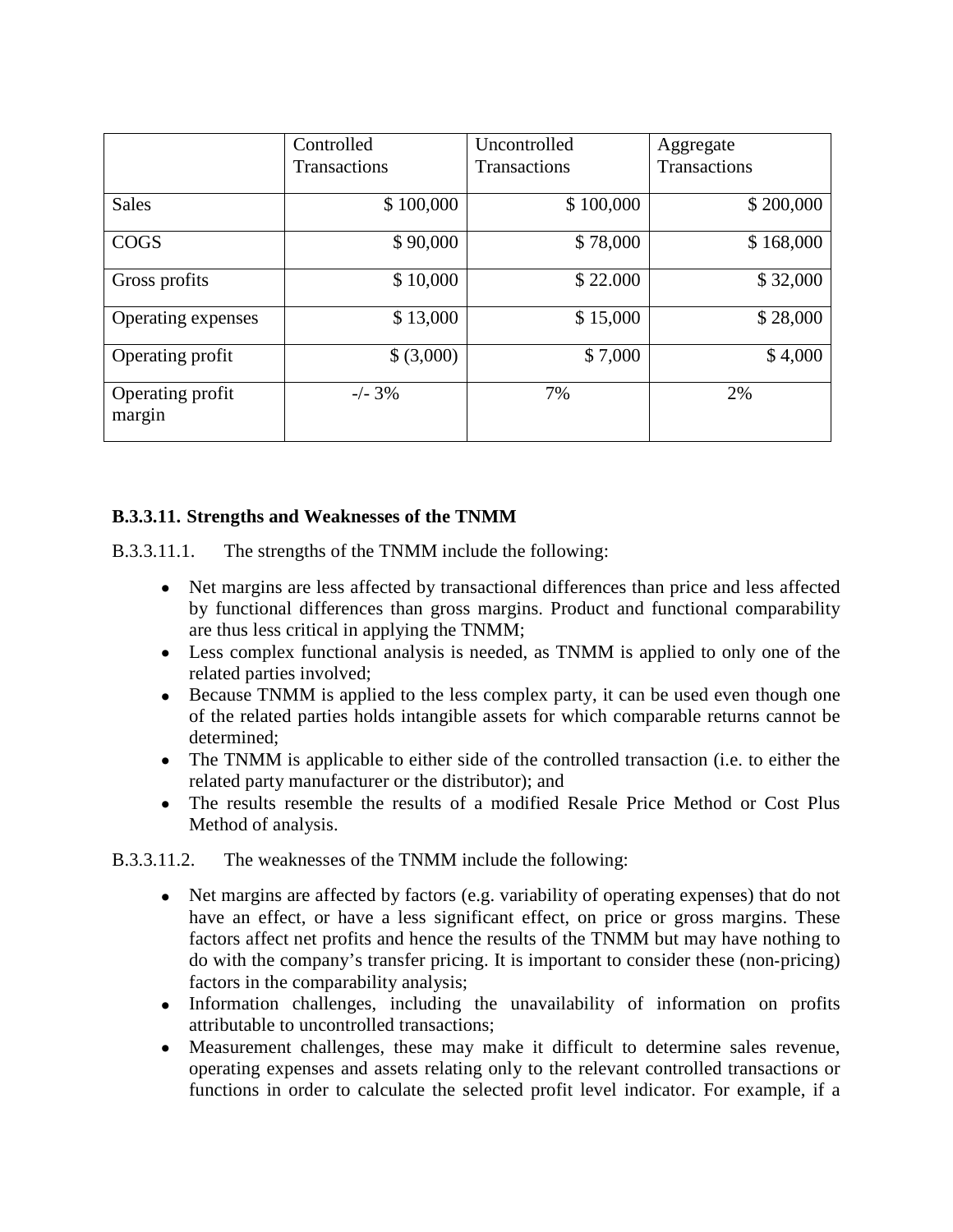related party distributor purchases products from both a related party and an unrelated enterprise for resale it may be impossible to determine sales revenue, operating expenses and assets attributable to only the controlled transactions to reliably perform a net margin method of analysis. Furthermore, if the companies are engaged in different activities it will also be very difficult to allocate sales revenue, operating expenses and assets between the relevant business activity and other activities of the tested party or the comparables. This measurement problem is an important consideration in practice;

- TNMM is applied to only one of the related parties involved. The arm's length net margin found may thus result in an extreme result for the other related parties involved in the controlled transaction (e.g. operating losses to one of the parties while the other party is guaranteed a net profit). This weakness also applies to the Cost Plus Method and Resale Price Method but may be more important under the TNMM because net margins are affected by factors that may have nothing to do with transfer pricing. A check of the results of all related parties involved may therefore be appropriate;
- It may be difficult to "work back" to a transfer price from a determination of the arm's length net margins; and
- Some countries do not recognize the use of TNMM. Consequently, the application of TNMM to one of the parties to the transaction may result in unrelieved double taxation when the results of the TNMM analysis are not accepted for the other party.

#### **B.3.3.12. When to Use the Transactional Net Margin Method**

B.3.3.12.1. TNMM is usually applied with respect to broad comparable functions rather than particular controlled transactions. Returns to these functions are typically measured by a PLI in the form of a net margin that arguably will be affected by factors unrelated to arm's length pricing. Consequently, one might expect the TNMM to be a relatively disfavoured method. Nevertheless TNMM is typically applied when two related parties engage in a continuing series of transactions and one of the parties controls intangible assets for which an arm's length return is not easily determined. Since TNMM is applied to the party performing routine manufacturing, distribution or other functions that do not involve control over such intangible assets, it allows the appropriate return to the party controlling unique or difficult-to-value intangible assets to be determined indirectly.

B.3.3.12.2. TNMM may also be appropriate for use in certain situations in which data limitations on uncontrolled transactions make it more reliable than traditional methods. TNMM may be more attractive if the data on gross margins are less reliable due to accounting differences (i.e. differences in the treatment of certain costs as cost of goods sold or operating expenses) between the tested party and the comparable companies for which no adjustments can be made as it is impossible to identify the specific costs for which adjustments are needed. In such a case, it may be more appropriate to use TNMM to analyse net margins, a more consistent measured profit level indicator than gross margins in case of accounting differences.

B.3.3.12.3. Consider the example in Table B.3.8 below, where the related party distributor earns a gross profit margin of 20% while the comparable distributor earns a gross profit margin of 30%. Based on the Resale Price Method one could conclude that the transfer price of the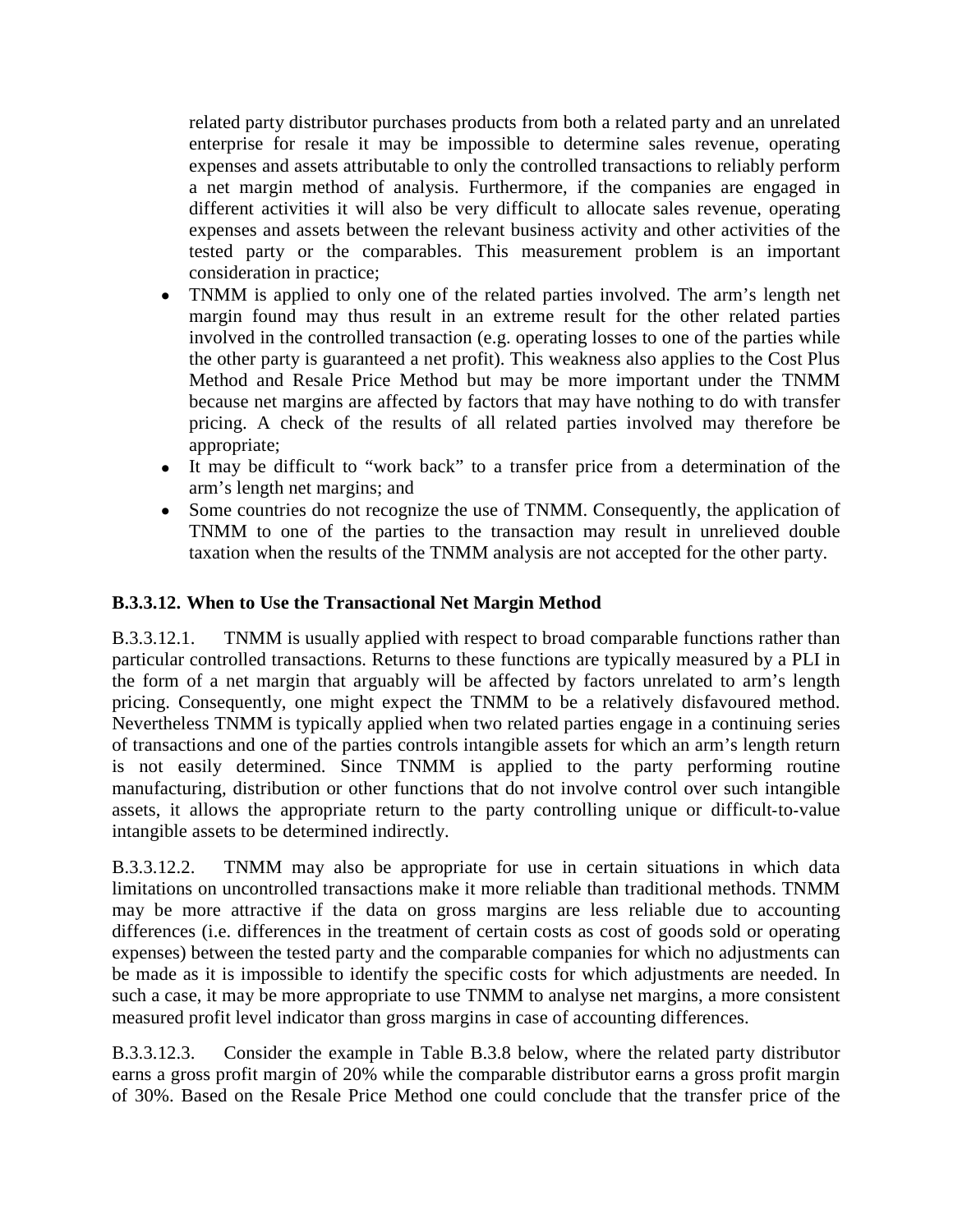related party distributor is not at arm's length. However, this conclusion may be incorrect if, due to accounting inconsistency, the related party differs from the comparable distributor in allocating costs between cost of goods sold and operating expenses.

B.3.3.12.4. For example it may be the case that the related party distributor treats warranty costs as cost of goods sold while the comparable distributor treats such costs as operating expenses. If the warranty costs of the comparable distributor can be identified precisely, then appropriate adjustments on the gross profit level can be made. In practice, however, such detailed information about independent enterprises cannot be obtained from publicly available information. It may then be more appropriate to perform a net margin method of analysis where such accounting inconsistency has been removed. The result of applying the TNMM is that the net profit margin of 10 per cent for the related party distributor is similar to that of the comparable distributor. The transfer price is therefore considered to be at arm's length based on the TNMM.

B.3.3.12.5. Also, if the available comparables differ significantly with respect to products and functions, making it difficult to reliably apply the Cost Plus Method or Resale Price Method, it may be more appropriate to apply the TNMM because net margins are less affected by such differences. For example in performing a benchmarking analysis for the purposes of the Cost Plus Method or Resale Price Method it may appear that exact product and functional comparables cannot be found. In fact the comparables differ substantially regarding product and functional comparability. In such a case the TNMM might be more reliably applied using such comparables.

**Table B.3. 8: Accounting Differences: The Resale Price Method as Compared with the Transactional Net Margin Method**

|                    | <b>Related Party Distributor</b> | Comparable Distributor |  |
|--------------------|----------------------------------|------------------------|--|
| Selling price      | 100                              | 100                    |  |
| Cost of goods sold | 80                               | <u>70</u>              |  |
| Gross profit       | 20                               | 30                     |  |
| Operating expenses | 10                               | <u> 20</u>             |  |
| Operating profit   | 10                               | 10                     |  |
|                    |                                  |                        |  |

B.3.3.12.6. Finally, TNMM may be attractive if the data is simply not available to perform a gross margin method of analysis. For example, this may be the case if the gross profits of comparable companies are not published and only their operating profits are known. The cost of goods sold by companies may also not be available, therefore only a net margin method of analysis can be applied using the return on total costs as the profit level indicator.

B.3.3.12.7. In addition to the three situations mentioned above, the TNMM is also used in practice by tax authorities to identify companies for an audit by analysing their net profit margins. Furthermore, the TNMM is often applied to check and to confirm the results of traditional transactional methods. For example, the TNMM may be used in combination with the Resale Price Method to determine an arm's length compensation for a distribution company.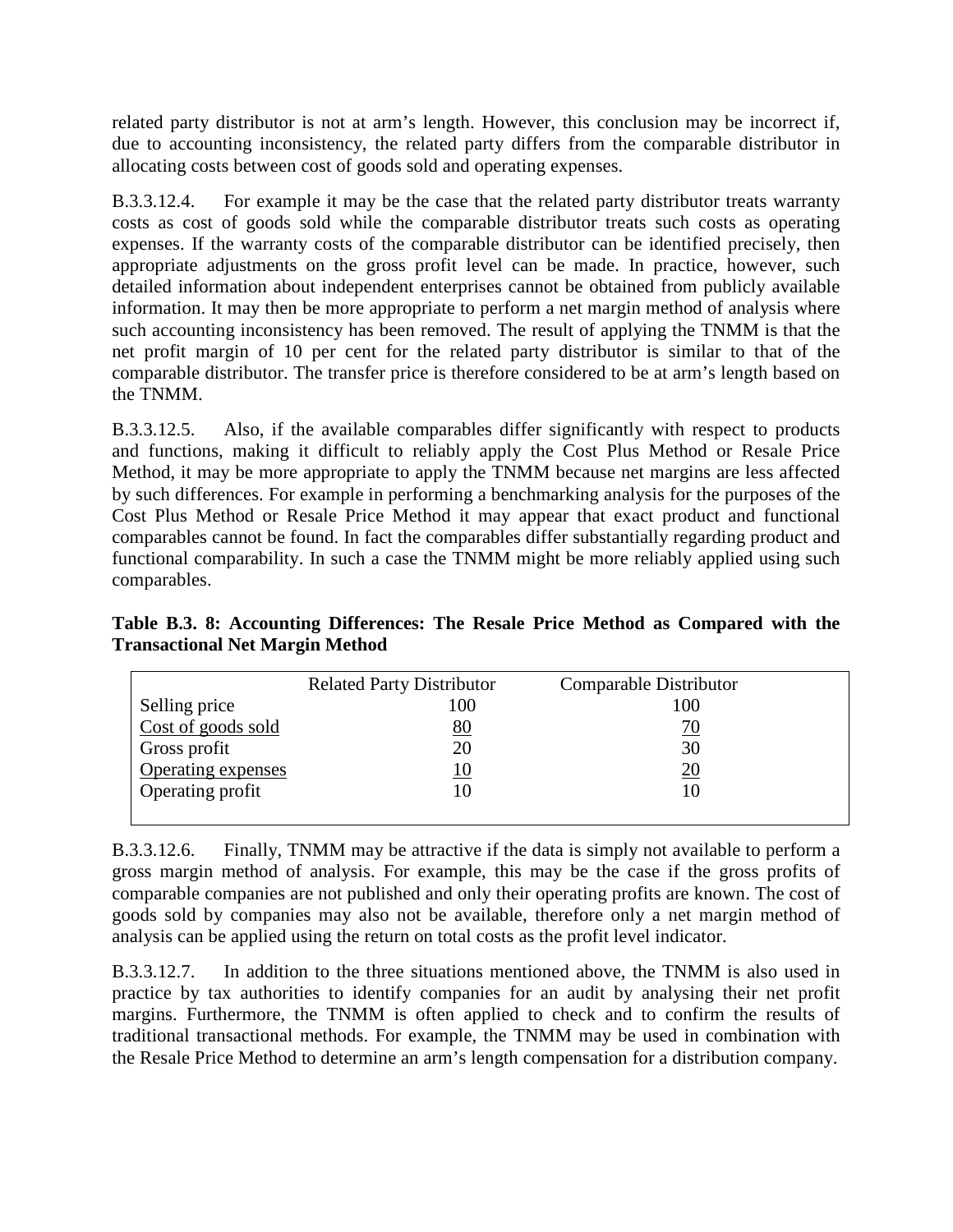#### **B.3.3.13. Profit Split Method**

B.3.3.13.1. The Profit Split Method is typically applied when both sides of the controlled transaction contribute significant intangible property. The profit is to be divided such as is expected in a joint venture relationship.

B.3.3.13.2. The Profit Split Method seeks to eliminate the effect on profits of special conditions made or imposed in a controlled transaction (or in controlled transactions that it is appropriate to aggregate) by determining the division of profits that independent enterprises would have expected to realize from engaging in the transaction or transactions. Figure 6.5 illustrates this.

### **[Figure B.3.5: Profit Split Method]**



B.3.3.13.3. The Profit Split Method starts by identifying the profits to be divided between the associated enterprises from the controlled transactions. Subsequently, these profits are divided between the associated enterprises based on the relative value of each enterprise's contribution, which should reflect the functions performed, risks incurred and assets used by each enterprise in the controlled transactions. External market data (e.g. profit split percentages among independent enterprises performing comparable functions) should be used to value each enterprise's contribution, if possible, so that the division of combined profits between the associated enterprises is in accordance with that between independent enterprises performing functions comparable to the functions performed by the associated enterprises. The Profit Split Method is applicable to transfer pricing issues involving tangible property, intangible property, trading activities or financial services.

#### **Figure A. 1: Profit Split Method**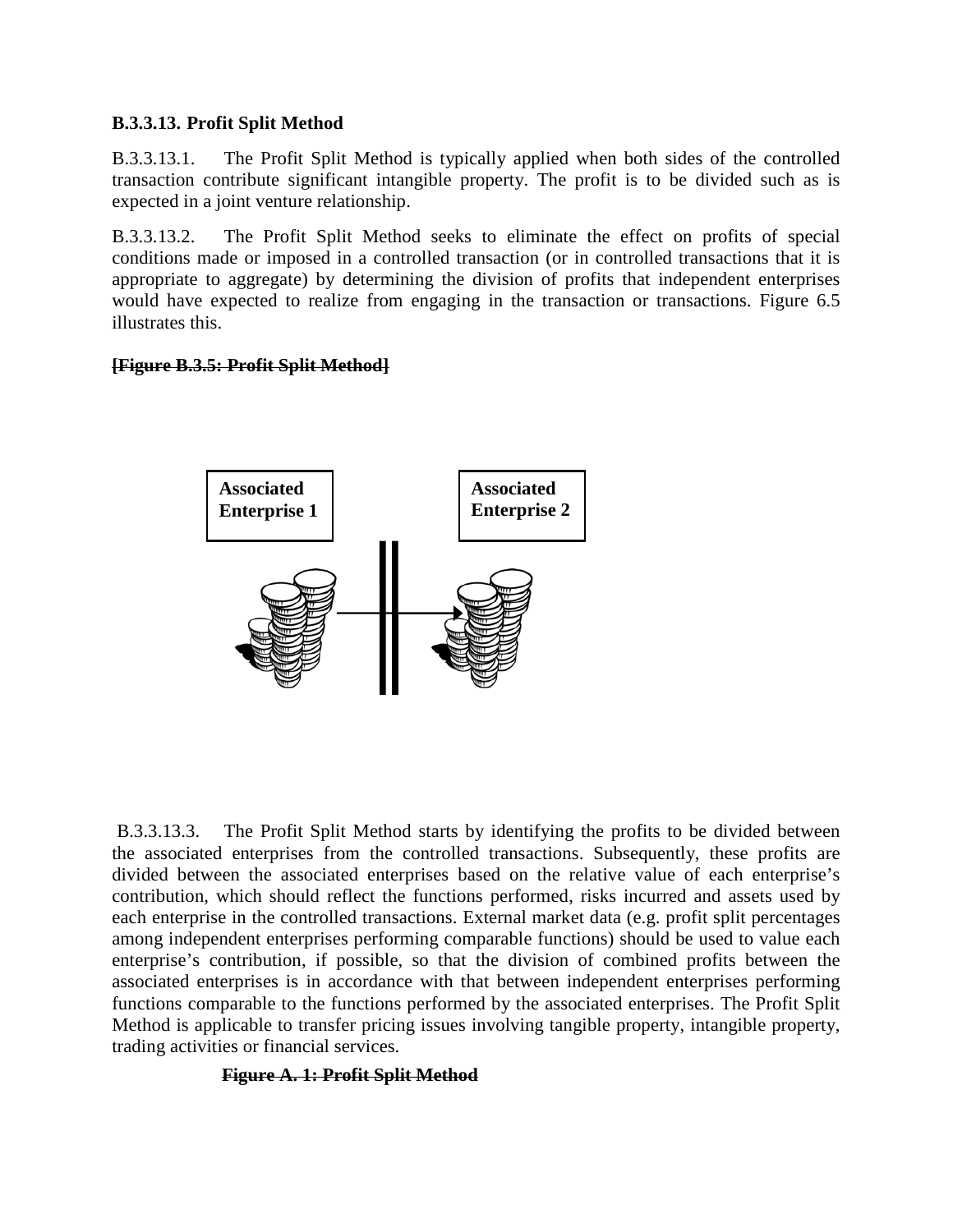### **B.3.3.14. Methods to Allocate or Split the Profits**

B.3.3.14.1. There are generally considered to be two specific methods to allocate the profits between the associated enterprises: contribution analysis and residual analysis.

B.3.3.14.2. Under the contribution analysis the combined profits from the controlled transactions are allocated between the associated enterprises on the basis of the relative value of functions performed by those associated enterprises engaged in the controlled transactions. External market data that reflect how independent enterprises allocate the profits in similar circumstances should complement the analysis to the extent possible.

B.3.3.14.3. If the relative value of the contributions can be calculated directly, then determining the actual value of the contribution of each enterprise may not be required. The combined profits from the controlled transactions should normally be determined on the basis of operating profits. However in some cases it might be proper to divide gross profits first and subsequently subtract the expenses attributable to each enterprise.

B.3.3.14.4. Under the residual analysis the combined profits from the controlled transactions are allocated between the associated enterprises based on a two‐step approach:

- *Step 1*: allocation of sufficient profit to each enterprise to provide basic arm's length compensation for routine contributions. This basic compensation does not include a return for possible valuable intangible assets owned by the associated enterprises. The basic compensation is determined based on the returns earned by comparable independent enterprises for comparable transactions or, more frequently, functions. In practice TNMM is used to determine the appropriate return in Step 1 of the residual analysis; and
- *Step 2*: allocation of residual profit (i.e. profit remaining after Step 1) between the associated enterprises based on the facts and circumstances. If the residual profit is attributable to intangible property then the allocation of this profit should be based on the relative value of each enterprise's contributions of intangible property.

B.3.3.14.5. The residual analysis is typically applied to cases where both sides of the controlled transaction contribute valuable intangible property to the transaction. For example Company X manufactures components using valuable intangible property and sells these components to a related Company Y which uses the components and also uses valuable intangible property to manufacture final products and sells them to customers. The first step of a residual analysis would allocate a basic (arm's length) return to Company X for its manufacturing function and a basic (arm's length) return to Company Y for its manufacturing and distribution functions. The residual profit remaining after this step is attributable to the intangible properties owned by the two companies. The allocation of the residual profit is based on the relative value of each company's contributions of intangible property. The OECD Guidelines do not refer to specific allocation keys to be used in this respect. Step 2 may not, and typically does not, depend on the use of comparables.

B.3.3.14.6. The following approaches have been specified in some jurisdictions to determine the relative value of each company's contributions of intangible property: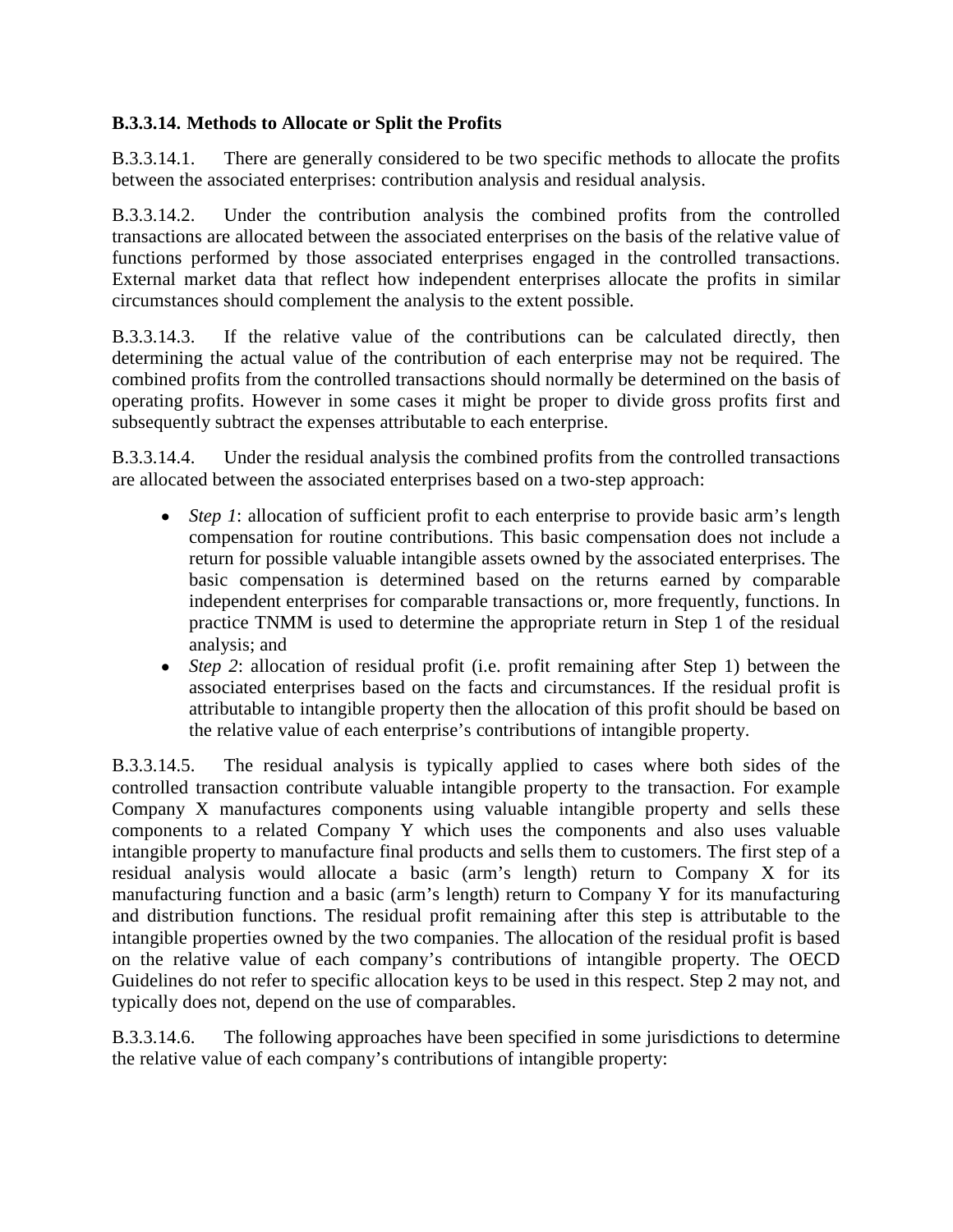- External market benchmarks reflecting the fair market value of the intangible property;
- The capitalized cost of developing the intangibles and all related improvements and updates, less an appropriate amount of amortization based on the useful life of each intangible;  $\frac{11}{11}$  $\frac{11}{11}$  $\frac{11}{11}$  and
- The amount of actual intangible development expenditures in recent years if these expenditures have been constant over time and the useful life of the intangible property of all parties involved is roughly similar.

B.3.3.14.7. The Residual Profit Split Method is used more in practice than the contribution approach for two reasons. Firstly, the residual approach breaks up a complicated transfer pricing problem into two manageable steps. The first step determines a basic return for routine functions based on comparables. The second step analyses returns to often unique intangible assets based not on comparables but on relative value which is, in many cases, a practical solution. Secondly, potential conflict with the tax authorities is reduced by using the two-step residual approach since it reduces the amount of profit that is to be split in the potentially more controversial second step.

# **B.3.3.15. Comparable Profit Split Method**

B.3.3.15.1. A different version of the Profit Split Method is used in some countries. In this version the profit is split by comparing the allocation of operating profits between the associated enterprises to the allocation of operating profits between independent enterprises participating in similar activities under similar circumstances (Comparable Profit Split Method). The major difference with the contribution analysis is that the Comparable Profit Split Method depends on the availability of external market data to measure directly the relative value of contributions, while the contribution analysis can still be applied even if such a direct measurement is not possible.

B.3.3.15.2. The contribution analysis and the Comparable Profit Split Method are difficult to apply in practice and therefore not often used. This is especially the case because the reliable external market data necessary to split the combined profits between the associated enterprises are often not available.

## **B.3.3.16. Strengths and Weaknesses**

<span id="page-51-0"></span> $\overline{a}$ 

B.3.3.16.1. The strengths of the Profit Split Method include:

- It is suitable for highly integrated operations for which a one-sided method may not be appropriate;
- It is suitable in cases where the traditional methods prove inappropriate due to a lack of comparable transactions;

 $<sup>11</sup>A$  disadvantage of this approach is that cost may not reflect the market value of the intangible property.</sup>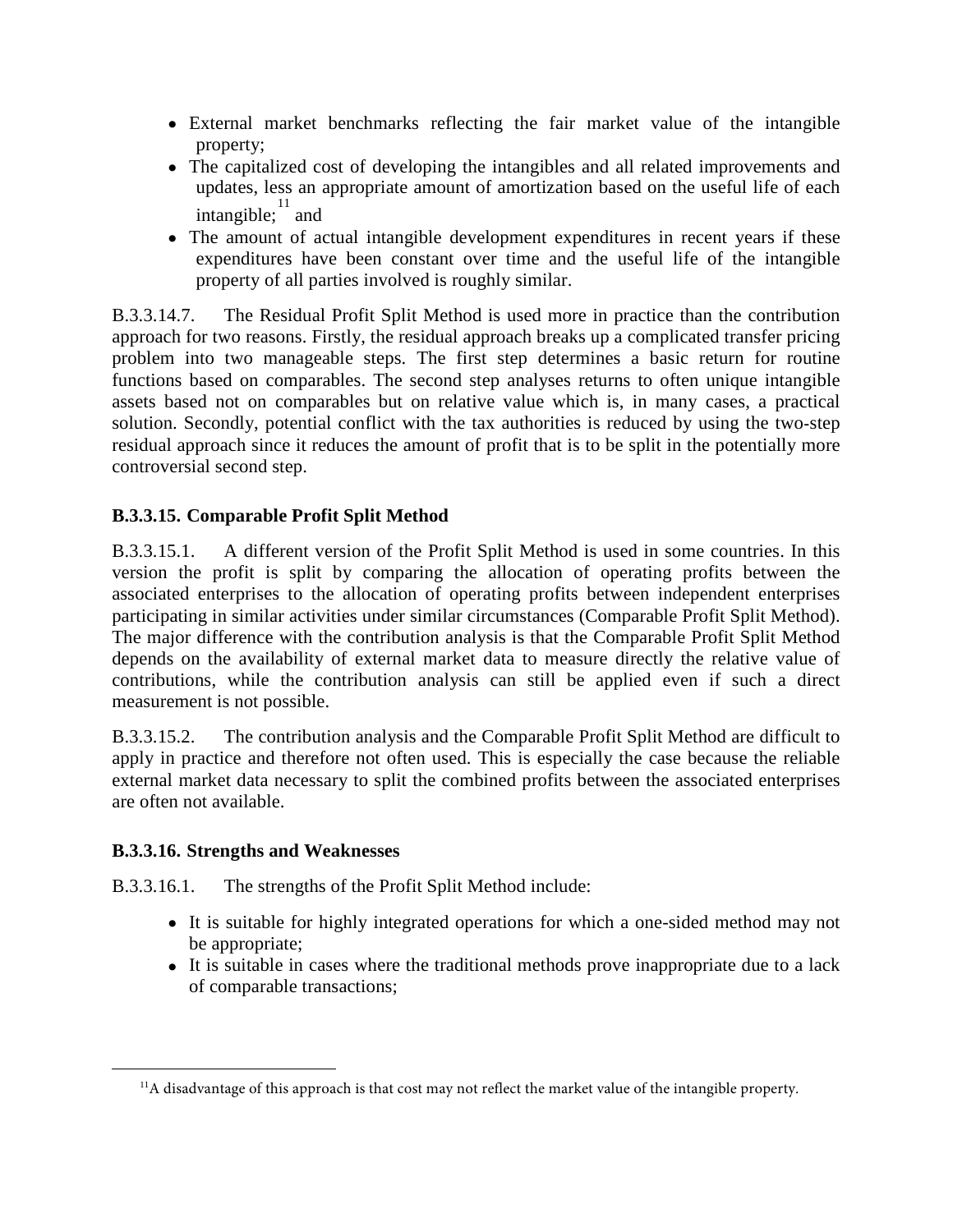- The method avoids an extreme result for one of the associated enterprises involved due to its two‐sided approach (i.e. all parties to the controlled transaction are being analysed); and
- This method is able (uniquely among commonly used transfer pricing methods) to deal with returns to synergies between intangible assets or profits arising from economies of scale.
- B.3.3.16.2. The weaknesses of the Profit Split Method include:
	- The relative theoretical weakness of the second step. In particular, the theoretical basis for the assumption that synergy value is divided pro rata to the relative value of inputs is unclear (although this approach is arguably consistent with the way interests are divided between participants in a joint venture);
	- Its dependence on access to data from foreign affiliates. Associated enterprises and tax administrations may have difficulty obtaining information from foreign affiliates; and
	- Certain measurement problems exist in applying the Profit Split Method. It may be difficult to calculate combined revenue and costs for all the associated enterprises taking part in the controlled transactions due to, for example, differences in accounting practices. It may also be hard to allocate costs and operating expenses between the controlled transactions and other activities of the associated enterprises.

### **B.3.3.17. When to Use the Profit Split Methods**

B.3.3.17.1. The Profit Split Method might be used in cases involving highly interrelated transactions that cannot be analysed on a separate basis. This means that the Profit Split Method can be applied in cases where the associated enterprises engage in several transactions that are so interdependent that they cannot be evaluated on a separate basis using a traditional transaction method. In other words, the transactions are so interrelated that it is impossible to identify comparable transactions. In this respect, the Profit Split Method is applicable in complex industries such as, for example, the global financial services business.

B.3.3.17.2. The (Residual) Profit Split Method is typically used in complex cases where both sides to the controlled transaction own valuable intangible property (e.g. patents, trademarks and trade names). If only one of the associated enterprises owns valuable intangible property, the other associated enterprise will be the tested party in an analysis using the cost plus, resale price or transactional net margin methods. However, if both sides own valuable intangible properties for which it is impossible to find comparables, then the Profit Split Method might be the most reliable method. A practical example would be where Company A designs and manufactures electronic components and transfers the components to a related Company B which uses them to manufacture an electronic product. Both Company A and Company B use innovative technological design to manufacture the components and electronic product, respectively. Company C, a related Company, distributes the electronic products. Assuming that the transfer price between Company B and Company C is at arm's length based on the Resale Price Method, the Residual Profit Split Method is applied to determine the arm's length transfer price between Company A and Company B because both companies own valuable intangible property.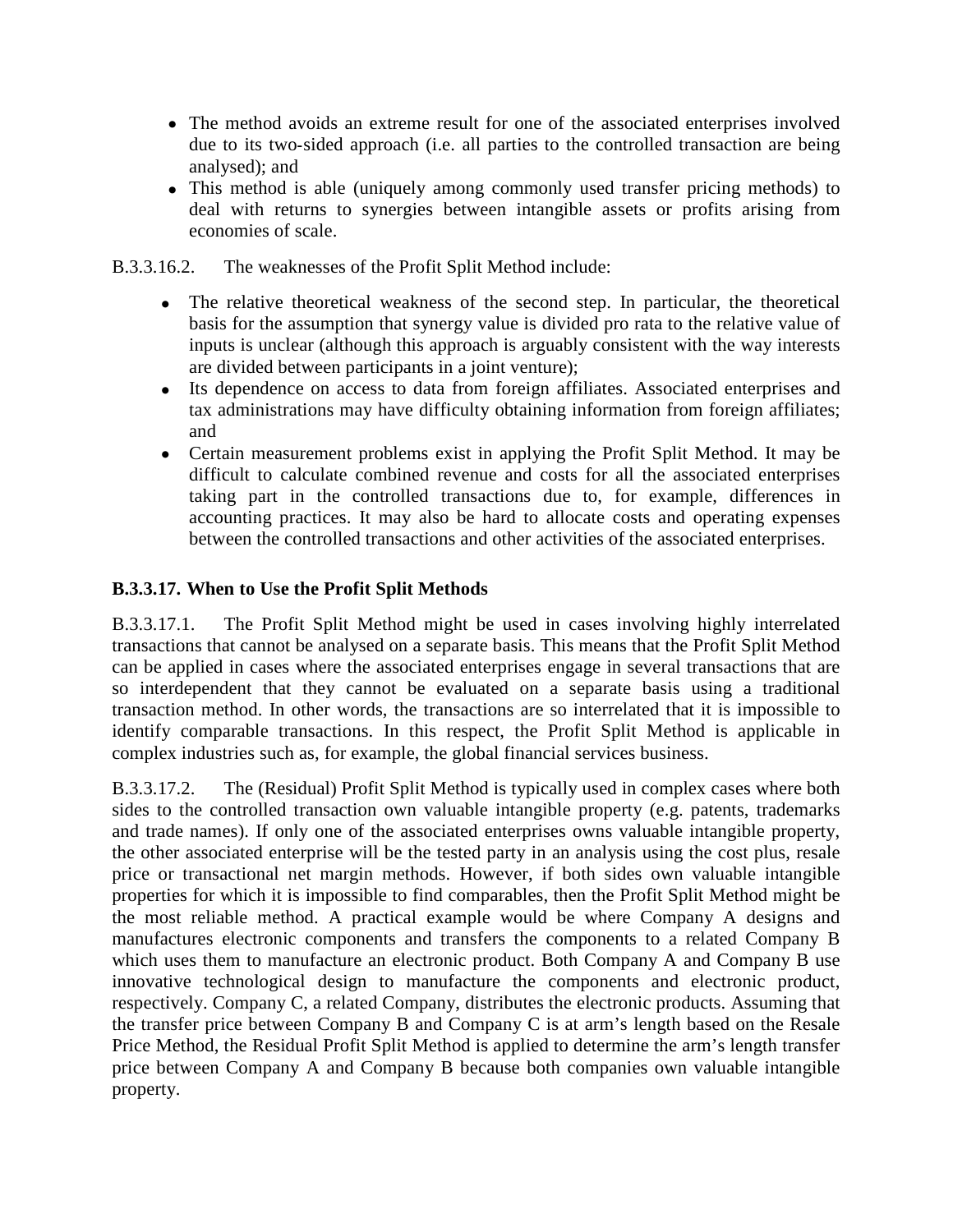B.3.3.17.3. In step 1 of the residual analysis, a basic return for the manufacturing function is determined for Company A and Company B. Specifically a benchmarking analysis is performed to search for comparable independent manufacturers which do not own valuable intangible property. The residual profit, which is the combined profits of Company A and Company B after deducting the basic (arm's length) return for the manufacturing function, is then divided between Company A and Company B. This allocation is based on relative R&D expenses which are assumed to be a reliable key to measure the relative value of each company's intangible property. Subsequently, the net profits of Company A and Company B are calculated in order to work back to a transfer price.

B.3.3.17.4. The Profit Split Method involves the determination of the factors that bring about the combined profit, setting a relative weight to each factor and calculating the allocation of profits between the associated enterprises. The contribution analysis is difficult to apply, because external market data that reflect how independent enterprises would allocate the profits in similar circumstances is usually not available. The first step of the residual analysis often involves the use of the TNMM to calculate a return and is not, in itself, more complicated than the typical application of TNMM. The second step is, however, an additional step and often raises difficult additional issues relating to the valuation of intangibles.

# **B.3.3.18. Examples: Application of Residual Profit Split**

(i) XYZ is a corporation that develops, manufactures and markets a line of products for use by the police in Country A. XYZ's research unit developed a bulletproof material for use in protective clothing and headgear (Stelon). XYZ obtains patent protection for the chemical formula for Stelon. Since its introduction, Stelon has captured a substantial share of the market for bulletproof material.

(ii) XYZ licensed its Asian subsidiary, XYZ-Asia, to manufacture and market Stelon in Asia. XYZ-Asia is a well-established company that manufactures and markets XYZ products in Asia. XYZ-Asia has a research unit that adapts XYZ products for the defence market, as well as a well-developed marketing network that employs brand names that it has developed.

(iii) XYZ-Asia's research unit alters Stelon to adapt it to military specifications and develops a high-intensity marketing campaign directed at the defence industry in several Asian countries. Beginning with the 2009 taxable year, XYZ-Asia manufactures and sells Stelon in Asia through its marketing network under one of its brand names.

(iv) For the 2009 tax year XYZ has no direct expenses associated with the license of Stelon to XYZ-Asia and incurs no expenses related to the marketing of Stelon in Asia. For the 2009 tax year XYZ-Asia's Stelon sales and pre-royalty expenses are \$500 Million and \$300 Million, respectively, resulting in net pre-royalty profit of \$200 Million related to the Stelon business. The operating assets employed in XYZ-Asia's Stelon business are \$200 Million. Given the facts and circumstances, Country A's taxing authority determines that a residual profit split will provide the most reliable measure of an arm's length result. Based on an examination of a sample of Asian companies performing functions similar to those of XYZ-Asia the district director determines that an average market return on XYZ-Asia's operating assets in the Stelon business is 10 per cent, resulting in a market return of \$20 Million (10% x \$200 Million) for XYZ-Asia's Stelon business, and a residual profit of \$180 Million.

(v) Since the first stage of the residual profit split allocated profits to XYZ-Asia's contributions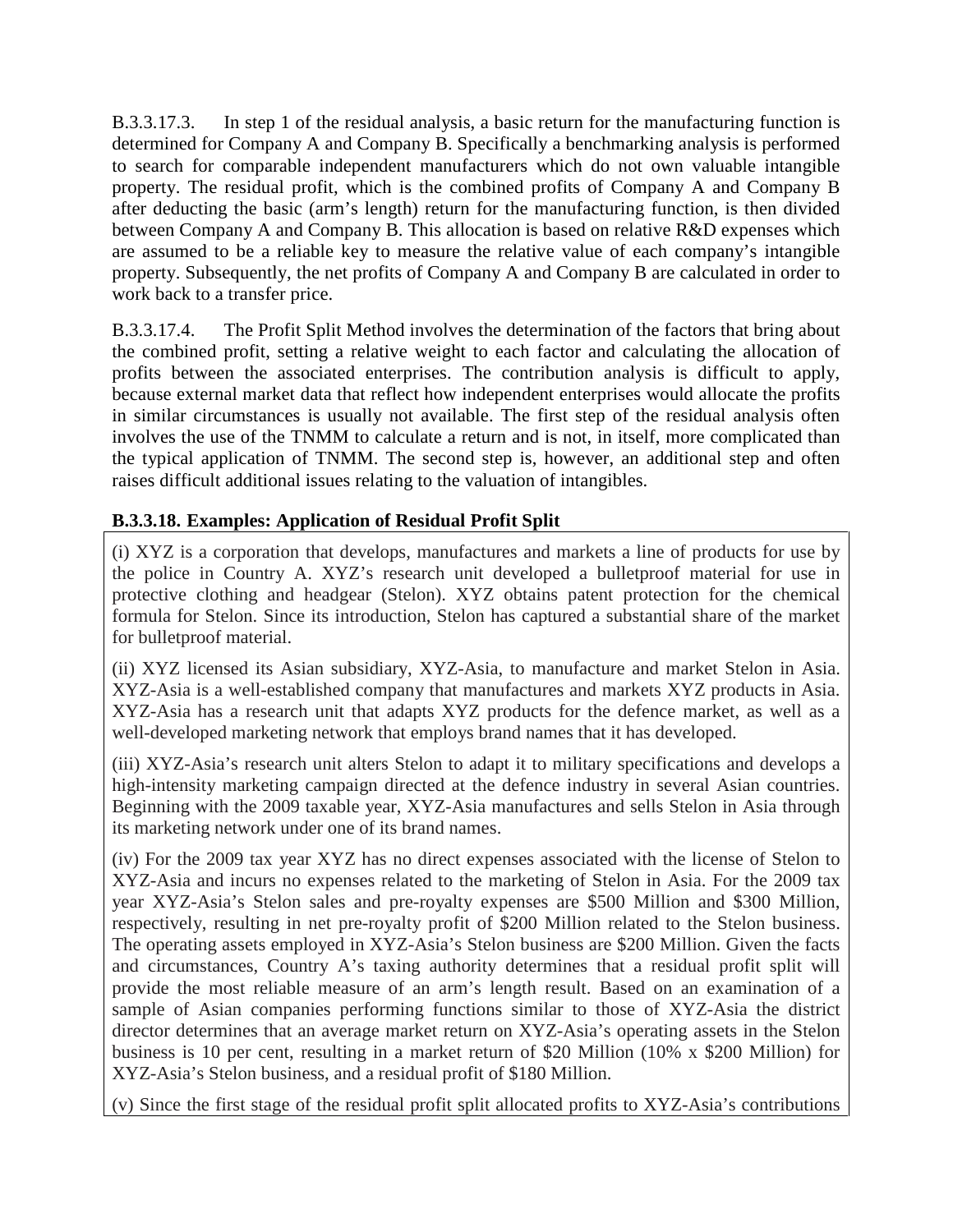other than those attributable to highly valuable intangible property, it is assumed that the residual profit of \$180 Million is attributable to the valuable intangibles related to Stelon, i.e. the Asian brand name for Stelon and the Stelon formula (including XYZ-Asia's modifications). To estimate the relative values of these intangibles the taxing authority compares the ratios of the capitalized value of expenditures as of 2009 on Stelon-related research and development and marketing over the 2009 sales related to such expenditures.

(vi) As XYZ's protective product research and development expenses support the worldwide protective product sales of the XYZ group, it is necessary to allocate such expenses among the worldwide business activities to which they relate. The taxing authority determines that it is reasonable to allocate the value of these expenses based on worldwide protective product sales. Using information on the average useful life of its investments in protective product research and development, the taxing authority capitalizes and amortizes XYZ's protective product research and development expenses. This analysis indicates that the capitalized research and development expenditures have a value of \$0.20 per dollar of global protective product sales in the 2009 tax year.

- (vii) XYZ-Asia's expenditures on Stelon research and development and marketing support only its sales in Asia. Using information on the average useful life of XYZ-Asia's investments in marketing and research and development the taxing authority capitalizes and amortizes XYZ-Asia's expenditures and determines that they have a value in 2009 of \$0.40 per dollar of XYZ-Asia's Stelon sales.
- (viii) Thus, XYZ and XYZ-Asia together contributed \$0.60 in capitalized intangible development expenses for each dollar of XYZ-Asia's protective product sales for 2009, of which XYZ contributed a third (or \$0.20 per dollar of sales). Accordingly, the taxing authority determines that an arm's length royalty for the Stelon license for the 2009 taxable year is \$60 Million, i.e. one-third of XYZ-Asia's \$180 Million in residual Stelon profit.

## **B.3.4 THE SIXTH METHOD OR COMMODITY RULE**

#### **B.3.4.1. Introduction**

**B.3.4.1.1** Transfer pricing rules require associated enterprises to price their intercompany transactions in accordance with the arm's length principle. The five methods set forth in Chapters B.3.2 and B.3.3 (Transfer Pricing Methods) of this Practical Manual are used to calculate or test the arm's length nature of intercompany prices or profits earned from intercompany transactions. As set forth in Chapter B.3.1.2.1, the starting point in selecting a transfer pricing method is an understanding of the controlled transaction (inbound or outbound) based on the comparability (including the functional) analysis. This is necessary regardless of which transfer pricing method is selected. The CUP method is a suitable method when prices from comparable transactions of the same or similar products are available. For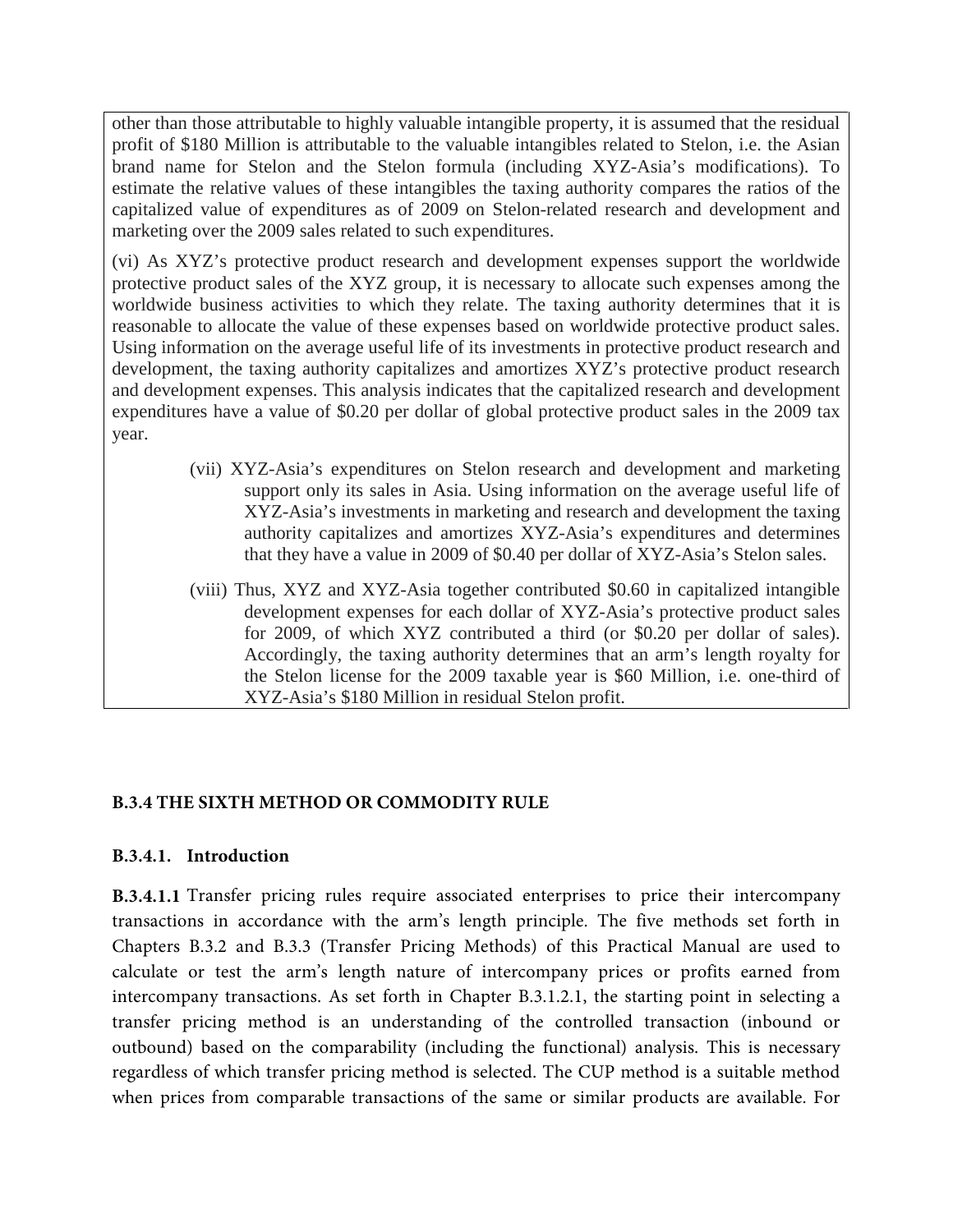instance, the quoted prices of the commodities market may be comparable uncontrolled prices for transactions with commodities performed by related parties under comparable circumstances.

**B.3.4.1.2.**Tax authorities may find themselves unable to successfully determine whether a controlled transaction between associated enterprises is comparable with uncontrolled transactions observed in the market if the taxpayer does not provide sufficient supporting documentation to its controlled transactions. For developing countries this concern may be even more pressing than for developed countries, as the former countries may not have data on companies doing business in their countries to perform a comparability analysis in addition to potentially having limited know-how and resources to conduct transfer pricing studies.

**B.3.4.1.3.** In view of this difficulty, several countries have a rule in place that is generally referred to as the so-called "sixth method" or "commodity rule" although the name of the rule or the method applied may differ from country to country. Historically this approach has been used for commodities by several countries. The common feature of these rules is that they rely on the quoted prices of the commodities market to price commodity transactions between associated enterprises. For practical purposes, in this Section the approach will be referenced as the "sixth method".[12](#page-55-0)

**B.3.4.1.4.** Because of its widespread application, this Section discusses the rationale for and country experiences with the "sixth method". Its inclusion in this Section however does not seek to address the relationship between the sixth method as implemented in any particular domestic legislation and the arm's length principle as defined under Article 9 of UN Model Convention. The workings of the sixth method may resemble the Comparable Uncontrolled Price (CUP) method. In addition, it generally considers certain characteristics and substance requirements, as defined in relevant domestic practices, for the sixth method to be applicable to a particular transaction. Absent reliable and timely confirmation from the taxpayer about the relevant characteristics of the controlled transaction, some countries apply a default rule which includes the application of a transfer price based on publicly available pricing information and typically an assumption of the time the relevant tested transaction took place (which corresponds to the commodity price listing used). Despite its more general title, considering its operation, the sixth method - depending on how it is applied - could be considered as an anti-abuse rule, an abusedeeming rule or even presumed a form of safe harbour. Some countries consider the sixth method an (imperfect) application of the CUP method.[13](#page-55-1) This Section will refer to the practice as "the sixth method" without addressing whether the term method, anti-abuse rule or abusedeeming rule or safe harbour is more appropriate or legally more correct.

<span id="page-55-0"></span> $^{12}$  As the rule is referenced as the "sixth method" in Argentina where it seems to have originated, for all practical purposes this title and wording will be used in this Section.

<span id="page-55-1"></span><sup>&</sup>lt;sup>13</sup> Brazil applies a similar sixth method approach to loan operations. For details, see section D.2.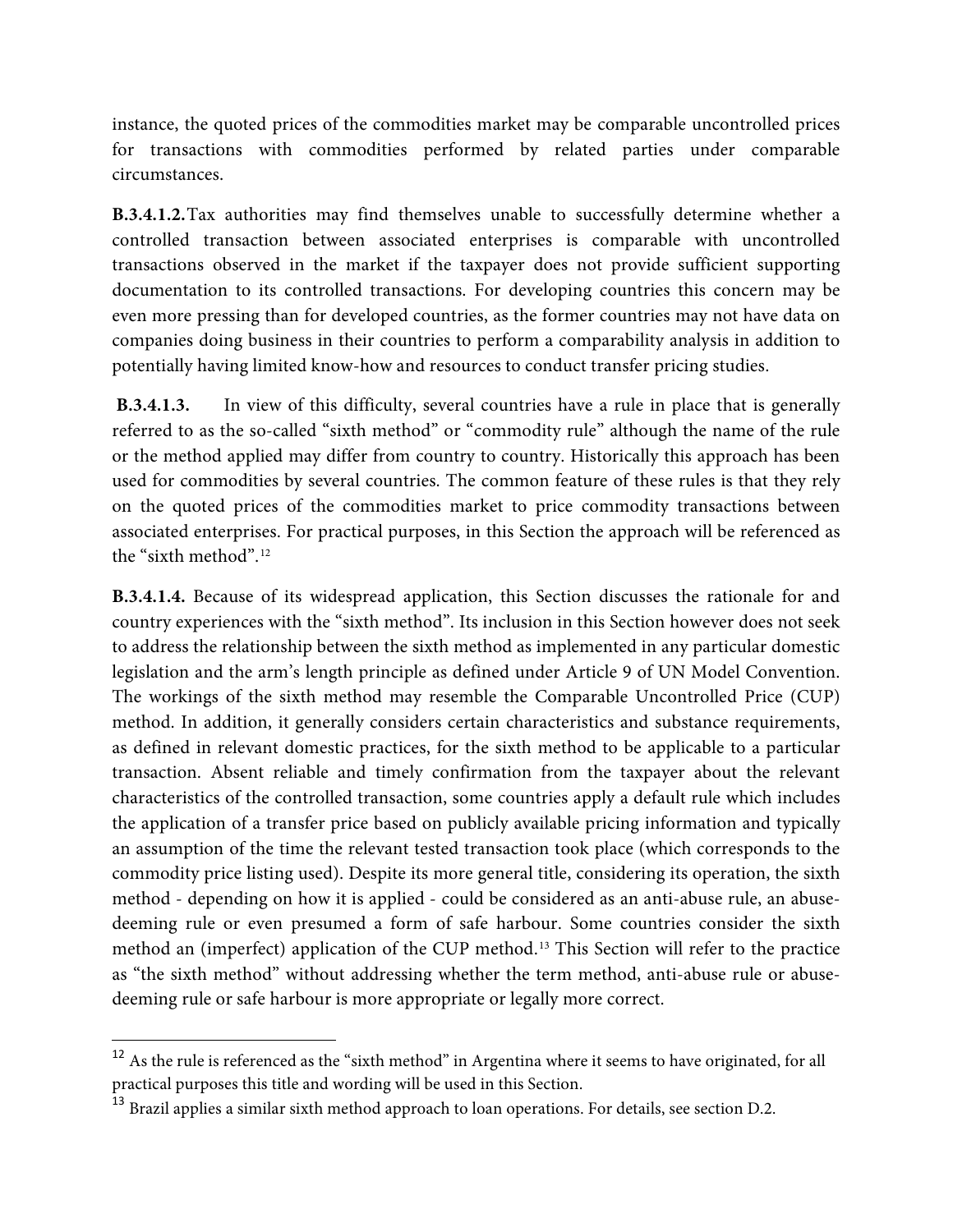**B.3.4.1.5.**The sixth method-approach has benefits and disadvantages. A benefit of the sixth method is its relative certainty and relative ease of application for the tax authorities and its tax collection efficiency. Some disadvantages of the sixth method are that it is not one of the traditional transactions methods or traditional profit methods described in this Chapter and thus may not be recognized by the country of the associated enterprise at the other end of the transaction; its inaccuracy considering the general standard application of the arm's length principle; that the method does not consider the economic circumstances of the actual transaction that is tested; and that the method may result in overcompensation of one associated enterprise at the detriment of another associated enterprise and therefore potential double taxation. Benefits and disadvantages are discussed further in paragraph B.3.4.3.3.1 infra.

**B.3.4.1.6.**This chapter describes the so-called sixth method as it is observed in practice in several countries. It also discusses OECD guidance and a CIAT study relevant to this method or approach that generally is used to tackle abusive transfer pricing practices. The chapter aims to provide a description of the application of the so-called sixth method in case of commodity transactions and describes what steps can be taken to mitigate some identified disadvantages of using the sixth method.

### **B.3.4.2. The Sixth Method**

#### **B.3.4.2.1.Practical Operation**

**AB.3.4.2.1.1.** At the time of drafting this Section, the method in issue is in place in countries such as Argentina, Bolivia, Brazil, Costa Rica, Dominican Republic, Guatemala, Honduras, Peru, Uruguay and some Caribbean countries. To date, practical experience with the rule exists in mainly in Argentina, Brazil, Ecuador and Uruguay.[14](#page-56-0) However, it should be noted that the method is not applied unequivocally the same in all these countries. In Argentina, the method was first introduced in 2004. Other countries have followed in implementing (a version of) the sixth method since its first implementation in Argentina.

**B.3.4.2.1.2.** The fact pattern traditionally targeted by the sixth method is one where associated enterprises engaged in the business of exporting commodities such as grains, oil and oilseeds, oil and gas, mining and fishing products, invoice an associated enterprise related to the sale of the commodities yet ship the commodities to a jurisdiction (and party) different from the associated enterprise that is being invoiced by the seller. The actual shipment date usually also is at a later point in time than the date of the original sale between the associated enterprises and the intercompany invoice date. In general, the associated enterprise being invoiced is a trading entity that obtains title to the shipped goods only for a limited period of time and the later

<span id="page-56-0"></span><sup>&</sup>lt;sup>14</sup> According to CIAT, the rule may be in place in several countries but practical experience with application of the rule is still quite limited.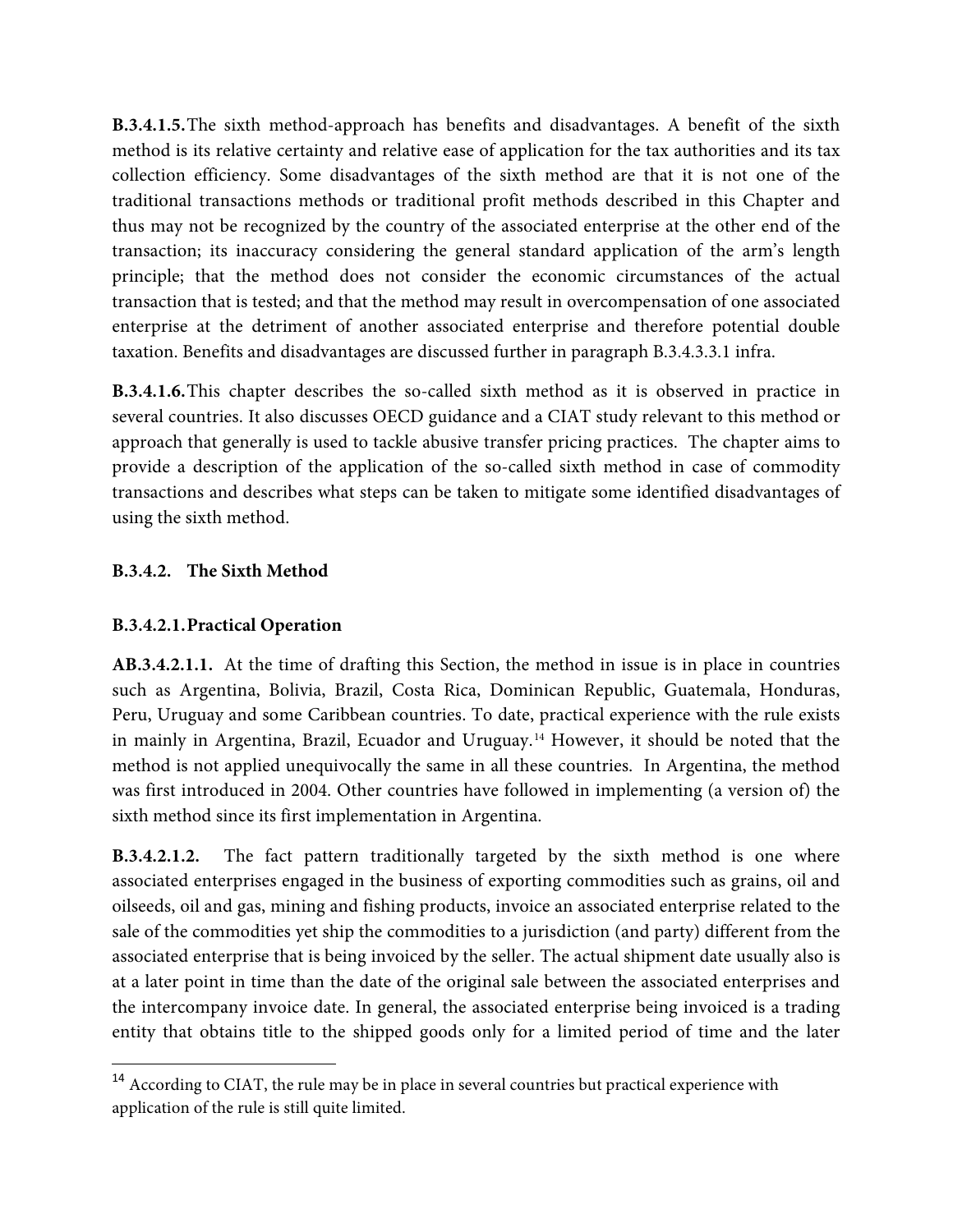shipment is to a destination determined by an unrelated party that has bought the commodities from the associated trader (not to the residence of the associated trading entity).

**B.3.4.2.1.3.** If based on clear criteria that can be readily ascertained it is established that the associated trading entity has insufficient substance to perform relevant functions related to the acquisition and sale of commodities and the trading entity is located in a low tax jurisdiction, there is risk that the associated trading entity transaction serves to erode the tax base of the associated seller of the commodities. This can be done by paying an intercompany price for the commodities that is lower than that received by the associated trading entity from a third party in a later sale, despite the fact that the trading entity does not have the substance to perform the trading functions. To curtail that risk, the sixth method determines the intercompany price by reference to the quoted price of the commodities on the shipment date, i.e. it looks through the intermediary trading entity as if the transaction had taken place between the seller and the third party customer. The sixth method in some countries specifies that the intercompany sales price will be deemed to be the higher of either the intercompany sale date or the sales price on the shipment date of the commodities to the unrelated buyer. Applied under these circumstances and in this way the sixth method can be considered to function as an anti-abuse rule.

**B.3.4.2.1.4.** As stated earlier, several countries that have implemented the sixth method have implemented it differently. CIAT describes the respective permutations of the sixth method observed in practice related to the different aspects that make up the rule as follows:[15](#page-57-0)

| 1401C <sub>1</sub> A <sub>1</sub>                     |                                                                                                                                                                                                  |
|-------------------------------------------------------|--------------------------------------------------------------------------------------------------------------------------------------------------------------------------------------------------|
| Aspect                                                | Adopted approach                                                                                                                                                                                 |
| <b>Transactions covered</b>                           | Only export transactions;<br>Only import transactions;<br>Import and export transactions                                                                                                         |
| Nature of the measure                                 | A way of applying the CUP method;<br>A way to arrive at an arm's length price;<br>No specific determination<br>$\bullet$                                                                         |
| <b>Products or goods</b><br>subject to the<br>measure | Renewable natural resources;<br>and/or non-renewable natural resources;<br>And/or goods with known quoted prices in transparent markets;<br>Not expressly established by regulation<br>$\bullet$ |
|                                                       | Some regulations allow tax administrations to extend the measure to                                                                                                                              |

| Table [x] |  |
|-----------|--|
|-----------|--|

<span id="page-57-0"></span> $^{15}$  Table [x] is from CIAT-GIZ's research and (a forthcoming) publication on the sixth method.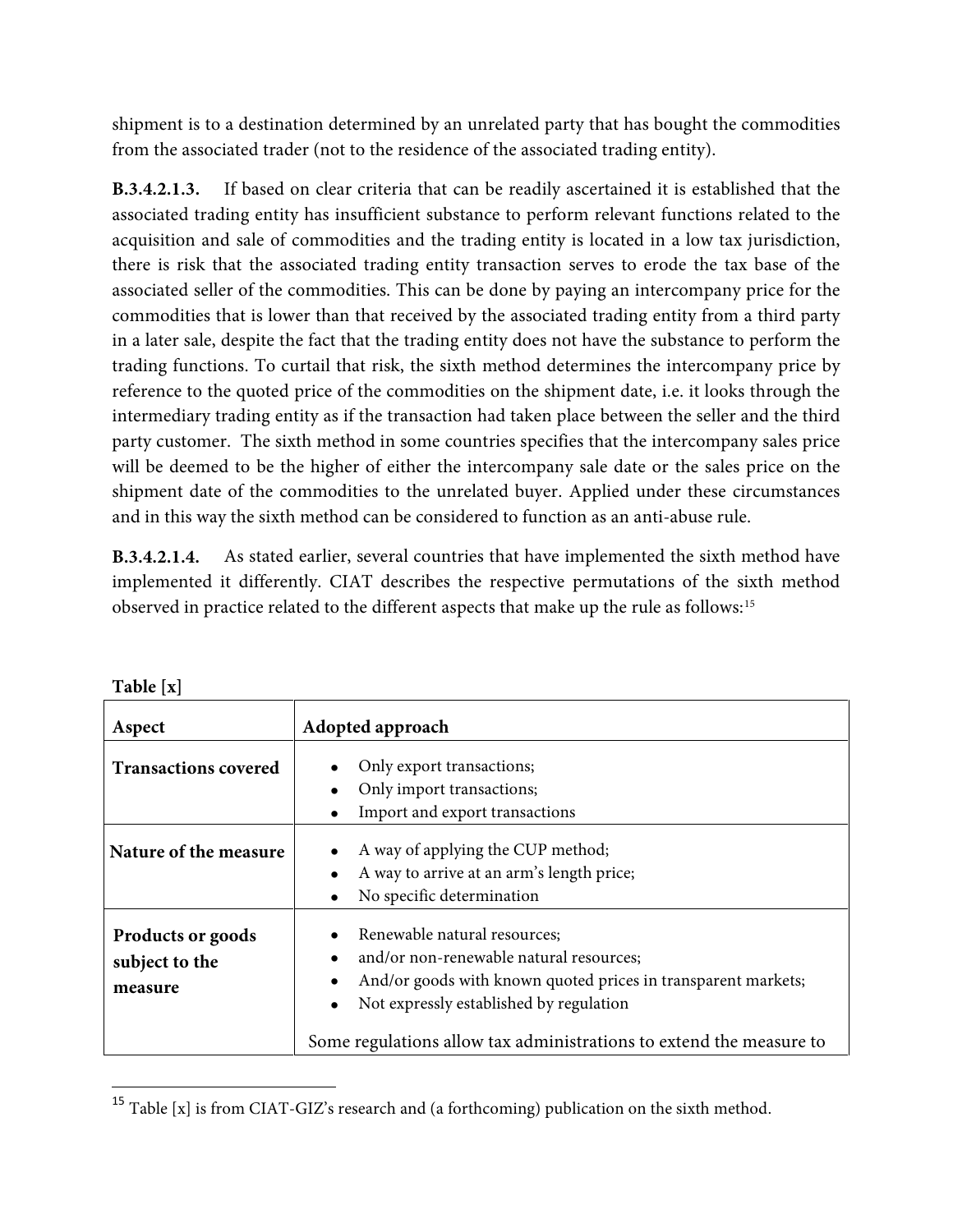|                             | other goods provided that those meet certain requirements:                                                                                                                                                                                                                                                                                                                                                                                                                                                                                                                                                                                                                                                                                                                                                                                                                                                                                                                                                                                                                                                                                                                                                                                                                                                                                                     |  |  |
|-----------------------------|----------------------------------------------------------------------------------------------------------------------------------------------------------------------------------------------------------------------------------------------------------------------------------------------------------------------------------------------------------------------------------------------------------------------------------------------------------------------------------------------------------------------------------------------------------------------------------------------------------------------------------------------------------------------------------------------------------------------------------------------------------------------------------------------------------------------------------------------------------------------------------------------------------------------------------------------------------------------------------------------------------------------------------------------------------------------------------------------------------------------------------------------------------------------------------------------------------------------------------------------------------------------------------------------------------------------------------------------------------------|--|--|
|                             | the international intermediary does not have economic substance;                                                                                                                                                                                                                                                                                                                                                                                                                                                                                                                                                                                                                                                                                                                                                                                                                                                                                                                                                                                                                                                                                                                                                                                                                                                                                               |  |  |
|                             | and/or the tax agency considers it appropriate                                                                                                                                                                                                                                                                                                                                                                                                                                                                                                                                                                                                                                                                                                                                                                                                                                                                                                                                                                                                                                                                                                                                                                                                                                                                                                                 |  |  |
| <b>Relation condition</b>   | The condition by which the exporter and the intermediary trader<br>and/or the actual intended recipient of the goods are related parties<br>may be established in some countries, but not in all.                                                                                                                                                                                                                                                                                                                                                                                                                                                                                                                                                                                                                                                                                                                                                                                                                                                                                                                                                                                                                                                                                                                                                              |  |  |
|                             | At least one country (Brazil) applies the method whenever the foreign<br>company is resident in a listed jurisdiction (non-cooperative, low tax<br>jurisdiction, or under a privileged tax regime), regardless whether the<br>companies involved are related enterprises.                                                                                                                                                                                                                                                                                                                                                                                                                                                                                                                                                                                                                                                                                                                                                                                                                                                                                                                                                                                                                                                                                      |  |  |
| <b>Condition that there</b> | The condition that there needs to be an international intermediary                                                                                                                                                                                                                                                                                                                                                                                                                                                                                                                                                                                                                                                                                                                                                                                                                                                                                                                                                                                                                                                                                                                                                                                                                                                                                             |  |  |
| should be an                | having no economic substance for the measure to be applied is                                                                                                                                                                                                                                                                                                                                                                                                                                                                                                                                                                                                                                                                                                                                                                                                                                                                                                                                                                                                                                                                                                                                                                                                                                                                                                  |  |  |
| international               | expressly established in some countries, while it is not a requisite in                                                                                                                                                                                                                                                                                                                                                                                                                                                                                                                                                                                                                                                                                                                                                                                                                                                                                                                                                                                                                                                                                                                                                                                                                                                                                        |  |  |
| intermediary                | others                                                                                                                                                                                                                                                                                                                                                                                                                                                                                                                                                                                                                                                                                                                                                                                                                                                                                                                                                                                                                                                                                                                                                                                                                                                                                                                                                         |  |  |
| Hierarchy of the<br>method  | Mandatory if the conditions established in the regulation are met;<br>Optional, either this measure or the CUP method may be applied;<br>Not expressly established by the regulation                                                                                                                                                                                                                                                                                                                                                                                                                                                                                                                                                                                                                                                                                                                                                                                                                                                                                                                                                                                                                                                                                                                                                                           |  |  |
| Prices to be<br>considered  | The higher price between the quoted price of the goods in the<br>transparent market on the day they are loaded (for shipment) and the<br>price agreed upon with the intended intermediary;<br>Export and imports are afforded different treatment;<br>For exports: research on international prices in accordance with the<br>terms agreed upon by the parties as of the last shipment date unless<br>there is evidence that it was agreed on another date;<br>For imports: the price may not exceed the price based on<br>international parameters as of the date on which they were originally<br>purchased<br>Multiple criteria in a single regulation: (i) price on the transparent<br>market on the loading or unloading date; (ii) average price over a 4-<br>month period or 120 days prior to unloading or after loading; (iii)<br>price as of the date on which the agreement was executed; (iv)<br>average price over a 30-day term after the agreement was executed;<br>(v) quoted price on the transparent market on the loading date, that<br>of the prior date in which a quoted price was available or that of the<br>first day the goods are loaded (the criterion adopted caries by<br>country)<br>Some countries accept the price agreed upon by the parties when the<br>agreement is filed with the tax agency or with any other government |  |  |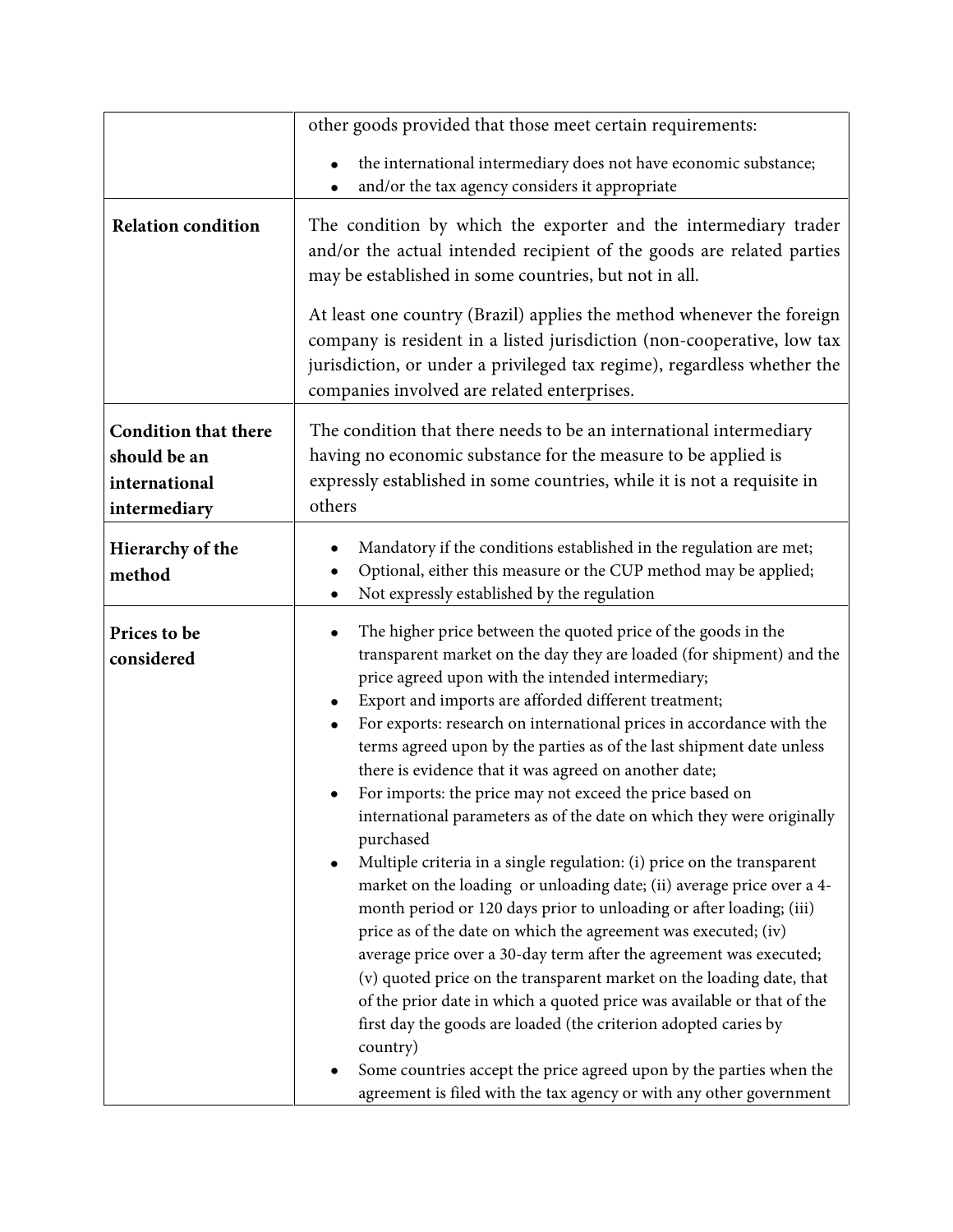|                                              | agency a few days after it has been signed.                                                                                                                                                                                                                                               |
|----------------------------------------------|-------------------------------------------------------------------------------------------------------------------------------------------------------------------------------------------------------------------------------------------------------------------------------------------|
| Comparability<br>adjustments                 | Some countries allow for comparability adjustments to the publicly<br>available price so as to take into account market circumstances,<br>contract terms and conditions, and product quality<br>and<br>specifications whereas other countries no not accept comparability<br>adjustments. |
| <b>Exceptions to</b><br>applying the measure | Some measures implemented in the region provide the local taxpayer<br>with the possibility to evidence that the intermediary has economic<br>substance, even though the criteria are not the same in every case.                                                                          |

**B.3.4.2.1.5.** Considering that the arm's length principle requires prices between associated enterprises to be comparable with those used between unrelated parties, it would generally be required that market prices be used that would apply in the same or similar circumstances as those that apply to the transaction between associated enterprises. Where the sixth method offers taxpayers the opportunity to provide evidence that the intercompany transactions are not abusive and the prices are at arm's length, and the method allows comparability adjustments as need be, it may be more generally consistent with the arm's length principle and provide for legal certainty. It can also help with providing the tax authorities more transparency as regards the intercompany transaction between the associated enterprises.

# **B.3.4.3. OECD and CIAT Guidance**

# **B.3.4.3.1.OECD Guidance**

**B.3.4.3.1.1.** The G20 and OECD countries have examined the transfer pricing aspects of cross border commodity transactions between associated enterprises as part of Action 10 of the BEPS Action Plan. As a result, Chapter II of the OECD Transfer Pricing Guidelines has been amended to include new guidance especially applicable to commodity transactions.[16](#page-59-0) The new guidance includes a clarification of the existing guidance on the application of the comparable uncontrolled price (CUP) method to commodity transactions. The new guidance states that (i) the CUP method would generally be an appropriate transfer pricing method for commodity transactions between associated enterprises;

<span id="page-59-0"></span><sup>16</sup> See OECD. (2015), *Aligning Transfer Pricing Outcomes with value Creation*, *Actions 8-10 – 2015 Final Reports*. OECD/G20 Base erosion and profit Shifting Project. OECD Publishing, Paris.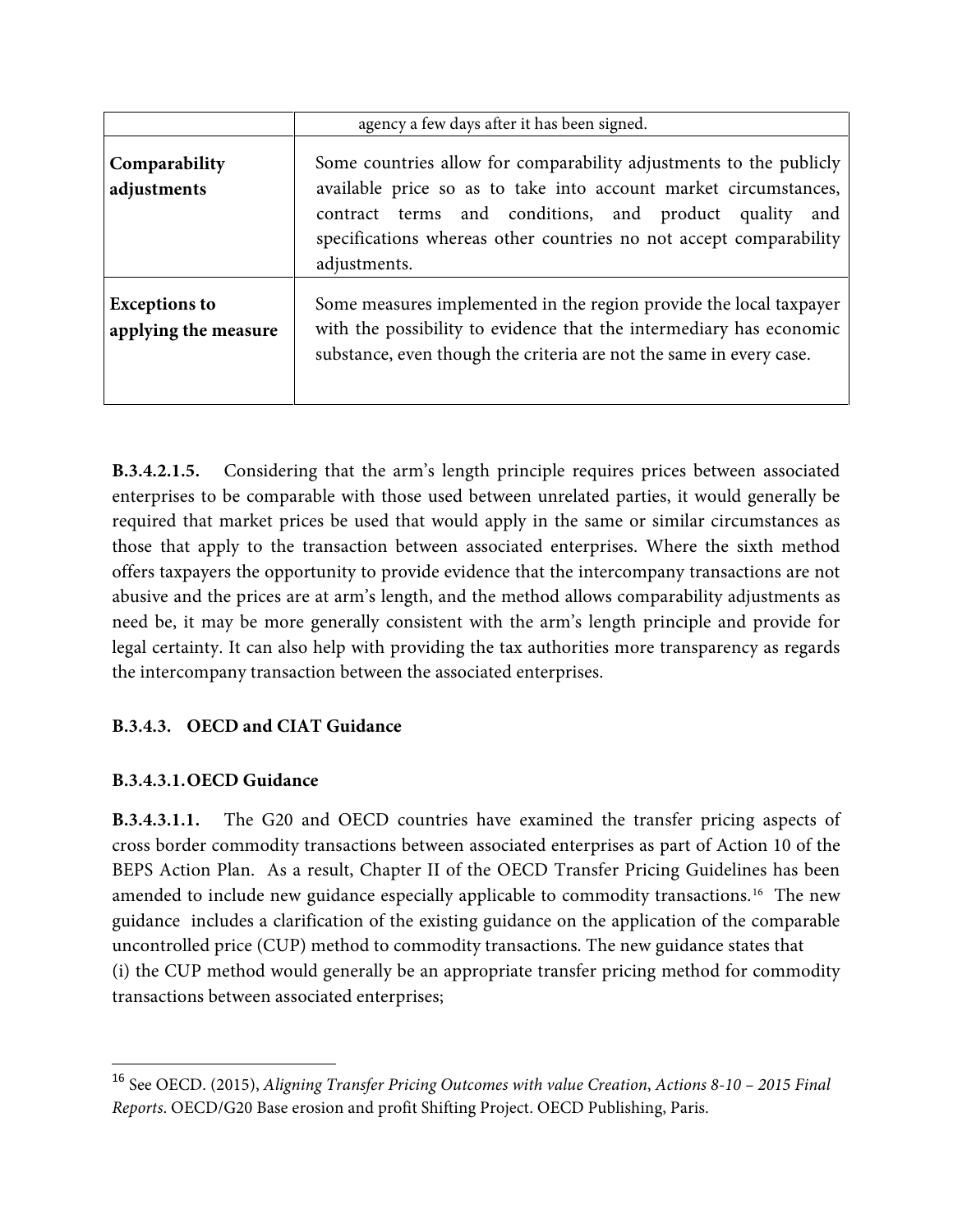(ii) quoted prices can be used under the CUP method, subject to a number of considerations, as a reference to determine the arm's length price for the controlled commodity transaction; and (iii) reasonably accurate adjustments should be made, when needed, to ensure that the economically relevant characteristics of the controlled and uncontrolled transactions are sufficiently comparable.

The new guidance also includes a new provision on the determination of the pricing date for commodity transactions that provides under certain conditions for tax administrations to impute a pricing date. This provision acknowledges the difficulties that can arise for tax administrations in verifying the correct date for pricing the goods sold and serves to prevent taxpayers from using pricing dates in contracts that enable the adoption of the most advantageous quoted price. Although the price-setting date used by the parties is the leading date, in certain circumstances, for example if there is no evidence available as to what that date really is, the tax authorities can impute a pricing date, (*e.g.* the shipment date) similar to the sixth method.

**B.3.4.3.1.2.** In addition, the guidance developed under other BEPS Actions is also relevant in dealing with issues relating to commodity transactions. In particular, the revised standards for transfer pricing documentation and the guidance in the chapter "Guidance for Applying the Arm's Length Principle." This guidance is expected to be supplemented with further work mandated by the G20 Development Working Group, following reports by the OECD on the impact of base erosion and profit shifting (BEPS) in developing countries. The outcome of this work will provide knowledge, best practices and tools for commodity-rich countries in pricing commodity transactions for transfer pricing purposes.

**B.3.4.3.1.3.** Tax authorities in developing countries may find it easier to test the arm's length nature of intercompany commodity transactions if taxpayers are required to provide more information on such transactions., .-The OECD guidance referenced above emphasizes that taxpayers can assist tax administrations in conducting an informed examination of their transfer pricing practices related to commodity transactions by providing:<sup>[17](#page-60-0)</sup>

- documentation on the price-setting policy for commodity transactions;
- the information needed to justify price adjustments based on the comparable uncontrolled transactions or comparable uncontrolled arrangements represented by the quoted price; and
- any other relevant information, such as pricing formulas used, third party end-customer agreements, premiums or discounts applied, pricing date, supply chain information and information prepared for non-tax purposes.

<span id="page-60-0"></span> $^{17}$  See paragraph 2.16D of the OECD's Transfer Pricing Guidelines' section on Commodity Transactions, *ibid*.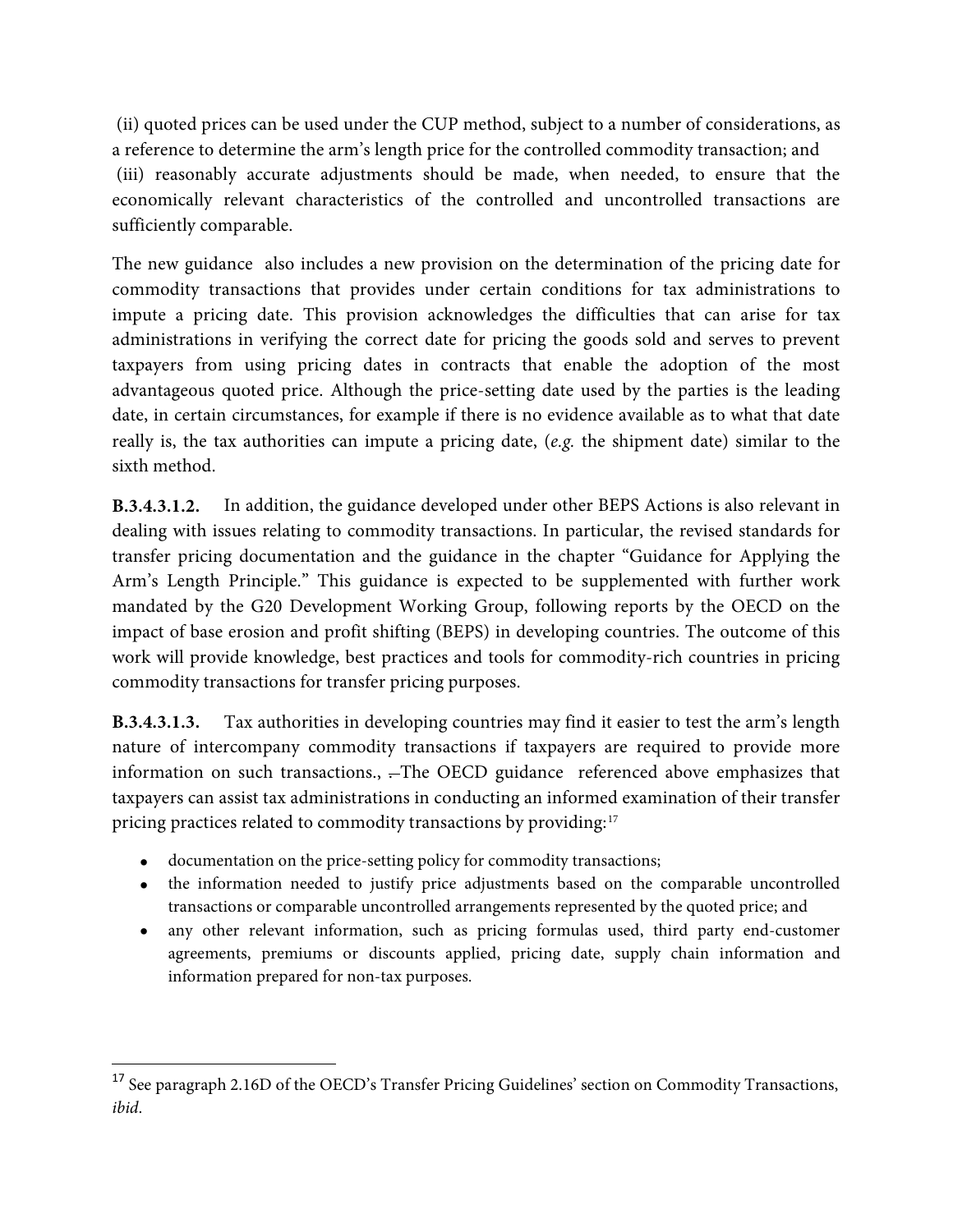**B.3.4.3.1.4.** The date of pricing commodity transactions is particularly relevant in determining whether such transactions between associated enterprises are priced appropriately. Tax administrations should determine the price for commodity transactions by reference to the pricing date agreed by associated enterprises, where the taxpayer can provide reliable evidence of the pricing date agreed by such associated enterprises in the controlled commodity transaction. Such evidence should include

- the time the transaction was entered into (e.g. proposals and acceptances, contracts or registered contracts, or other documents setting out the terms of the arrangements may constitute reliable evidence), and
- That this is consistent with the actual conduct of the parties or with other facts of the case.,

**B.3.4.3.1.5.** If the pricing date specified in any written agreement between the associated enterprises is inconsistent with the actual conduct of the parties or with other facts of the case, tax administrations may determine a different pricing date consistent with those other facts of the case and what independent enterprises would have agreed in comparable circumstances (taking into consideration industry practices). When the taxpayer does not provide reliable evidence of the pricing date agreed by associated enterprises in the controlled transaction and the tax administration cannot otherwise determine a different pricing date under the guidance on accurately delineating the transaction, tax administrations may deem the pricing date for the commodity transaction on the basis of evidence available to the tax administration. Such evidence may include the date of shipment as evidenced by the bill of lading or equivalent document depending on the means of transport. This would mean that the price for the commodities being transacted would be determined by reference to the average quoted price on the shipment date, subject to any appropriate comparability adjustments based on the information available to the tax administration. It would be important to permit resolution of cases of double taxation arising from application of the deemed pricing date through access to the mutual agreement procedure under the applicable Treaty.[18](#page-61-0)

#### **B.3.4.3.2.CIAT Guidance**

**B.3.4.3.2.1.** CIAT has conducted a study to analyse the operation of the so-called sixth method ten years after its introduction in Argentina.<sup>[19](#page-61-1)</sup> In particular, it conducted a comparative analysis of the implementation of the sixth method in other Latin American countries. The study notes that transfer prices are calculated using the methods developed under the OECD Transfer Pricing Guidelines and that the methods are based on comparability of the transactions under analysis and that of other similar transactions carried out between or with independent

<span id="page-61-0"></span><sup>18</sup> See paragraph 2.16E of the OECD's Transfer Pricing Guidelines' section on Commodity Transactions, *ibid*.

<span id="page-61-1"></span><sup>&</sup>lt;sup>19</sup> Hereafter referenced as "the CIAT study."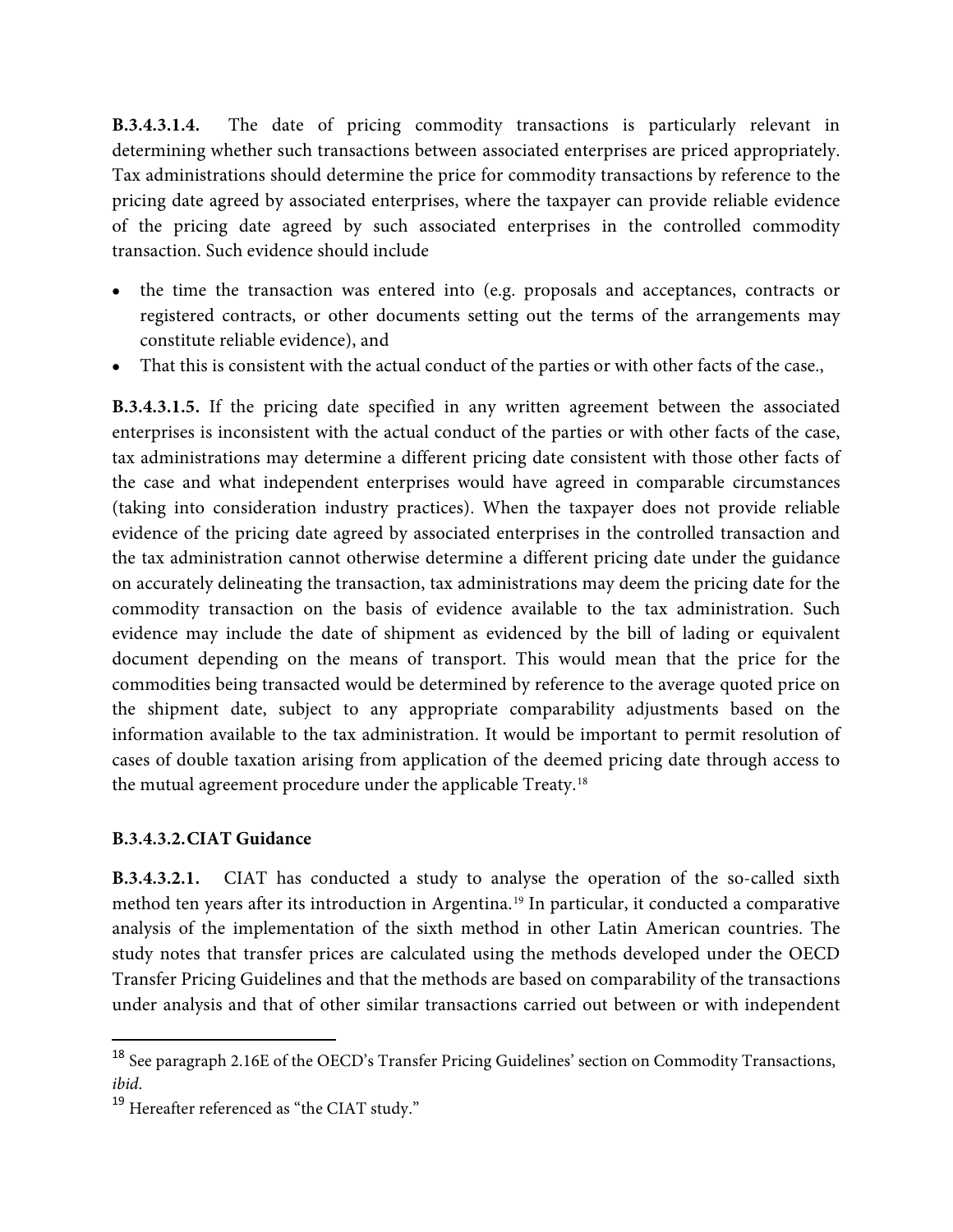parties. It also notes that a main problem encountered is the difficulty in assessing useful and timely information for carrying out such a comparison.

**B.3.4.3.2.2.** The CIAT study notes that authorities may react differently to distortions caused by companies being under common control. Some authorities may wish to disregard a legal entity making use of a substance-over-form analysis in case an enterprise is under the control of another enterprise in economic, financial and corporate terms. Other authorities may wish to make use of transfer pricing rules and determine the intercompany price that should apply by eliminating any pricing distortions that result from the influence of being associated enterprises. Although the traditional approach to the arm's length principle may be preferred, the CIAT study also notes that the complexity and practical difficulty in applying the transfer pricing methods and with finding comparables should allow for consideration of alternatives for developing countries, which may have limited resources to address the complexity that these exercises present or overcome practical difficulties in this respect.

**B.3.4.3.2.3.** When considering the legal nature of the sixth method, the CIAT study points out that the characterization of the method under domestic law may have consequences as regards the application of a treaty for the avoidance of double taxation. That is, to the extent it qualifies as a transfer pricing method, the workings of the Associated Enterprises article, usually Article 9 of a treaty for the avoidance of double taxation, may govern the international consequences of its application and to the extent it is seen as being a domestic anti-avoidance rule it may fall outside the scope of such a treaty and taxpayers may be unable to successfully claim avoidance of double taxation. If the method is characterized as an anti-abuse rule or a safe harbour, it will be relevant to get a treaty partner to acknowledge that, before a treaty can successfully be availed of to reduce any potential double tax.

**B.3.4.3.2.4**. The workings of the sixth method originally serve to help set a tax base and collect (corporate) tax. The method is most often applied to export and/or import of commodities based on intercompany commodity transactions and applies the publicly available value of the commodity on the actual date of shipment as price-setting moment. The method generally disregards whether the buyer or seller pays for the shipment and at what date delivery of the goods finally takes place. The method may also apply a crude comparability, in that the grade or quality of the commodity and sometimes even the volume shipped may be inexact. However, some countries and authorities allow for comparability adjustments to correct for this. The lack of substance of the intermediary is generally a given for the method to apply, although in practice there also are countries where the method is applied to all export and imports regardless of (i) foreign intermediaries and/or (ii) the involvement of associated intermediaries.

**B.3.4.3.2.5**. The CIAT study goes further than the original sixth method in that it considers the position of the associated intermediary that makes the third party sale. It recommends that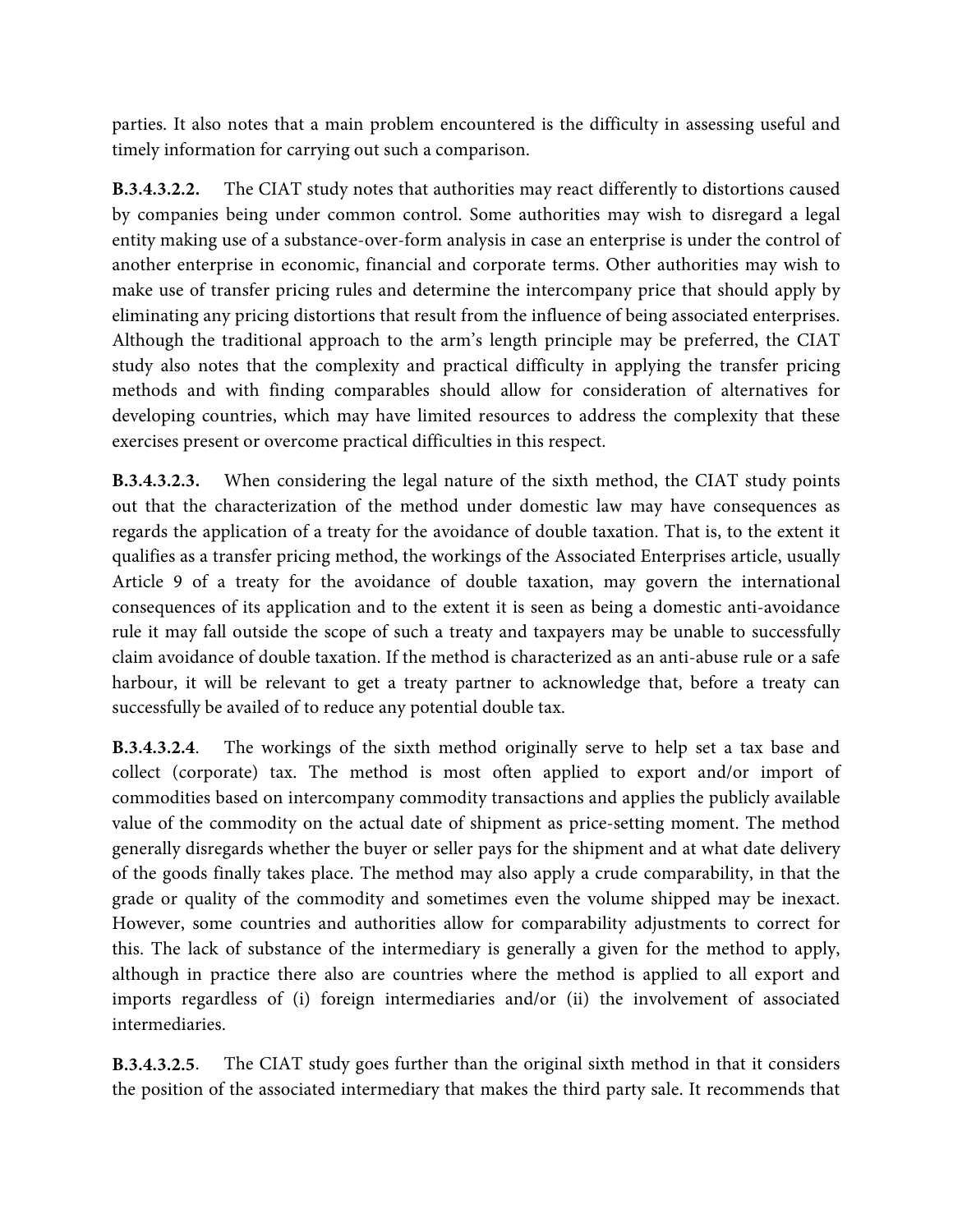tax authorities try to obtain an understanding of the value chain related to the commodity and its subsequent processing or transformation, to help with determining the arm's length compensation for the functions performed and risks incurred by the entities involved in that value chain.

#### **B.3.4.3.3.Considerations for use of the sixth method**

**B.3.4.3.3.1**. Use of the sixth method offers some benefits but also carries with it some disadvantages as discussed above. The sixth method, in its most rudimentary form, operates as a price-setting mechanism that may roughly resemble the CUP method. However, depending on how it is applied, it may not meet the rather strict requirements that the CUP method traditionally requires for its application. Some countries consider it a benefit that the method can be used when no exact transfer price or comparable transaction is available for the commodities or products involved. This approach may serve as a practical means to raise revenue and requires relatively limited audit activity related to taxpayers engaged in intercompany commodity trading activities. A disadvantage of the approach is that, depending on how the sixth method is applied, there is a potential risk of divergence from the arm's length principle and double taxation. Another disadvantage of the approach is that it does not apply a traditional transaction method or traditional profit based method and hence may not be recognised by the country at the other end of the transaction. As a country's tax system and tax authorities develop and benefit from more transfer pricing-related know-how and resources, the sixth method may not or may no longer be necessary, or it may be adjusted or updated to allow countries to achieve greater consistency with the arm's length principle.

**B.3.4.3.3.2.** Further, it should be unequivocally clear in what there needs to be clarity about the situations where the approach applies; this will avoid disadvantaging taxpayers and will foster legal certainty. There needs to be clear and objective criteria where If a (lack of) substance test applies it should provide clear and objective criteria. In that situation, approach be only when the taxpayer clearly fails to meet the substance test should the  $6<sup>th</sup>$  method approach be applied. Potential double taxation resulting from application of the  $6<sup>th</sup>$  method approach can also be a disadvantage. This disadvantage could be mitigated to the extent possible under applicable treaties where tax authorities would allow any double taxation resulting from the application of the sixth method to be eligible for avoidance of double taxation under an applicable treaty. .

**B.3.4.3.3.3.** Publicly available prices may be based on standardized agreements setting forth basic aspects of the transaction, such as quality, quantity and terms of delivery of the commodities marketed. A reliable application of the CUP method would require that the raw materials being compared are sufficiently similar. Therefore, a closer application of the arm's length principle can be achieved to the extent that the sixth method allows for comparability adjustments to be made to the quoted prices for characteristics such as physical characteristics and the quality of commodities as well as the volumes traded, the terms and conditions of the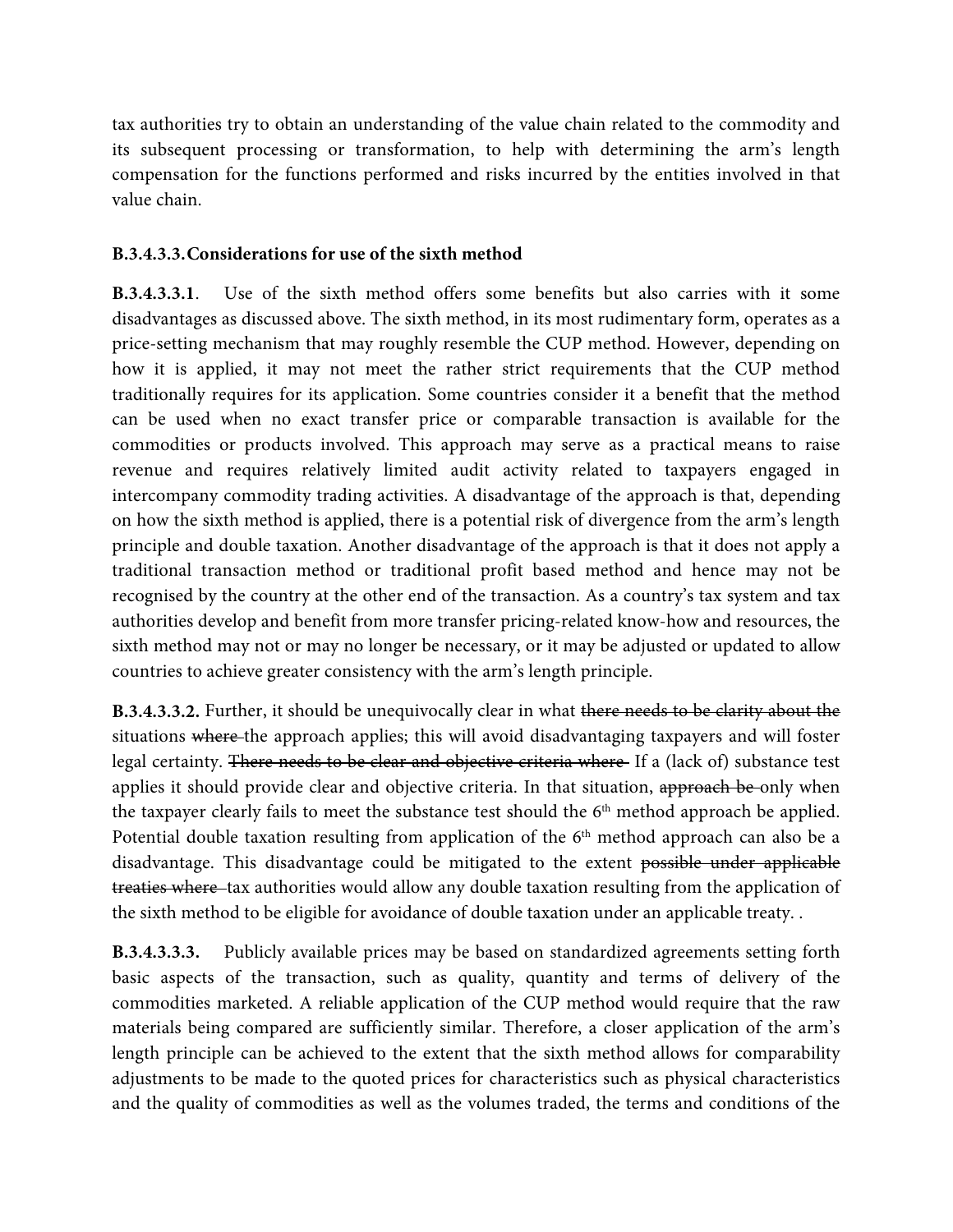contracts, other relevant variables, the delivery date and conditions (CIF, FOB etc.) and whether the transaction between the associated enterprises is carried out at the same level of the supply chain as the one that served to set the publicly available price.

**B.3.4.3.3.4** As stated earlier, the application of the sixth method in some countries is generally conditioned on the lack of (evidence on) substance of the intermediary trading entity. To the extent taxpayers may provide evidence on the substance of (their associated) intermediary entities and based on adequate evidence can opt out of the application of the sixth method, it could be expected that taxpayers will make an effort to provide the requisite additional information and the more accurate and arm's length the income allocation may become that applies between the associated enterprises.

**B.3.4.3.3.5.** Allowing for evidence or proof of substance is not uncommon with this approach. Doing so adds an administrative burden on taxpayers and tax authorities, however. As an example, one country's law and regulations provide in relevant part:

"*the [sixth]method does not apply if and when: (a) the (associated) enterprise that constitutes the international intermediary, demonstrates effective presence in the jurisdiction of residence, having a commercial office or premises where the business is managed, complying with the legal inscription and filing of balance sheets; the assets, risks and functions undertaken by the international intermediary are adequate in view of its commercial operations; (b) the international intermediary's main business does not consist of receiving passive income or the trading of goods to or from the country of origin of the commodities or with other members of the economical group – the multinational; (c) the international intermediary's cross-border trade with other members of the same multinational group does not exceed 30 percent of the total annual transactions conducted by the intermediary.*"

**B.3.4.3.3.6**. Considering the observations resulting from the CIAT study mentioned in the previous paragraphs and the guidance issued by the OECD with respect to commodity transactions, to encourage access to avoidance of double taxation two observations can be made: First of all, in those situations where the rule considers the status of (foreign) intermediaries, it would be preferable if taxpayers are allowed to present evidence that their intermediaries have the requisite substance in the other jurisdictions. Second, taxpayers could be allowed to provide evidence that their intercompany pricing is at arm's length and appropriate and reasonable adjustments to publicly available commodity prices could be allowed in order to reflect possible transaction- and product differences. This is important as commodity prices are known to fluctuate significantly and be highly dependent on grade, quality and specifics of the respective commodity plus that import/export conditions are likely to influence the prices.

**B.3.4.3.3.7.** The less arbitrary the sixth method and its criteria for application can be, the more legal certainty may result and the more efficient and successful audits of transactions and taxpayers subject to the method can be. Clarifying the definition of intermediaries subject to the